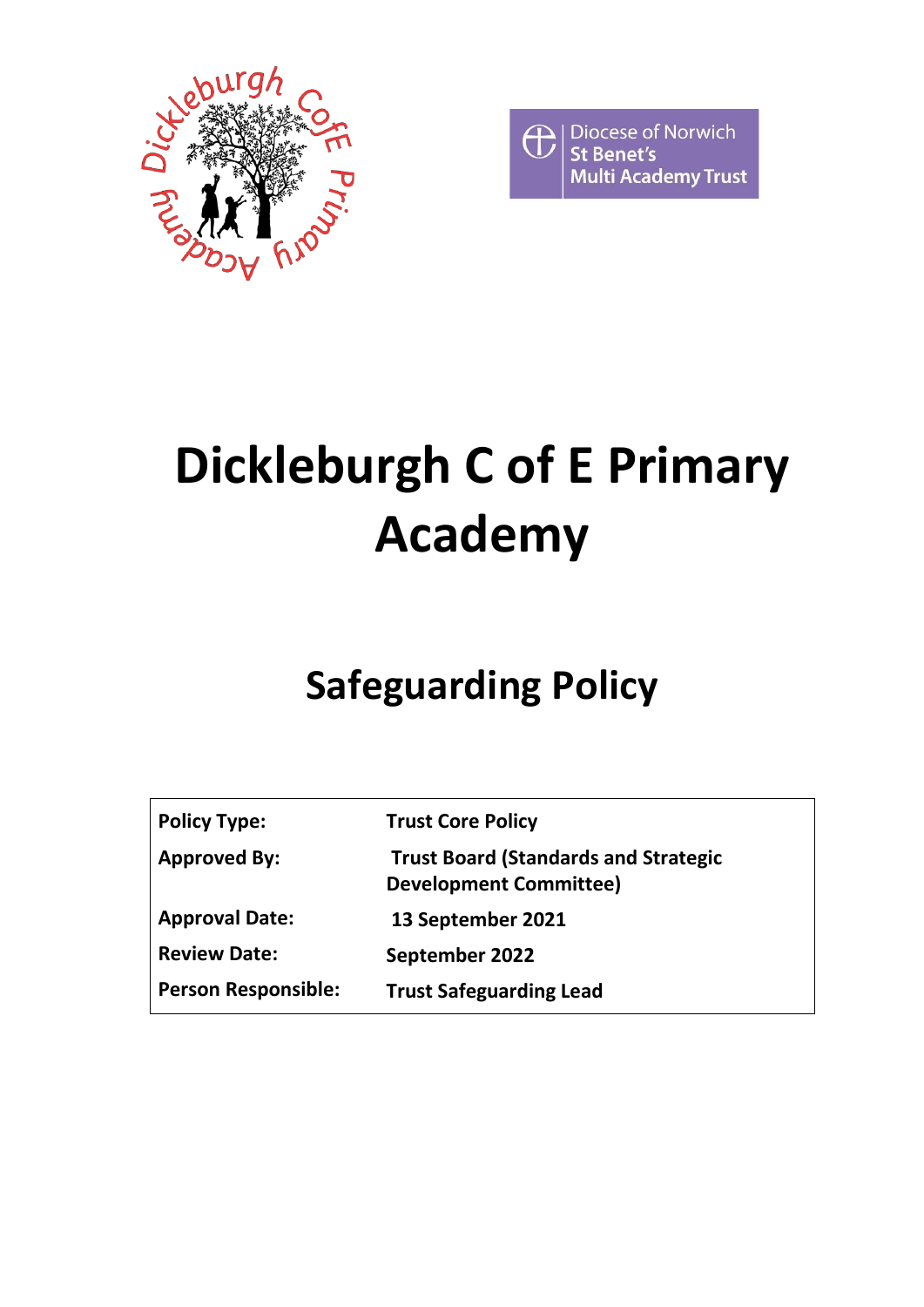#### **Summary of Changes**

The model policy has been revised in August 2021 to reflect these changes to the local information and statutory guidance as outlined below.

| Page | <b>Section</b> | <b>Amendment</b>                                                                                              | Date of Change |
|------|----------------|---------------------------------------------------------------------------------------------------------------|----------------|
| Ref. |                |                                                                                                               |                |
|      | Throughout     | All references to 'Keeping Children Safe in Education'                                                        | Aug 2021       |
|      |                | (2020) have been removed and replaced with                                                                    |                |
|      |                | reference to 'Keeping Children Safe in Education'                                                             |                |
|      |                | (2021).                                                                                                       |                |
| 9    | 2.3            | Amendment to reinforce the fact that child protection                                                         | Aug 2021       |
|      |                | should be at the forefront of practice.                                                                       |                |
| 9    | 2.4            | Added to incorporate the importance of wishes and                                                             | Aug 2021       |
|      |                | feelings and hearing the child's voice.                                                                       |                |
|      |                | Subsequent numbering altered                                                                                  |                |
| 9    | 2.6            | Paragraph amended and information strengthened in                                                             | Aug 2021       |
|      |                | terms of the curriculum for Relationships Education,                                                          |                |
| 9    | 2.8            | Relationships and Sex Education and Health Education<br>Additional concerns included regarding the early help | Aug 2021       |
|      |                | offered when additional needs of children are                                                                 |                |
|      |                | identified                                                                                                    |                |
| 10   | Section 3      | Named mental health lead added to the table on roles                                                          | Aug 2021       |
|      |                | and responsibilities                                                                                          |                |
| 12   | 3.6            | Amended the Annex of KCSIE 2021 from B to C                                                                   | Aug 2021       |
| 12   | 3.13 & 3.14    | Add details of DSLs working with school staff to                                                              | Aug 2021       |
|      |                | promote the educational outcomes for children who                                                             |                |
|      |                | have or have had a social worker to reach their                                                               |                |
|      |                | potential                                                                                                     |                |
|      |                | Subsequent numbering altered                                                                                  |                |
| 13   | 4,1            | Wording amended to add in details of training on                                                              | Aug 2021       |
|      |                | Trust Approved electronic reporting systems                                                                   |                |
| 13   | 4.2            | Information added regarding victims being reassured,                                                          | Aug 2021       |
|      |                | taken seriously and kept safe.                                                                                |                |
| 17   | 6.5            | Added in information regarding the fact that children                                                         | Aug 2021       |
|      |                | may not realise they are being exploited                                                                      |                |
| 18   | 6.7            | More details added in terms of CCE and the fact that                                                          | Aug 2021       |
|      |                | children may not understand they are being criminally                                                         |                |
|      |                | exploited                                                                                                     |                |
|      |                | Subsequent numbering altered                                                                                  |                |
| 19   | 6.15           | Information added to include the fact that abuse can                                                          | Aug 2021       |
|      |                | take place in intimate relationships between peers                                                            |                |
|      |                | and details about consensual and non-consensual<br>sharing of nudes and semi-nudes and/or videos              |                |
| 19   | 6.16           | Amended to include the fact that even if no reports of                                                        | Aug 2021       |
|      |                | sexual violence and sexual harassment are being                                                               |                |
|      |                | made it does not mean it is not happening                                                                     |                |
|      |                | Reinforcing the importance of not accepting peer on                                                           |                |
|      |                | peer abuse is "normal"                                                                                        |                |
| 20   | 6.17           | Amendment is made to reinforce the fact that victims                                                          | Aug 2021       |
|      |                | will be taken seriously and kept safe.                                                                        |                |
| 20   | 6.20           | Information on Modern Slavery added.                                                                          | Aug 2021       |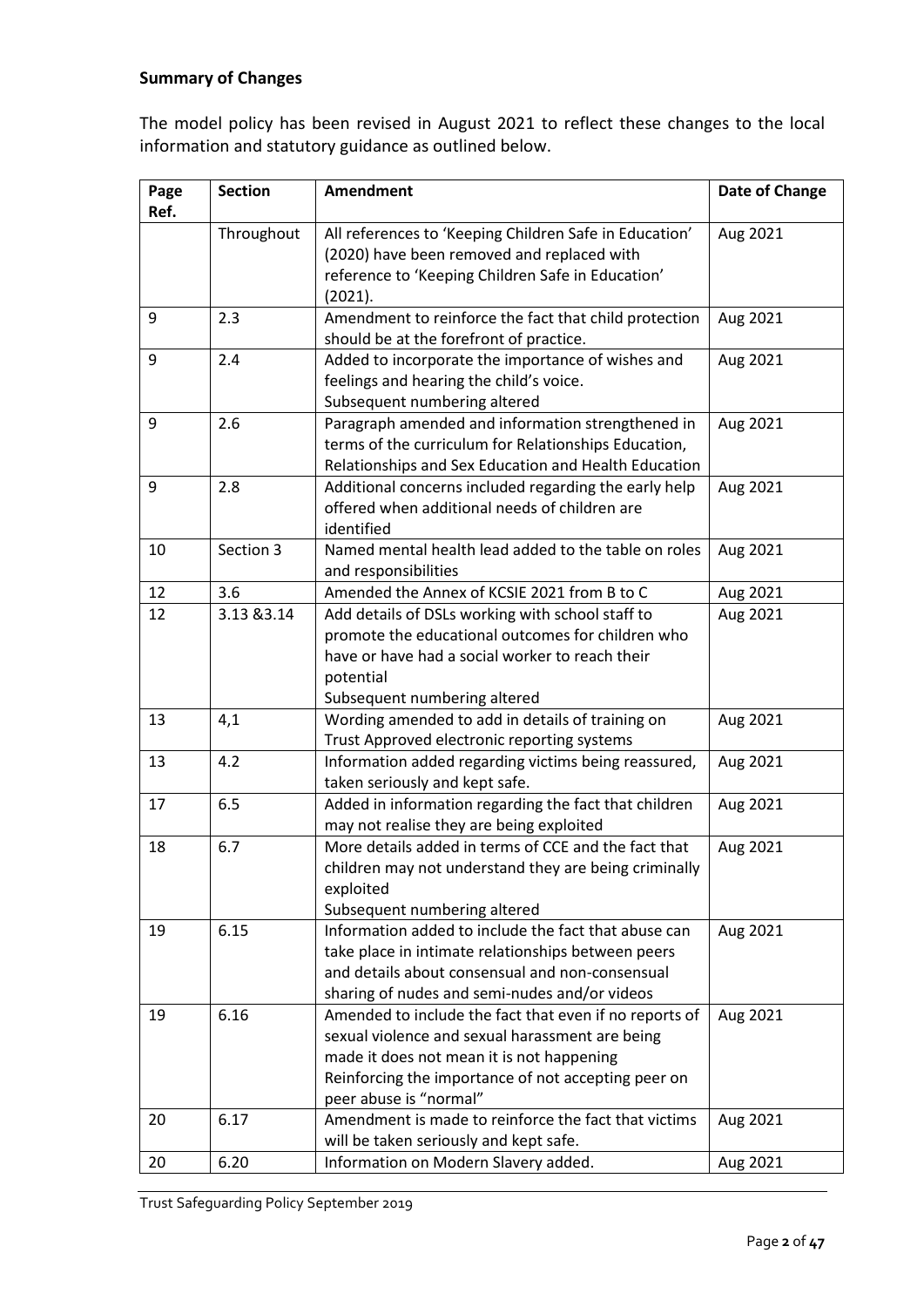| 21 | 6.25        | Wording amended to reflect the fact that the setting                                        | Aug 2021 |
|----|-------------|---------------------------------------------------------------------------------------------|----------|
|    |             | should have a Mental Health Lead                                                            |          |
| 22 | 6.27-6.30   | Information added related to Online Safety                                                  | Aug 2021 |
| 22 | 6.31-6.32   | Information added on Cybercrime                                                             | Aug 2021 |
| 22 | 6.33-6.35   | Information added about the additional safeguarding                                         | Aug 2021 |
|    |             | challenges related to children with SEND and the                                            |          |
|    |             | vulnerabilities of children who attend Alternative                                          |          |
|    |             | Provision.                                                                                  |          |
| 23 | 7.1/7.3     | Information added to demonstrate how concerns                                               | Aug 2021 |
|    |             | should be logged/Trust policy on electronic reporting                                       |          |
| 23 | 7.4         | Details added in light of timescales for transferring                                       | Aug 2021 |
|    |             | information                                                                                 |          |
|    |             | Subsequent numbering altered                                                                |          |
| 24 | 7.6         | Information added about the importance of sharing                                           | Aug 2021 |
|    |             | information with the receiving setting in advance of                                        |          |
|    |             | the pupil referring                                                                         |          |
| 26 | 10.2        | Information amended to reflect unsuitable people                                            | Aug 2021 |
|    |             | being appointed or securing volunteering                                                    |          |
|    |             | opportunities                                                                               |          |
| 26 | 10.3        | Information added in relation to employment history                                         | Aug 2021 |
|    |             | and self-declaration of criminal records                                                    |          |
| 27 | Section 12  | Split into 2 parts -                                                                        |          |
|    |             | 1. Allegations that may meet the harm threshold<br>Concerns that do not meet the harm<br>2. | Aug 2021 |
|    |             | threshold                                                                                   |          |
| 28 | 12.2        | Thresholds of harm added                                                                    | Aug 2021 |
| 28 | 12.3        | Added to clarify the action to take if an allegation is                                     | Aug 2021 |
|    |             | made by an adult who is in a position of trust but not                                      |          |
|    |             | employed by the school                                                                      |          |
| 29 | 12.9        | Clarification regarding who makes referrals to DBS or                                       | Aug 2021 |
|    |             | the TRA                                                                                     |          |
| 29 | 12.11-12.14 | Information about concerns that do not meet the                                             | Aug 2021 |
|    |             | harm threshold                                                                              |          |
| 29 | 12.11-12.13 | Further minor amendments made to paragraphs                                                 | Dec 2021 |
|    |             | 12.11 to 12.13 to clarify the procedure in Norfolk for                                      |          |
|    |             | recording and reporting low level concerns.                                                 |          |
| 30 | 13 (NEW     | Use of premises for non-school/college activities                                           | Aug 2021 |
|    | SECTION)    | Subsequent sections re- numbered                                                            |          |
| 30 | 14          | Added in need for Low - Level concern policy                                                | Aug 2021 |
| 31 | 15          | Added links to                                                                              | Aug 2021 |
|    |             | Promoting the education of children with<br>$\bullet$                                       |          |
|    |             | a social worker (June 2021)                                                                 |          |
|    |             | Preventing youth violence and gang                                                          |          |
|    |             | involvement                                                                                 |          |
|    |             | Criminal exploitation of children and                                                       |          |
|    |             | vulnerable adults: county lines                                                             |          |
|    |             | <b>Relationships Education, Relationships and Sex</b>                                       |          |
|    |             | <b>Education (RSE) and Health Education</b>                                                 |          |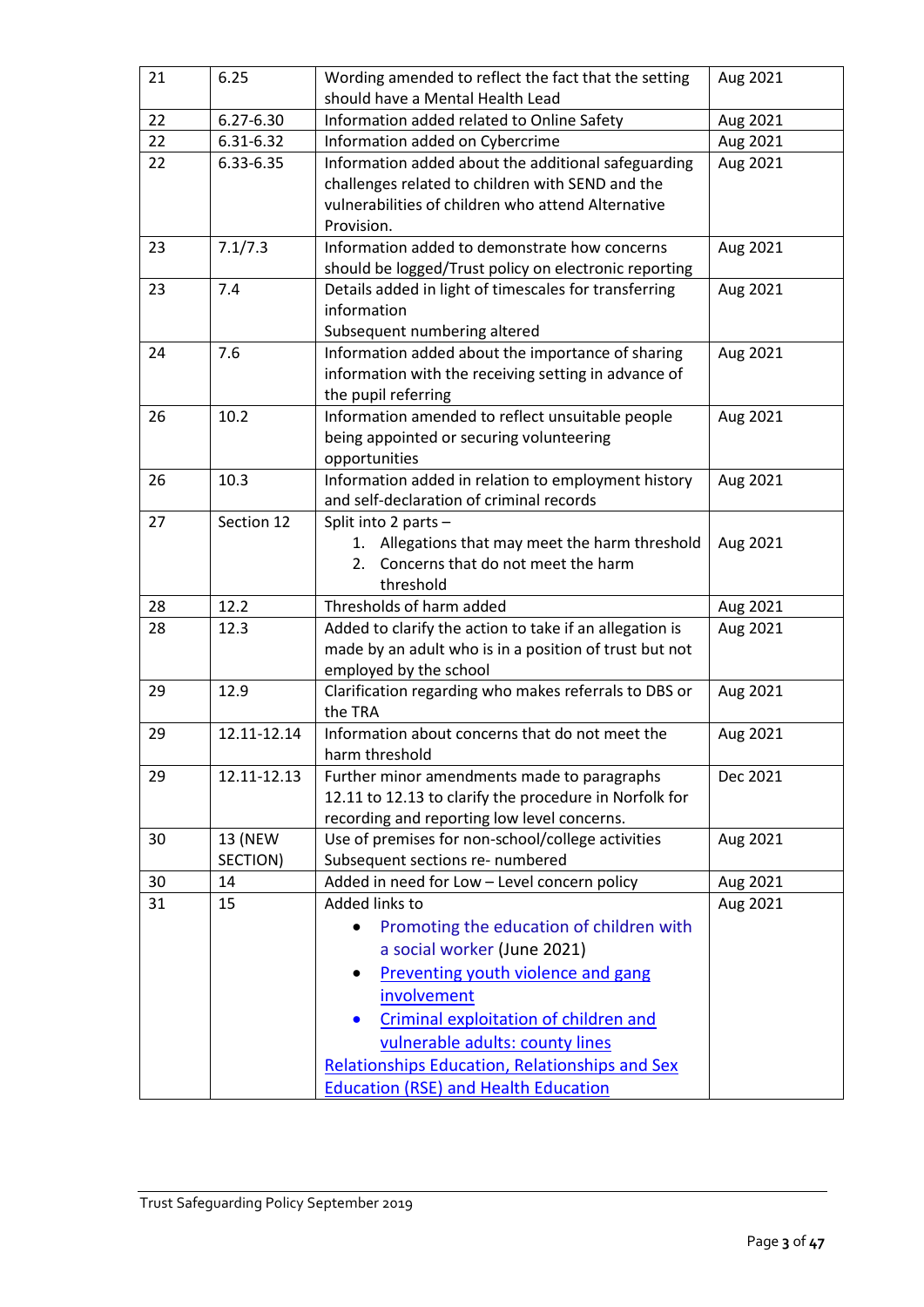#### **Keeping Children Safe in Education DfE (2021)**

The model policy was revised in August 2021 to reflect the minor changes in national guidance as a consequence of the publication of revisions to *'Keeping Children Safe in Education'* This guidance will become statutory from 1 September 2021 and all academies, schools and colleges must have regard to it when carrying out their duties to safeguard and promote the welfare of children.

The guidance uses the terms "must" and "and "should" which is reflected in the policy. The term "must" is used when the person is question is legally required to do something and "should" when the advice set out should be followed unless there is good reason not to.

In accordance with the guidance, governing bodies must ensure that the academy's safeguarding policy is:

- publicly available via the academy website or by other means;
- provided to all staff (including temporary staff) at induction along with a staff code of conduct, behaviour policy and the safeguarding response to children who go missing from education

Academy leaders must ensure that mechanisms are in place to assist staff to understand and discharge their role and responsibilities as set out in Part One of *'Keeping Children Safe in Education'*. (Reference to both Norfolk and Suffolk Safeguarding Children's Partnership and information are provided therefore delete as applicable depending on locality of the academy)

Sharon Money Trust Designated Safeguarding Lead Email: [sharon.money@donesc.org](mailto:sharon.money@dneat.org) Direct: dial: 01603 882329 Mobile: 07471 033539 August 2021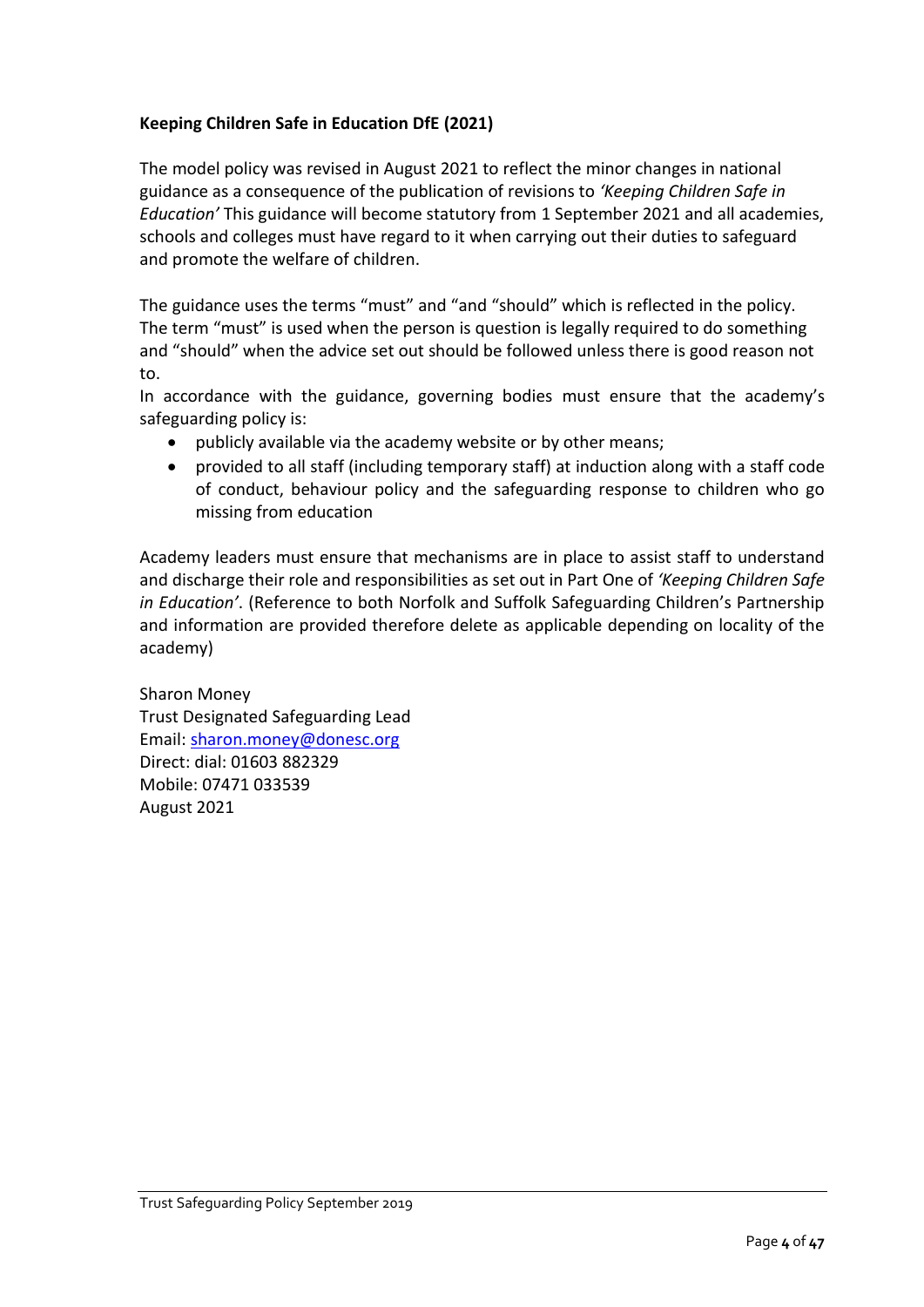## **WHOLE SCHOOL POLICY FOR SAFEGUARDING INCORPORATING CHILD PROTECTION**

### Dickleburgh C of E Primary Academy

#### **Policy Consultation & Review**

This policy is available on our academy website and is available on request from the academy office. We also inform parents and carers about this policy when their children join our academy and through our academy newsletter.

We recognise the expertise our staff build by undertaking safeguarding training and managing safeguarding concerns on a daily basis and we therefore invite staff to contribute to and shape this policy and associated safeguarding arrangements.

The policy is provided to all staff (including temporary staff and volunteers) at induction alongside our Staff Code of Conduct, behaviour policy and the safeguarding response to those pupils who are missing from education. In addition, all staff are provided with Part One of the statutory guidance *'[Keeping Children Safe in Educatio](https://assets.publishing.service.gov.uk/government/uploads/system/uploads/attachment_data/file/811513/DRAFT_Keeping_children_safe_in_education_2019.pdf)n'*, DfE (2021) and staff working directly with children are provided with Part One and Annex A of the statutory guidance

This policy will be reviewed in full by the Local Governing Body on an annual basis. This policy was last reviewed and agreed by the Local Governing Body on September 2020 It is due for review on September 2021

Signature *Illes* Kell Headteacher Date: 14/09/2021

Signature  $\sqrt{2}$  Chair of Governors Date: 14/09/2021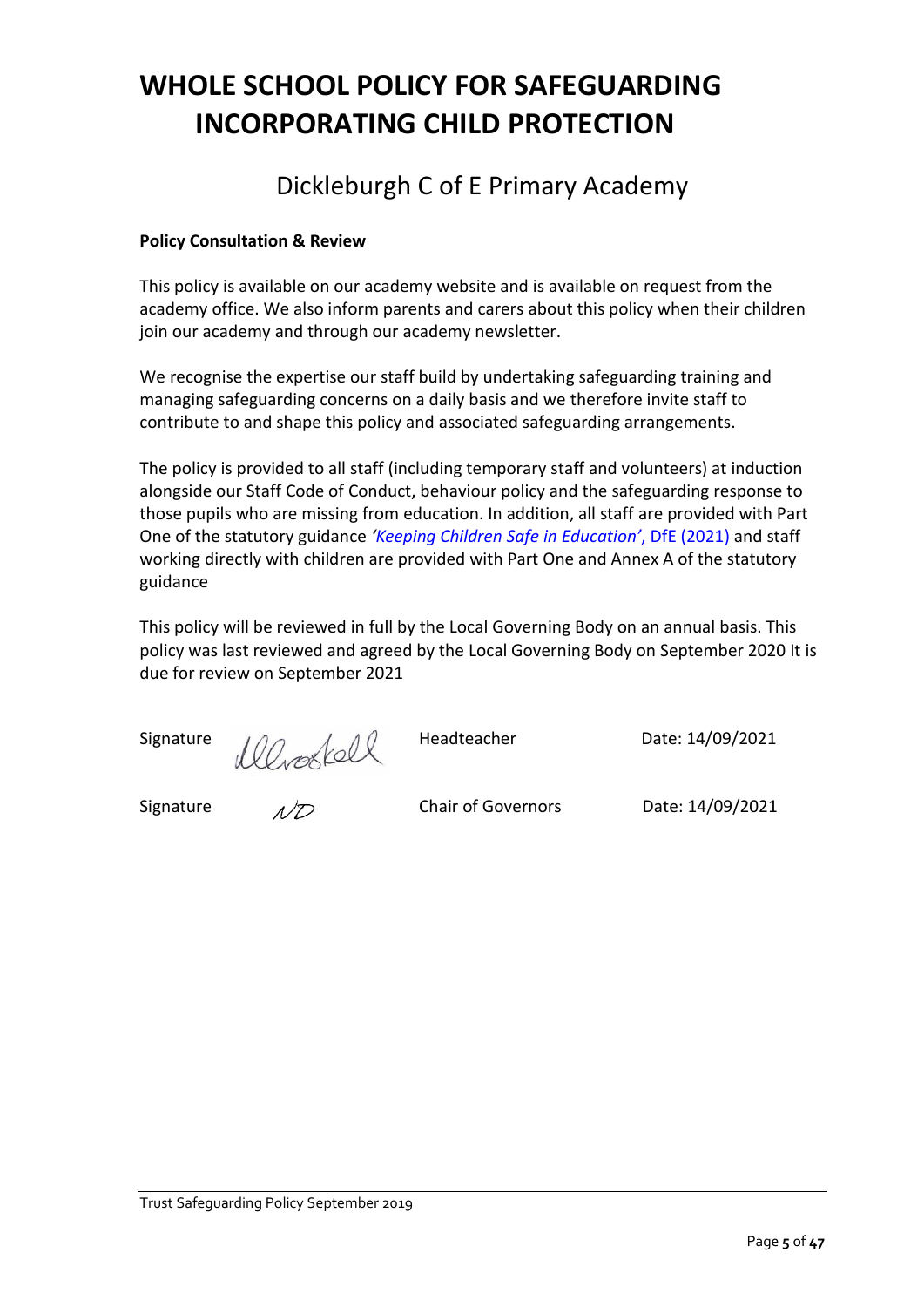The Diocese of Norwich Education and Academies Trust/St Benet's Trust is accountable for all policies across its Academies. All policies whether relating to an individual academy or the whole Trust will be written and implemented in line with our ethos and values as articulated in our prospectus. We are committed to the provision of high-quality education in the context of the Christian values of service, thankfulness and humility where individuals are valued, aspirations are high, hope is nurtured, and talents released.

A Scheme of Delegation for each academy sets out the responsibilities of the Local Governing Body and Principal / Head Teacher. The Principal / Head Teacher of each academy is responsible for the implementation of all policies of the Academy Trust.

All employees of the Academy Trust are subject to the Trust's policies.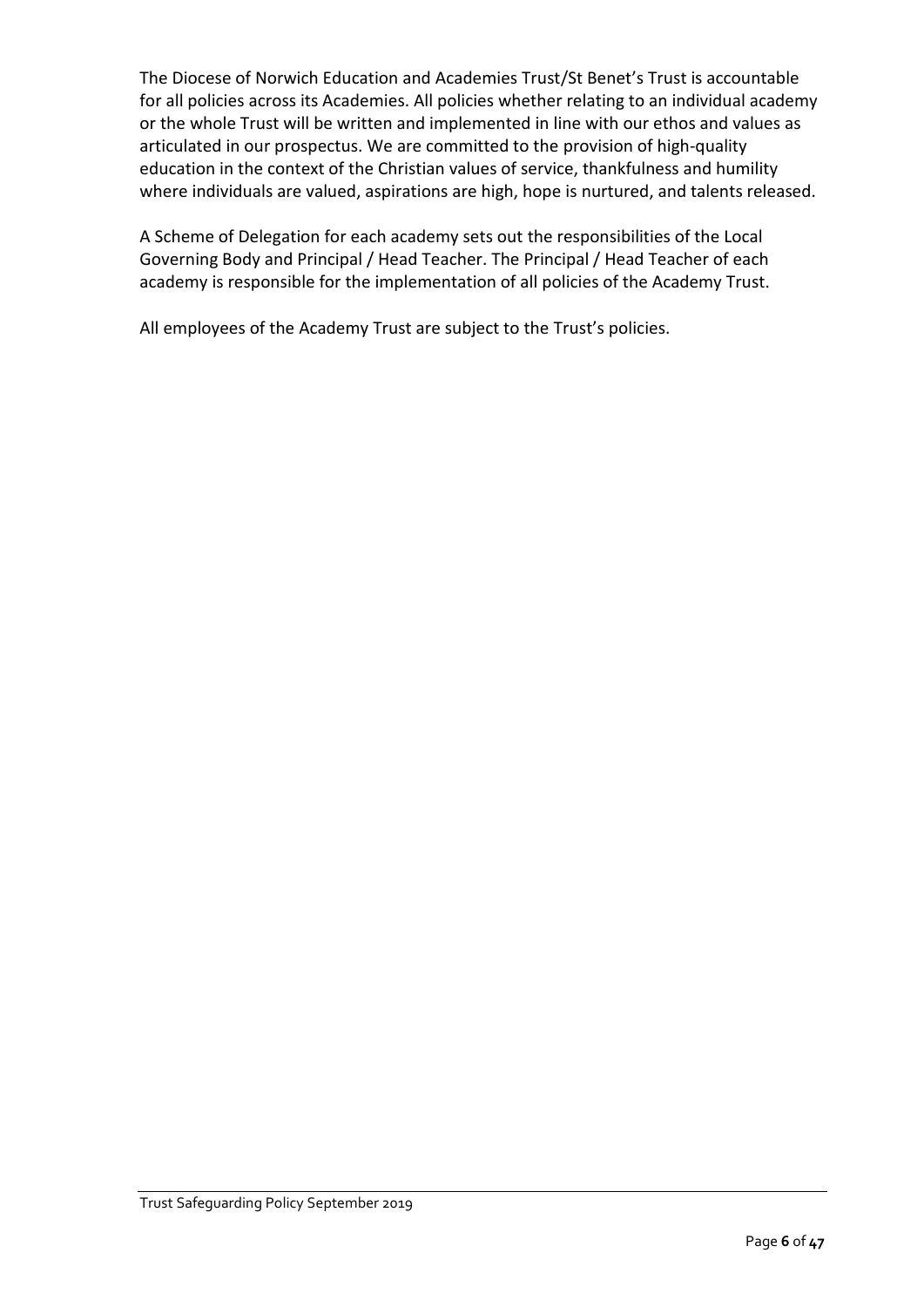#### **Contents**

| Appendix 2: Safeguarding Induction Sheet for new or supply staff and regular visitors or volunteers. |  |
|------------------------------------------------------------------------------------------------------|--|
|                                                                                                      |  |
|                                                                                                      |  |
|                                                                                                      |  |
| Appendix 6 Job description and responsibilities of the Designated Safeguarding Lead 36               |  |
|                                                                                                      |  |
| Appendix 8: Advice for schools, colleges and alternative education providers where there are         |  |
| Appendix 9: Arrangements for Safeguarding and Child Protection during COVID-19 at Dickleburgh        |  |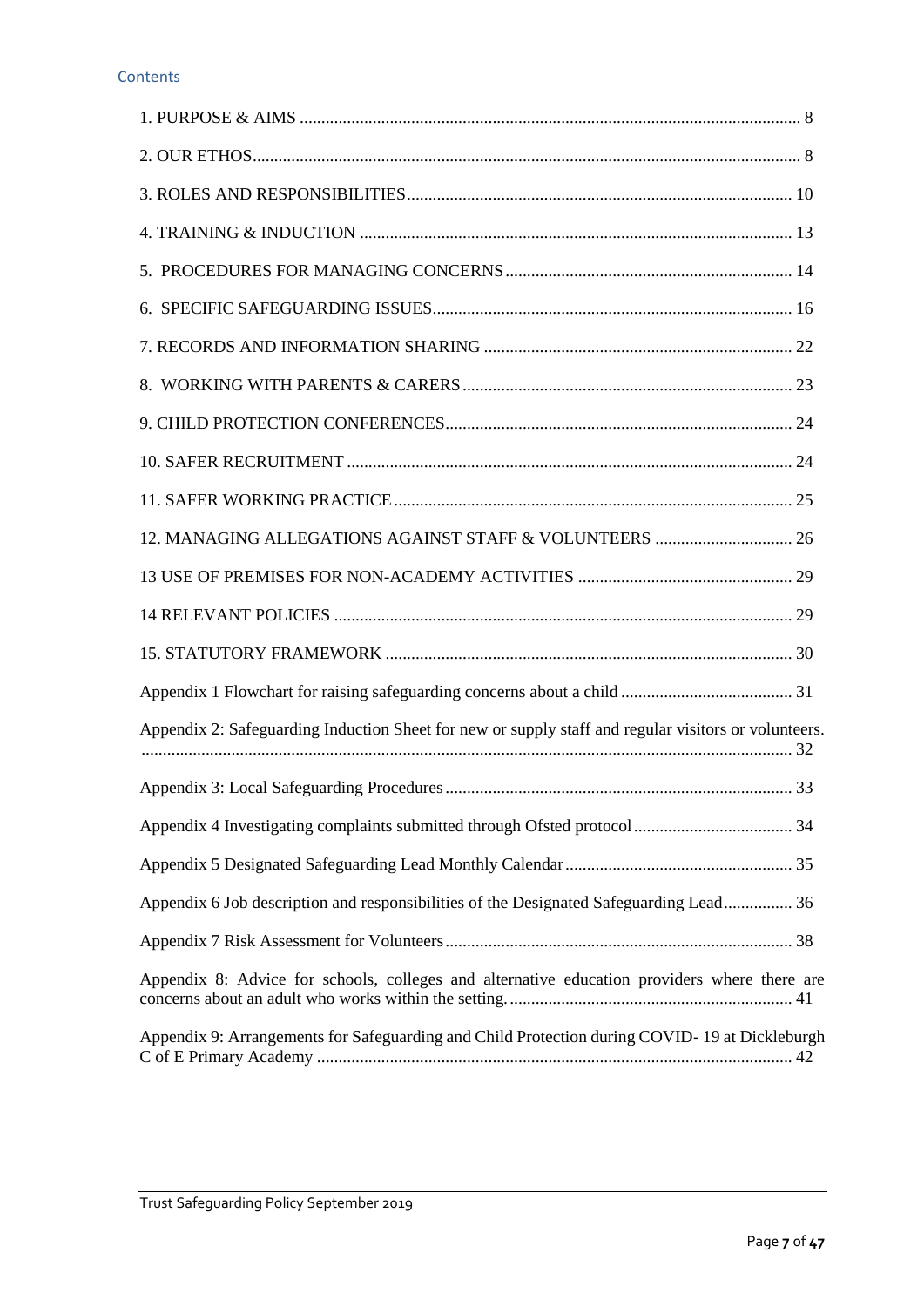#### <span id="page-7-0"></span>**1. PURPOSE & AIMS**

1.1 The purpose of Dickleburgh's safeguarding policy is to ensure every child who is a registered pupil/student at our academy is safe and protected from harm. This means we will always work to:

- Protect children and young people at our academy from maltreatment;
- Prevent impairment of our children's and young people's mental and physical health or development;
- Ensure that children and young people at our academy grow up in circumstances consistent with the provision of safe and effective care;
- Undertake that role so as to enable children and young people at our academy to have the best outcomes.

1.2 This policy will give clear direction to staff, Trustees, volunteers, visitors and parents about expected behaviour and our legal responsibility to safeguard and promote the welfare of all children at our academy.

1.3 Our academy fully recognises the contribution it can make to protect children from harm and supporting and promoting the welfare of all children who are registered pupils at our academy. The elements of our policy are prevention, protection and support.

1.4 We recognise that our safeguarding responsibilities are clearly linked to our responsibilities for ensuring that appropriate safeguarding responses are in place for children who are absent from the academy or who go missing from education particularly on repeat occasions. The Attendance Lead will regularly liaise with the Designated Safeguarding Lead to discuss all persistently absent pupils/students and those who go missing, to identify the risk of abuse and neglect including sexual abuse or exploitation and to ensure that appropriate safeguarding responses have been put in place to reduce the risk of future harm. This policy includes detailed information on the procedures and processes to follow regarding peer on peer abuse, the recognition of it and the different forms it may take.

1.5 This policy applies to all pupils, staff, parents, governors, Trustees, volunteers and visitors.

#### <span id="page-7-1"></span>**2. OUR ETHOS**

2.1 The child's welfare is of paramount importance. Our academy will establish and maintain an ethos where pupils feel secure, are encouraged to talk, are listened to and are safe.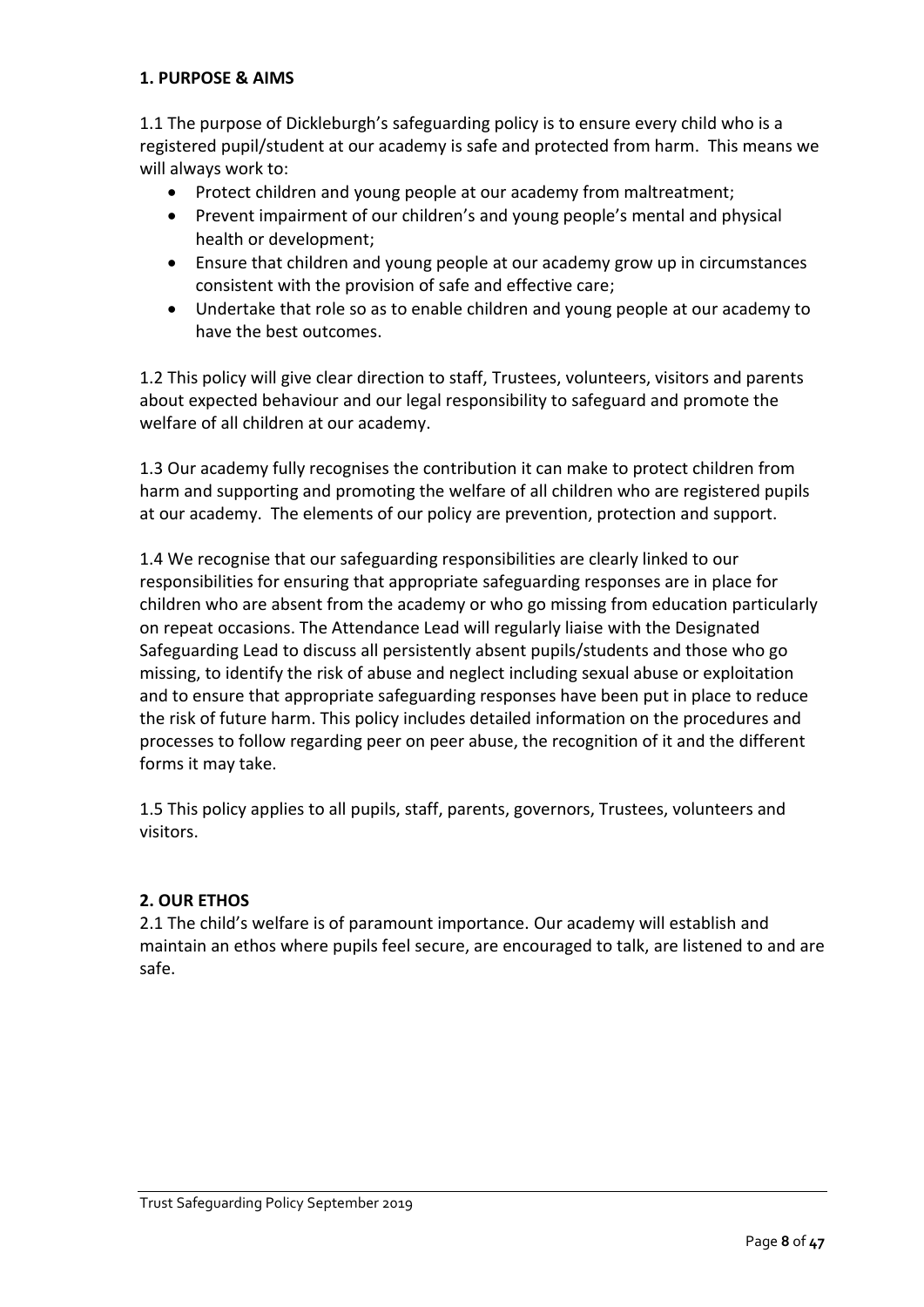Children at our academy will be able to talk freely to any member of staff at our academy if they are worried or concerned about something.

2.2 Everyone who comes into contact with children and their families has a role to play in safeguarding children. We recognise that staff at our academy plays a particularly important role as they are in a position to identify concerns early and provide help for children to prevent concerns from escalating. **All staff are advised to maintain an attitude of '***it could happen here***' where safeguarding is concerned.** When concerned about the welfare of a child, staff members must always act in the **best interests** of the child.

2.3 At the Academy we ensure that safeguarding and child protection is at the forefront and underpin all relevant aspects of process and policy development. We operate with the best interests of the child at their heart.

2.4 Where there is a safeguarding concern, the child's wishes and feelings are considered when determining what action to take and what services to provide. The systems we have in place are well promoted, easily understood and easily accessible for children to confidently report abuse, knowing their concerns will be treated seriously, and knowing they can safely express their views and give feedback.

2.5 All staff and regular visitors will, through training and induction, know how to recognise indicators of concern, how to respond to a disclosure from a child and how to record and report this information. We will not make promises to any child and we will not keep secrets. Every child will know what the adult will have to do with any information they have chosen to disclose.

2.6 Throughout our broad and balanced curriculum, we will provide activities and opportunities for children to develop the knowledge, values and skills they need to identify risks, including knowing when and how to ask for help for themselves and others to stay safe (this includes online). The Relationship Education, Relationships and Sex Education and Health Education will cover relevant topics in an age and stage appropriate way, through a planned, developmental curriculum enabling pupils to learn about their rights and responsibilities to behave and stay safe in a variety of contexts on and offline. This will provide further reinforcement to help children identify risks, know when to seek support and develop the skills to ask for help from trustworthy, reliable sources. Further information can be found in the DfE guidance "[Teaching online safety in school](https://assets.publishing.service.gov.uk/government/uploads/system/uploads/attachment_data/file/811796/Teaching_online_safety_in_school.pdf)" and " Relationships, Education, Relationships [and Sex Education and Health Education".](https://assets.publishing.service.gov.uk/government/uploads/system/uploads/attachment_data/file/908013/Relationships_Education__Relationships_and_Sex_Education__RSE__and_Health_Education.pdf)

2.7 At all times we will work in partnership and endeavour to establish effective working relationships with parents, carers and colleagues from other agencies in line with Working Together to Safeguard Children 2018 and [Norfolk](https://www.norfolklscb.org/about/policies-procedures/policies-and-procedures/)[/Suffolk](http://www.suffolkscb.org.uk/working-with-children/policies-guidance-and-protocols/) Multi Agency Safeguarding Partnership arrangements.

2.6 As part of our responsibilities for safeguarding and promoting the welfare of children, we will provide a co-ordinated offer of early help when additional needs of children are identified. These may include if a child:

- Is disabled and has specific additional needs,
- Has special educational needs (whether or not they have a statutory education, health and care plan),
- Is a young carer,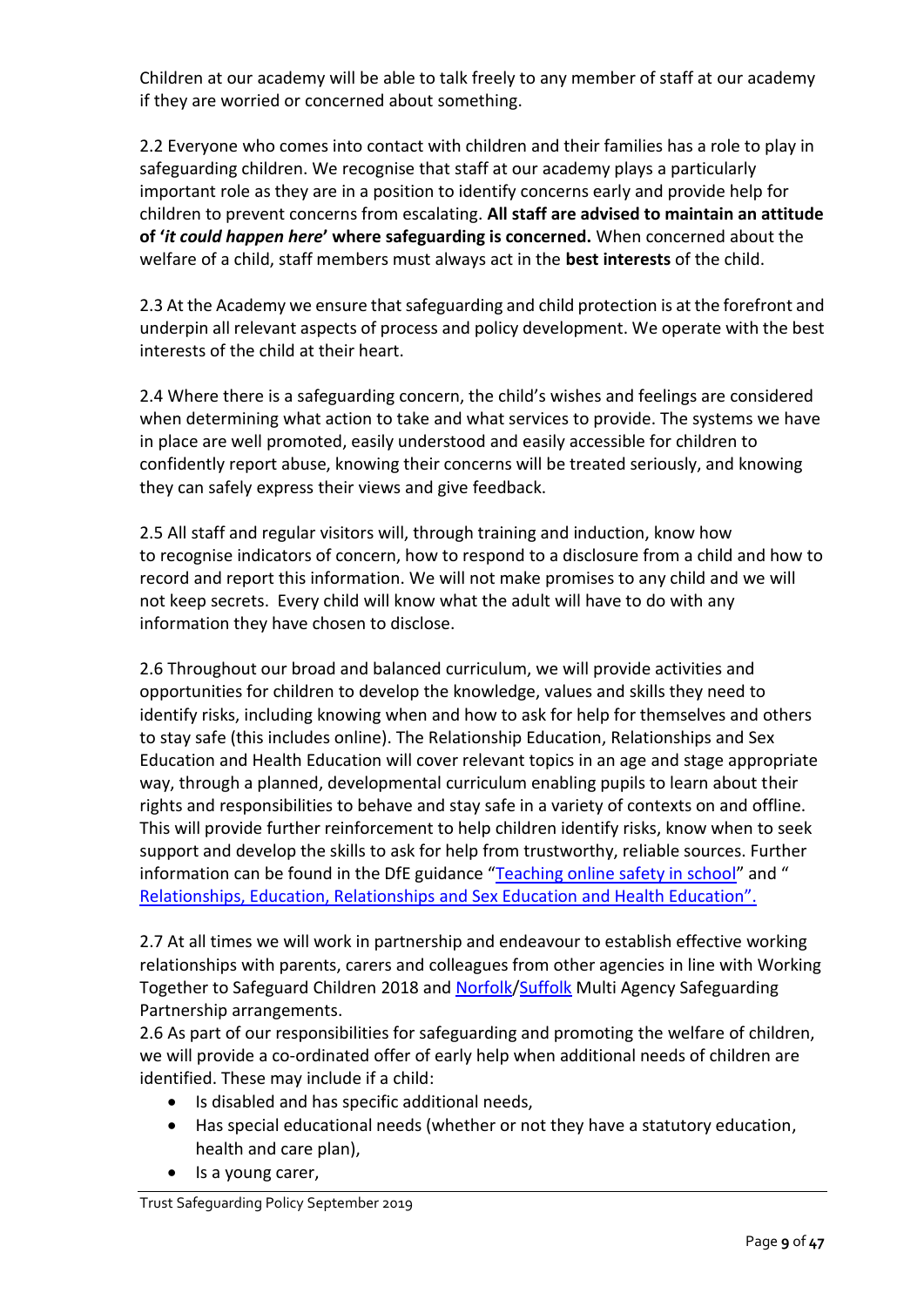- Is showing signs of being drawn into anti-social or criminal behaviour, including gang involvement and association with organised crime groups,
- Is frequently missing/goes missing from care or from home,
- Is misusing drugs or alcohol themselves,
- Is at risk of modern slavery trafficking or exploitation,
- Is in a family circumstance presenting challenges for the child, such as substance abuse, adult mental health problems or domestic abuse,
- Has returned home to their family from care,
- Is showing early signs of abuse and/or neglect,
- Is at risk of being radicalised or exploited,
- Is a privately fostered child.

#### <span id="page-9-0"></span>**3. ROLES AND RESPONSIBILITIES**

| <b>Role</b>                                  | <b>Name</b>           | <b>Contact details</b>                                              |
|----------------------------------------------|-----------------------|---------------------------------------------------------------------|
| <b>Designated Safeguarding</b><br>Lead (DSL) | <b>Moira Croskell</b> | 01379 740080                                                        |
| <b>Deputy DSL</b>                            | <b>Pippa Delaine</b>  | 01379 740080                                                        |
|                                              | <b>Alec Sanders</b>   | 01379 740080                                                        |
| <b>Mental Health Lead</b>                    | Liz Boon              | 01379 740080                                                        |
| <b>Headteacher</b>                           | <b>Moira Croskell</b> | 01379 740080                                                        |
| <b>Named Safeguarding</b><br>Governor        | <b>Tanja Cox</b>      |                                                                     |
| <b>Chair of Governors</b>                    | <b>Nick Drax</b>      |                                                                     |
| <b>Trust Safeguarding Lead</b>               | <b>Sharon Money</b>   | sharon.money@donesc.org<br>Tel:01603 882329<br>Mobile: 07471 033539 |

3.1 It is the responsibility of *every* member of staff, volunteer and regular visitor to our academy to ensure that they carry out the requirements of this policy and, at all times, work in a way that will safeguard and promote the welfare of all of the pupils/students at this academy. This includes the responsibility to provide a safe environment in which children can learn.

#### **The Local Governing Body**

3.2 The Local Governing Body of Dickleburgh Primary Academy is accountable for ensuring the effectiveness of this policy and our compliance with it. Although our Local Governing Body takes collective responsibility to safeguard and promote the welfare of our pupils, we also have a named governor who champions safeguarding within the academy. Mrs Tanja Cox.

3.3 The Local Governing Body will ensure that:

• The safeguarding policy is in place and is reviewed annually, is available publicly via our academy website and has been written in line with The Trust/Local Authority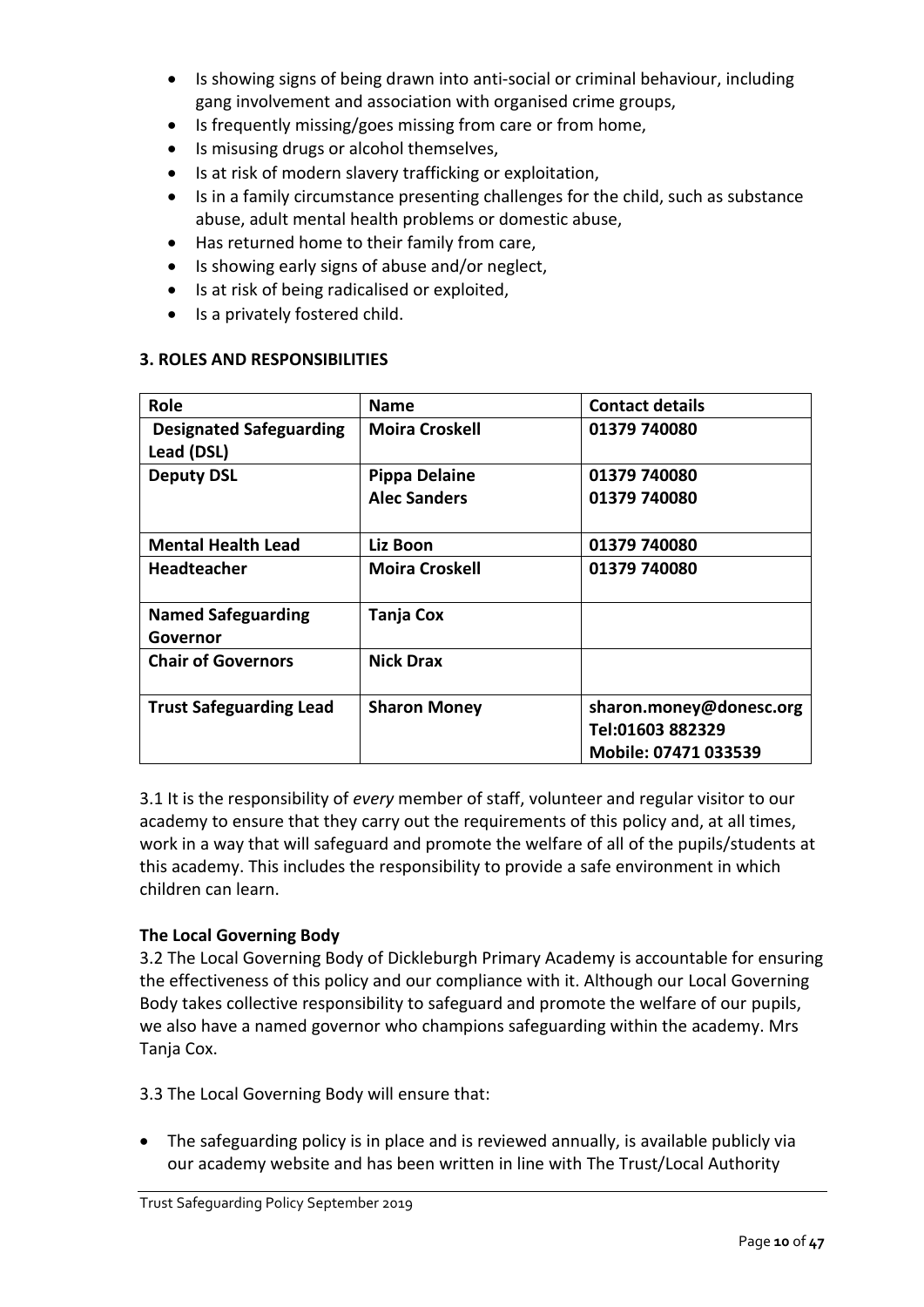guidance and the requirements of the Norfolk/Suffolk Safeguarding Children Partnership policies and procedures;

- The academy contributes to inter-agency working in line with Working Together to Safeguard Children (2018);
- A member of the senior leadership team is designated to take the lead responsibility for safeguarding and child protection and that there is at least one deputy DSL(s) who is an appropriately trained member of staff identified to deal with any issues in the absence of the Designated Safeguarding Lead (DSL). There will always be cover for this role and the role will be evidenced explicitly in the role holders job description.
- All staff receive a safeguarding induction and are provided with a copy of this policy, the Trust Code of Conduct for Adults, the behaviour policy and the academy's safeguarding response for those pupils/students who go missing from education as detailed in Section 6 of this policy.
- All staff undertake appropriate child protection training that is updated annually (with regular updates as necessary) and on-line safety training;
- Procedures are in place for dealing with allegations against members of staff and volunteers in line with statutory guidance;
- Safer recruitment practices are followed in accordance with the requirements of *'Keeping Children Safe in Education' DfE (2021);*
- They remedy without delay any weakness in regard to our safeguarding arrangements that are brought to their attention.
- They undertake regular monitoring of the Single Central Record (SCR) including enhanced checks for governors, and an annual self-assessment review of safeguarding across the academy

3.4 The governing body will receive a safeguarding report at each meeting that will record the training that has taken place, the number of staff attending and any outstanding training requirements for the academy. It will also record all safeguarding activity that has taken place, for example, meetings attended, reports written, annual self-assessment review, training or induction given. It will not identify individual pupils.

#### **The Headteacher/Principal**

3.5 At Dickleburgh Primary Academy the Headteacher is responsible for:

- Identifying a member of the senior leadership team to be the Designated Safeguarding Lead for safeguarding (DSL) and provide an up to date job description – see Appendix 6 (this may be the Headteacher but does not have to be);
- Identifying an alternate member of staff to act as the Designated Safeguarding Lead for safeguarding (Deputy DSL) in his/her absence to ensure there is always cover for the role;
- Ensuring that the policies and procedures adopted by the governing body, particularly concerning referrals of cases of suspected abuse and neglect, are followed by all staff;
- Ensuring that all staff and volunteers feel able to raise concerns about poor or unsafe practice and such concerns are addressed sensitively in accordance with agreed whistle-blowing procedures including raising awareness of NSPCC Whistle-blowing helpline 0800 028 0285;
- Liaise with the LADO in the event of an allegation of abuse being made against a member of staff or volunteer.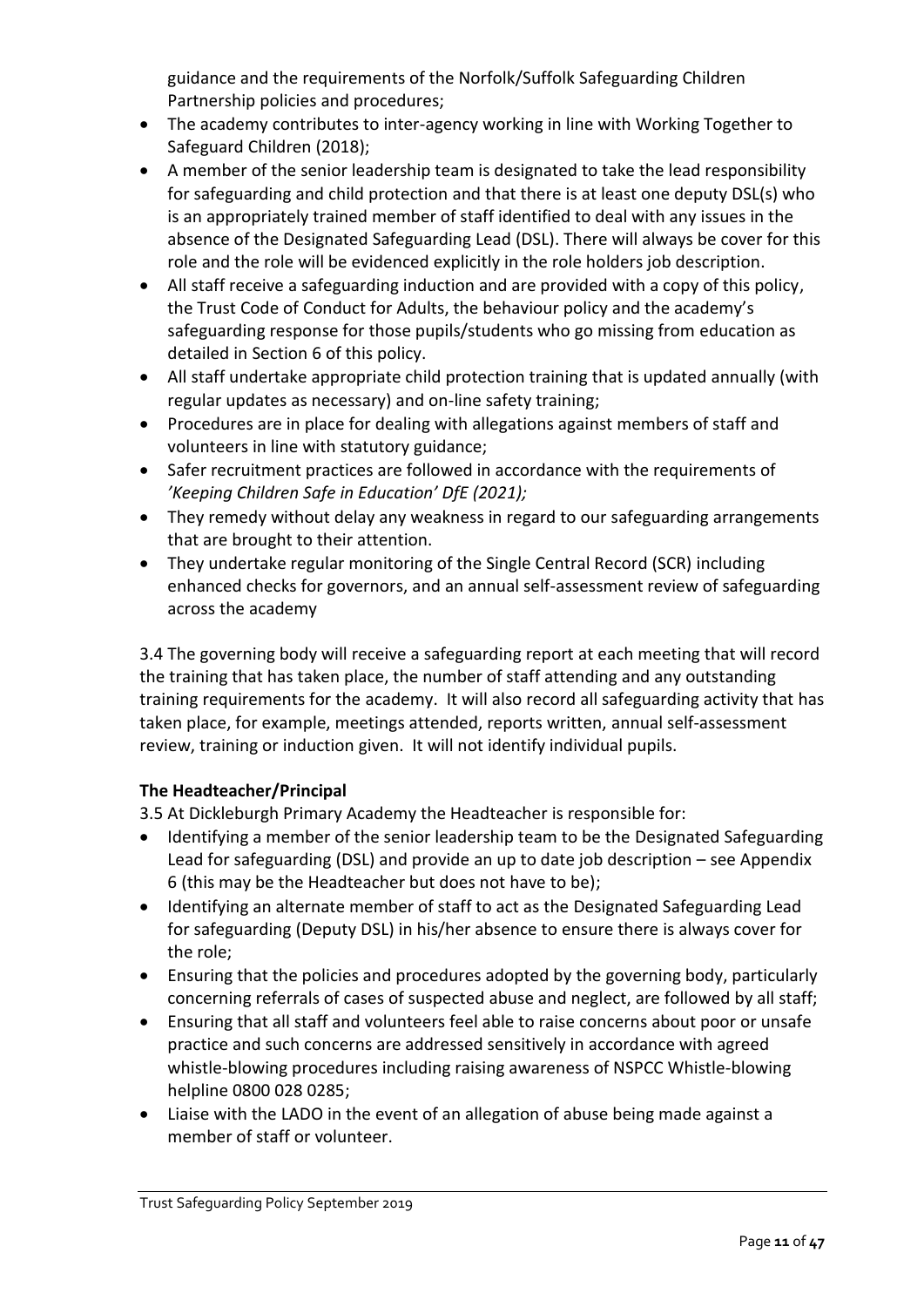#### **The Designated Safeguarding Lead (DSL)**

3.6 The Designated Safeguarding Lead(s) (DSL)is a senior member of staff from the leadership team who takes lead responsibility for safeguarding and child protection within our academy. The DSL will carry out their role in accordance with the responsibilities outlined in Annex C of *'Keeping Children Safe in Education'.* The DSL will provide advice and support to other staff on child welfare and child protection matters.

3.7 The DSL will provide advice and support to other staff on child welfare and child protection matters. Any concern for a child's safety or welfare will be recorded in writing and given to the DSL.

3.8 During term time the DSL or a deputy will always be available (during academy hours) for staff in the academy to discuss any safeguarding concerns. If in exceptional circumstances a DSL is not available on the academy site in person, the academy must inform Sharon Money Trust Safeguarding Lead, and also ensure the DSL is available via telephone and/or any other relevant media.

3.9 The DSL at Dickleburgh Primary Academy will represent our academy at child protection conferences and core group meetings. Through appropriate training, knowledge and experience our DSL will liaise with CADS and other agencies where necessary, maintain a link with the Virtual School Heads who are responsible for the progress of Looked After Children, and make referrals of suspected abuse to CADS, take part in strategy discussions and other interagency meetings and contribute to the assessment of children.

3.10 The DSL will maintain written records and child protection files ensuring that they are kept confidential and stored securely.

3.11 The DSL is responsible for ensuring that all staff members and volunteers are aware of our policy and the procedure they need to follow. They will ensure that all staff, volunteers and regular visitors have received appropriate child protection information during induction and have been [trained](http://www.schools.norfolk.gov.uk/Behaviour-and-safety/Safeguarding/Training/index.htm) within the academy to the agreed academy's [safeguarding training pack](http://www.schools.norfolk.gov.uk/behaviour-and-safety/safeguarding/training/ncc096606) provided by CADS/The Trust.

3.12 The DSL will obtain details of the Local Authority Personal Advisor appointed to guide and support a child who is a care leaver.

3.13 The DSL(s) will work with the headteacher and senior leaders, taking lead responsibility for promoting educational outcomes by knowing the welfare, safeguarding and child protection issues that children in need are experiencing, or have experienced, and identifying the impact that these issues might be having on children's attendance, engagement and achievement.

3.14 This will include understanding their academic process and attainment and maintaining a culture of high aspirations for this cohort and supporting teaching staff to provide additional academic support or reasonable adjustments to help children who have or have had a social work reach their potential.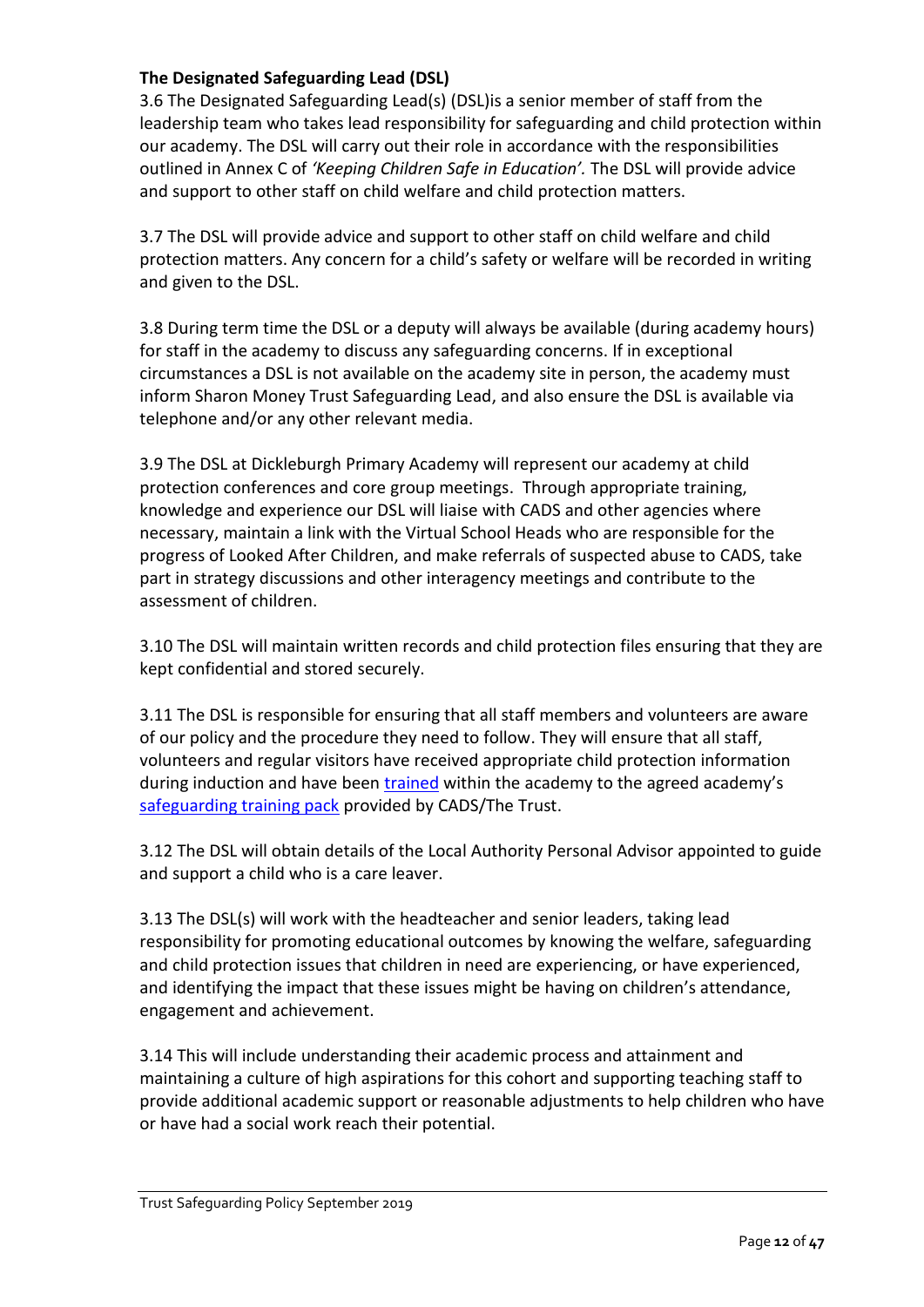3.15 We recognise that a child's experiences of adversity and trauma can leave them vulnerable to further harm, as well as educationally disadvantaged in facing barriers to attendance, learning, behaviour and mental health. The DSL will use the information that they hold about children with a social worker to make decisions in the best interests of the child's safety, welfare and help promote educational outcomes. The DSL wil ensure that staff, know who these children are, understand their academic progress and attainment and maintain a culture of high aspirations for this cohort, supporting teaching staff to identify the challenges that children in this group might face and the additional academic support and adjustments that they could make to best support these children.

#### <span id="page-12-0"></span>**4. TRAINING & INDUCTION**

4.1 When new staff join our academy they will be informed of the safeguarding arrangements in place. They will be given a copy of our academy's safeguarding policy along with the Trust Code of conduct for Adults, Part One and Annex A of *"Keeping Children Safe in Education"* and told who our Designated Safeguarding Lead (DSL), Deputy DSL and the Trust Safeguarding Lead is. They will also receive a copy of the behaviour policy and the academy's response to children who go missing from education, this information is provided in Section 6 of this policy. All staff are expected to read these key documents. They will be provided with the safeguarding recording form, and given information on how to complete it and who to pass it to. All staff were trained in the use of TASC (CURA) IN 2020/2021 and this will continue to be include in the induction of new staff.

4.2 Every new member of staff or volunteer will receive safeguarding training during their induction within one month of joining the academy. This programme will include information relating to signs and symptoms of abuse, how to manage a disclosure from a child, (including reassuring victims that they are being taken seriously) and that they will be supported and kept safe, how to record, the processes for referral to Children's Services and the statutory assessments under Section 17 and Section 47 as well as the remit of the role of the Designated Safeguarding Lead (DSL) and issues of confidentiality. The training will also include information about whistle blowing in respect of concerns about another adult's behaviour and suitability to work with children. Staff will also receive on-line safety training as this is part of the overarching safeguarding approach of our academy

4.3 In addition to the safeguarding induction, we will ensure that the mechanisms are in place to assist staff to understand and discharge their role and responsibilities as set out in Part One of "*Keeping Children Safe in Education"* .

In order to achieve this we will ensure that

- all members of staff will undertake appropriate safeguarding training on an annual basis and we will evaluate the impact of this training.
- all staff members receive regular safeguarding and child protection updates (for example via email, Trust e-comms, staff meetings), as required but at least annually to provide them with relevant skills and knowledge to safeguard children effectively.
- a staff safeguarding board has been set up with all up-to-date policies, documents, information and phone numbers.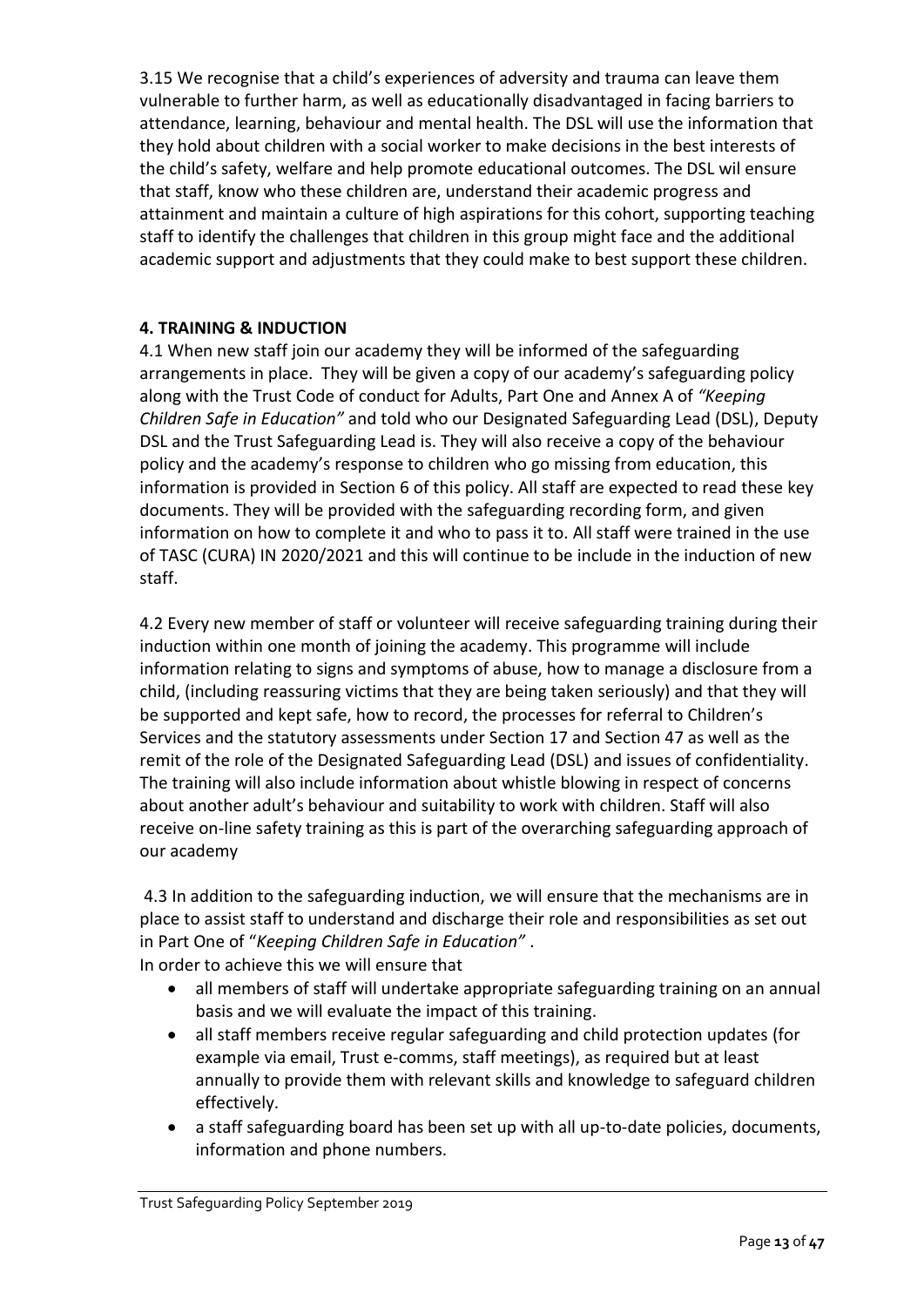4.4 All visitors, temporary staff and volunteers to our academy will be given a set of our safeguarding procedures; they will be informed of whom our DSL and alternate staff members are and what the recording and reporting system is. (See Appendix 2) A safeguarding leaflet with the academy procedures is available at the school office hatch for all first-time visitors to the school. Office staff ensure they have a copy.

4.5 The DSL, the alternate designated member(s) of staff and any other senior member of staff who may be in a position of making referrals or attending child protection conferences or core groups will attend one of the multi-agency training courses organised by Norfolk Safeguarding Children's Partnership (Suffolk academies should book onto this training as well unless alterative is provided by the Suffolk SCB) at least once every three years. In addition to this, the DSL and alternate will attend Designated Safeguarding Lead (DSL) training provided by the Local Authority every two years. In addition to formal training the DSL will ensure that they update their knowledge and skills at regular intervals and demonstrate this [Continual Professional Development](http://www.schools.norfolk.gov.uk/Behaviour-and-safety/Safeguarding/Training/index.htm) annually to keep up with developments relevant to their role. CPD files with records of attendance, cluster meetings, Local Safeguarding Children's Groups, personal development, e- courier and the Trust e-comms updates should be kept in a CPD file available for inspection during the Trust Safeguarding Audit/LA safeguarding audits/Safeguarding Governors check.

4.6 Our local governing body will also undertake appropriate training to ensure they are able to carry out their duty to safeguard all of the children at our school. Governors should attend training provided by their academy (INSET training at the beginning of the new academic year) or attend training provided by the Trust Designated Safeguarding lead.

4.7 We actively encourage all of our staff to keep up to date with the most recent local and national safeguarding advice and guidance. Annex A of '*Keeping Children Safe in Education*' provides links to guidance on specific safeguarding issues such as Child Sexual Exploitation and Female Genital Mutilation (FGM) (See *[Keeping Children Safe in](https://assets.publishing.service.gov.uk/government/uploads/system/uploads/attachment_data/file/811513/DRAFT_Keeping_children_safe_in_education_2019.pdf) Education [Annex A\)](https://assets.publishing.service.gov.uk/government/uploads/system/uploads/attachment_data/file/811513/DRAFT_Keeping_children_safe_in_education_2019.pdf)* In addition, local guidance can be accessed via Norfolk Safeguarding Children Partnership at [www.nscb.norfolk.gov.uk](http://www.nscb.norfolk.gov.uk/) and Suffolk Safeguarding Children's Partnership at [SSCB](http://www.suffolkscb.org.uk/about/lscb-leaflets-booklets-and-posters/) and also within the Safeguarding Section of the Norfolk Schools website: [http://www.schools.norfolk.gov.uk/safeguarding.](http://www.schools.norfolk.gov.uk/safeguarding) The DSL will also provide regular safeguarding updates for staff.

#### <span id="page-13-0"></span>**5. PROCEDURES FOR MANAGING CONCERNS**

5.1 Dickleburgh Primary Academy adheres to child protection procedures that have been agreed locally through the Norfolk Children's Safeguarding Partnership (NSCB). Where we identify children and families in need of support we will carry out our responsibilities in accordance with Norfolk [Local Assessment Protocol/](https://www.norfolklscb.org/about/policies-procedures/3-3-norfolk-local-assessment-protocol/)Suffolk [Guidance and Protocols](http://www.suffolkscb.org.uk/assets/Working-with-Children/Policies-Guidance-and-Protocols/Collaborative-Casework/2018-07-13-Collaborative-Casework-Protocol.pdf) and the [NSCB Threshold Guidance/](https://www.norfolklscb.org/people-working-with-children/threshold-guide/)[SSCB Threshold](http://www.suffolkscb.org.uk/assets/Working-with-Children/Policies-Guidance-and-Protocols/Thresholds-Guidance/2017-10-16-Suffolks-Threshold-of-Need-Guidance.pdf) Guidance

5.2 Every member of staff including volunteers working with children at our academy is advised to maintain an attitude of '*it could happen here'* where safeguarding is concerned. When concerned about the welfare of a child, staff members should always act in the interests of the child and have a responsibility to take action as outlined in this policy.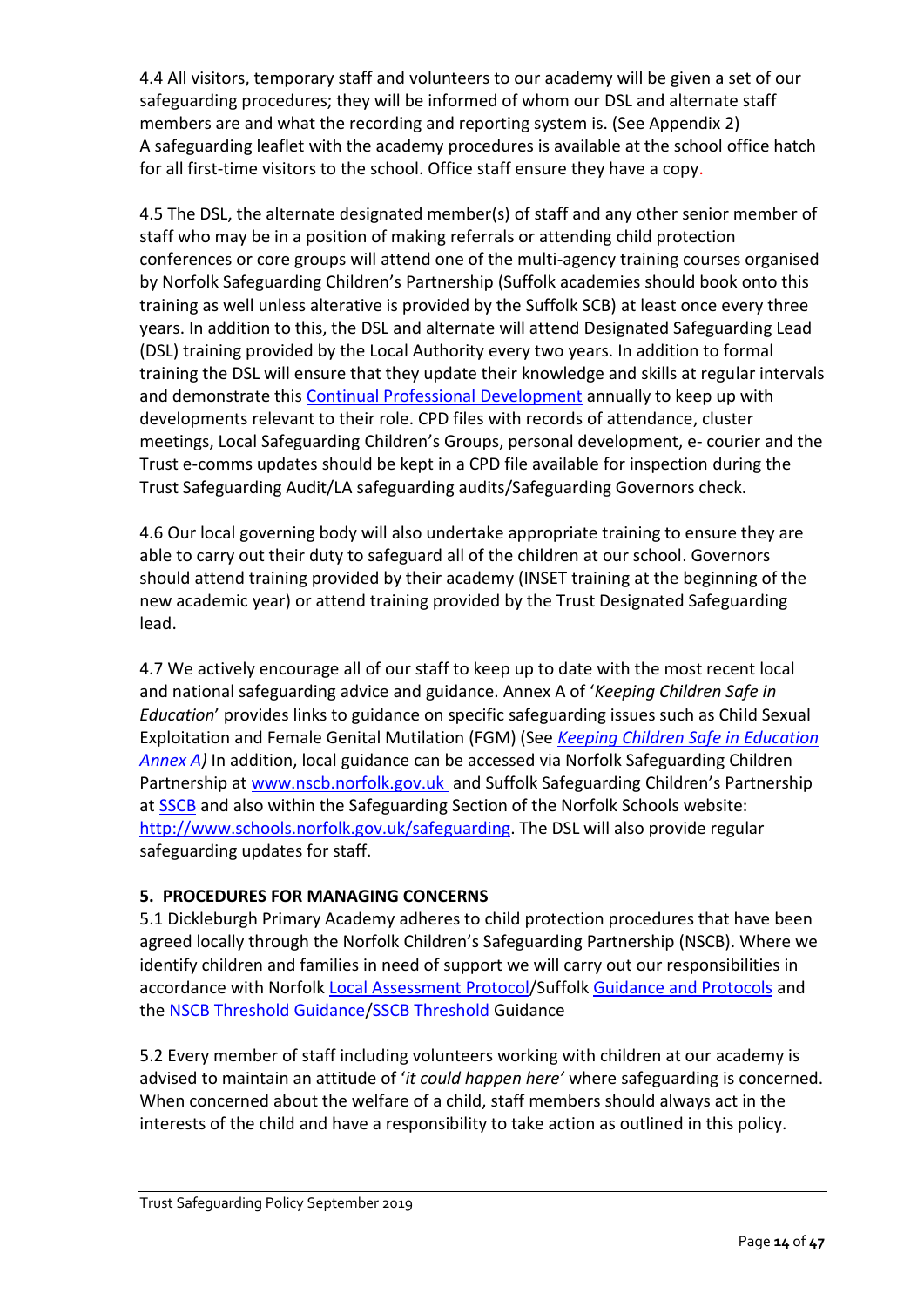5.3 All staff are encouraged to report any concerns that they have and not see these as insignificant. On occasions, a referral is justified by a single incident such as an injury or disclosure of abuse. More often however, concerns accumulate over a period of time and are evidenced by building up a picture of harm over time; this is particularly true in cases of emotional abuse and neglect. In these circumstances, it is crucial that staff record and pass on concerns in accordance with this policy to allow the DSL to build up a picture and access support for the child at the earliest opportunity. A reliance on memory without accurate and contemporaneous records of concern could lead to a failure to protect.

5.4 It is *not* the responsibility of academy staff to investigate welfare concerns or determine the truth of any disclosure or allegation. All staff, however, have a duty to recognise concerns and pass the information on in accordance with the procedures outlined in this policy.

5.5 The Designated Safeguarding Lead (DSL) should be used as a first point of contact for concerns and queries regarding any safeguarding concern in our academy. Any member of staff or visitor to the academy who receives a disclosure of abuse or suspects that a child is at risk of harm must report it immediately to the DSL or, if unavailable, to the alternate designated person. In the absence of either of the above, the matter should be brought to the attention of the most senior member of staff.

5.6. All concerns about a child or young person should be reported without delay and recorded using the appropriate online reporting system. From September 2019 an online reporting system is being introduced across all academies as the method for reporting concerns.

Teachers must personally report to the police a disclosure that FGM has been carried out, after informing the DSL.

5.7 Following receipt of any information raising concern, the DSL will consider what action to take and seek advice from CADS as required. All information and actions taken, including the reasons for any decisions made, will be fully documented.

5.8 All referrals will be made in line with Norfolk CADS procedures as outlined in Appendix 3.

5.9 If, at any point, there is a risk of immediate serious harm to a child a referral should be made to CADS immediately. Anybody can make a referral in these circumstances. If the child's situation does not appear to be improving the staff member with concerns should press for re-consideration by raising concerns again with the DSL and/or the Headteacher. Concerns should always lead to help for the child at some point.

5.10 Staff should always follow the reporting procedures outlined in this policy in the first instance. However, they may also share information directly with CADS, the Trust Safeguarding Lead or the police if:

- the situation is an emergency and the designated senior person, their alternate and the Headteacher are all unavailable;
- they are convinced that a direct report is the only way to ensure the pupil's safety.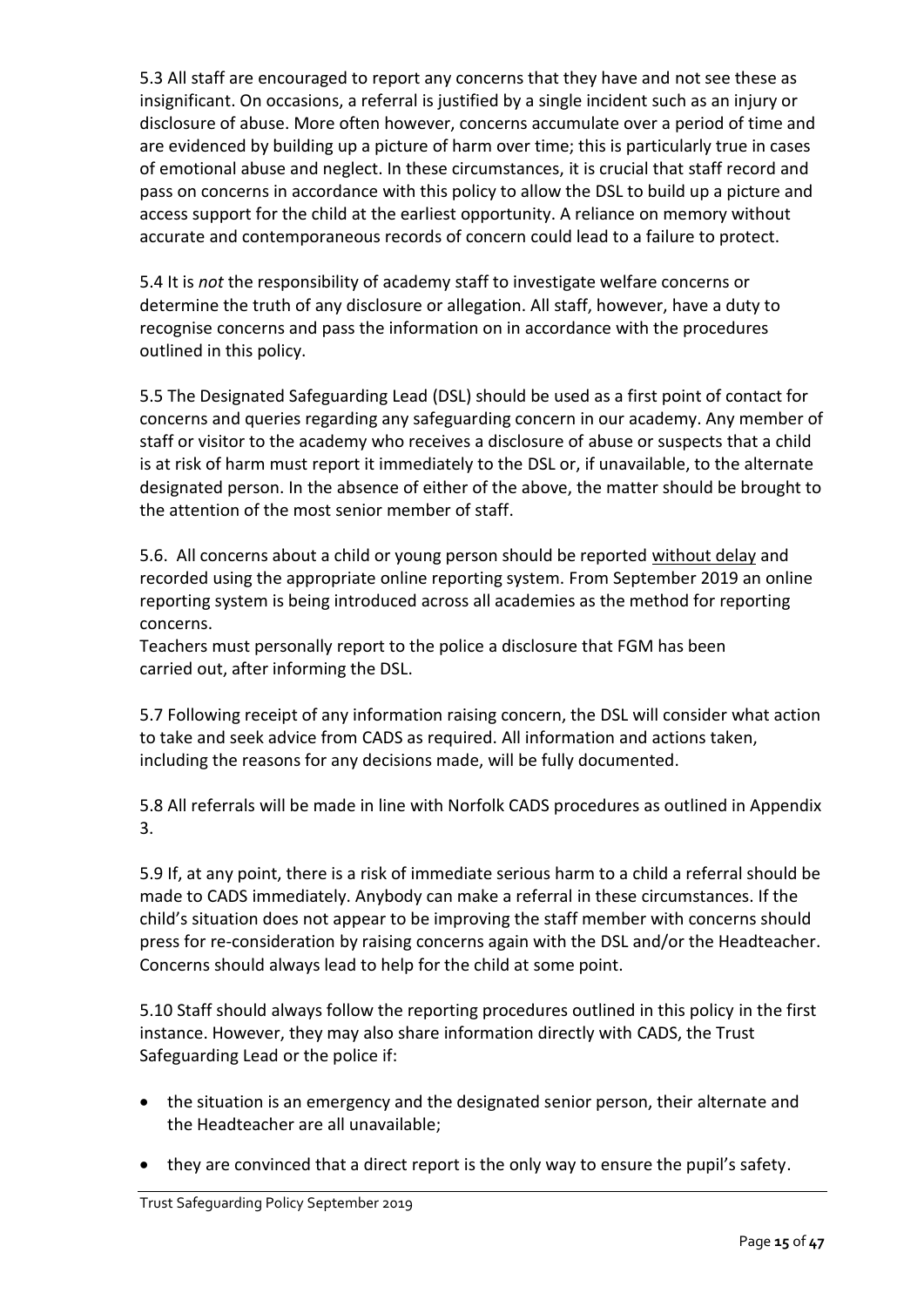- the concern relates to the headteacher of the academy. This should be raised with the DSL (unless the DSL is the headteacher, in which case contact must be made with the LADO and the Trust Safeguarding Lead).
- 5.11 Any member of staff who does not feel that concerns about a child have been responded to appropriately and in accordance with the procedures outlined in this policy should raise their concerns with the Headteacher or the Chair of Governors. If any member of staff does not feel the situation has been addressed appropriately at this point should contact the Trust Safeguarding Lead directly with their concerns.
- 5.12 At Dickleburgh Primary Academy we are working in partnership with Norfolk Constabulary and Norfolk CADS to identify and provide appropriate support to pupils who have experienced domestic violence in their household; this scheme is called Operation Encompass. In order to achieve this, Norfolk Multi-Agency Safeguarding Hub will share police information of all domestic incidents where one of our pupils has been present with the Designated Safeguarding Lead(s). On receipt of any information, the Designated Safeguarding Lead will decide on the appropriate support the child requires, this could be silent or overt. All information sharing and resulting actions will be undertaken in accordance with the 'Norfolk Joint Agency Protocol for Domestic Abuse – Notifications to Schools'. We will record this information and store this information in accordance with the record keeping procedures outlined in this policy.

#### <span id="page-15-0"></span>**6. SPECIFIC SAFEGUARDING ISSUES**

#### **Contextualised safeguarding**

6.1 At Dickleburgh Primary Academy we recognise that safeguarding incidents and/or behaviours can be associated with factors outside of the academy environment and/or can occur between children outside of school. This is known as contextual safeguarding. It is key that all academy staff understand the definition of contextual safeguarding and consider whether children are at risk of abuse or exploitation in situations outside their families. Through training we will ensure that staff and volunteers are aware that extrafamilial harms take a variety of different forms and children can be vulnerable to multiple harm including (but not limited to) sexual exploitation, criminal exploitation and serious youth violence. When reporting concerns, staff should include as much information and background detail as possible so the DSL can make a referral with a holistic view of the child. This will allow any assessment to consider all the available evidence and the full context of any abuse.

6.2 We recognise that children with special educational needs and/or disabilities (SEND) can face additional safeguarding challenges and these are discussed in staff training. These additional barriers can include:

- Assumptions that indicators of possible abuse such as behaviour, mood and injury relate to the child's disability without further exploration;
- Children with SEN and disabilities can be disproportionally impacted by things like bullying without outwardly showing and signs;
- Communication barriers and difficulties in overcoming these barriers.

6.3 At Dickleburgh Primary Academy we recognise that a previously looked after child potentially remains vulnerable and all staff should have the skills, knowledge and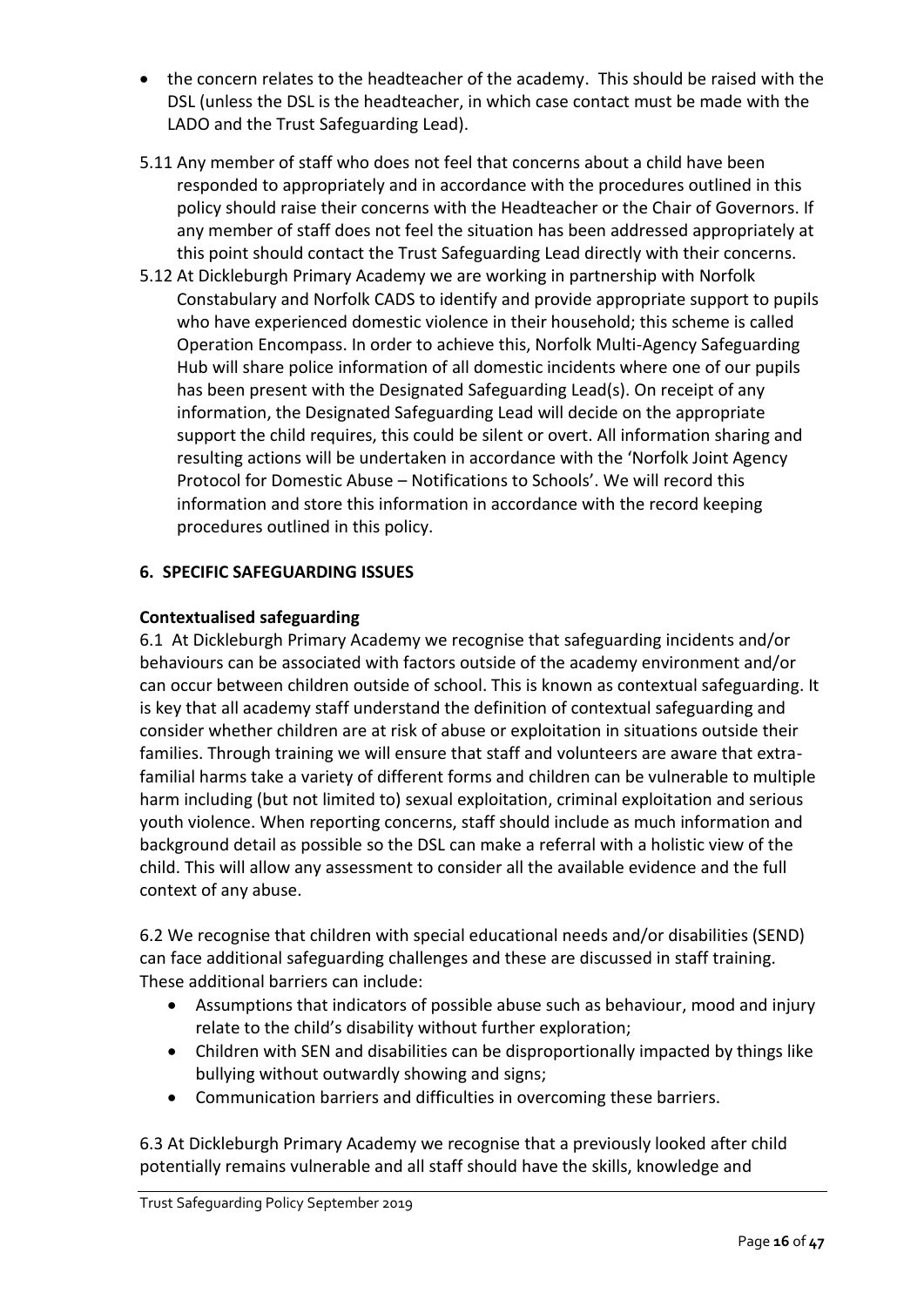understanding to keep previously looked after children safe. When dealing with looked after children and previously looked after children, it is important that all agencies work together and prompt action is taken when necessary to safeguard these children, who are a particularly vulnerable group.

#### **Child Sexual Exploitation (CSE) and Child Criminal Exploitation (CCE): County Lines** 6.4 At Dickleburgh C of E Academy we train staff to recognise that both CSE and CCE are a

form of abuse and both occur where an individual or group takes advantage of an imbalance of power to coerce, manipulate or deceive a child into sexual activity or criminal activity. Whilst age may be the most obvious, this power imbalance can also be due to a range of other factors including gender, sexual identity, cognitive ability, physical strength, status, and access to economic or other resources. Victims can be exploited even when activity appears consensual and it should be noted exploitation as well as being physical can be facilitated and/or take place online.

6.5 At Dickleburgh C of E Academy we understand that Child Sexual Exploitation is a form of child sexual abuse and this imbalance of power coerces, manipulates, or deceives a child or young person into sexual activity (a) in exchange for something the victim needs or wants, and/or (b) for the financial advantage or increased status of the perpetrator. Child sexual exploitation does not always include physical contact, it can also occur through the use of technology. We understand that some children may not realise they are being exploited e.g. they may believe they are in a genuine romantic relationship.

6.6 At Dickleburgh C of E Academy we understand that criminal exploitation of children is a geographically widespread form of harm that is a typical feature of county lines criminal activity. Drug networks or gangs groom and exploit children and young people to carry drugs and money from urban areas to suburban and rural areas, market and seaside towns. Key to identifying potential involvement in county lines are missing episodes, when the victim may have been trafficked for the purpose of transporting drugs. If a child is suspected to be at risk of or involved in county lines, a referral to the Children's Advice and Duty Service (CADS) will be made alongside consideration of availability of local services/third sector providers who offer support to victims of county lines exploitation.

6.7 We understand that children can become trapped by this type of exploitation as perpetrators can threaten victims (and their families) with violence or entrap and coerce them into debt. They may be coerced into carrying weapons such as knives or begin to carry a knife for a sense of protection from harm from others. We will treat these children as victims understanding that they have been criminally exploited even if the activity appears to be something they have agreed or consented to. We recognise the experience of girls who are criminally exploited can be very different to that of boys and that both boys and girls being criminally exploited may be at risk of sexual exploitation.

6.8 At the Academy staff are aware of the indicators and risk factors which may signal a child is vulnerable to or involved with serious violent crime. We make reference to the Home Office's [Preventing youth violence and gang involvement](https://assets.publishing.service.gov.uk/government/uploads/system/uploads/attachment_data/file/418131/Preventing_youth_violence_and_gang_involvement_v3_March2015.pdf) and [Criminal exploitation](https://www.gov.uk/government/publications/criminal-exploitation-of-children-and-vulnerable-adults-county-lines)  [of children and vulnerable adults:county lines guidance](https://www.gov.uk/government/publications/criminal-exploitation-of-children-and-vulnerable-adults-county-lines) for more information.

6.9 If a child is suspected to be at risk of or involved in county lines, a referral to the Children's Advice and Duty Service (CADS) will be made alongside consideration of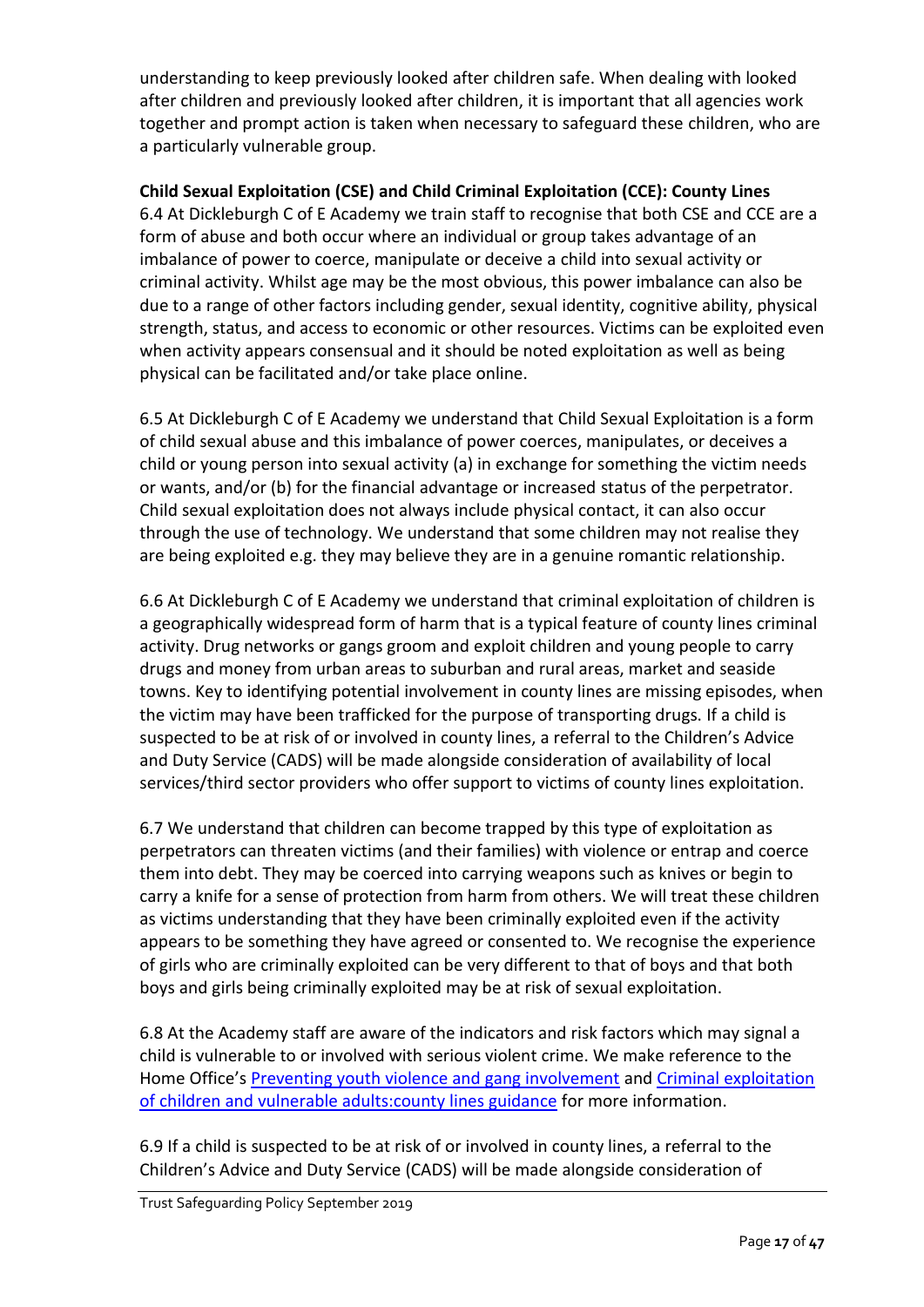availability of local services/third sector providers who offer support to victims of county lines exploitation.

#### **So-called "honour-based" violence (including Female Genital Mutilation and Forced Marriage**

6.10 At the Academy we recognise that our staff are well placed to identify concerns and take action to prevent children from becoming victims of Female Genital Mutilation (FGM) and other forms of so-called 'honour-based' violence (HBV) and provide guidance on these issues through our safeguarding training. If staff have a concern regarding a child that might be at risk of HBV they should inform the DSL who will activate local safeguarding procedures, using existing national and local protocols for multiagency liaison with police and children's social care.

6.11 Where FGM has taken place, since 31 October 2015 there has been a mandatory reporting duty placed on teachers. [Section 5B of the Female Genital Mutilation Act 2003](https://www.legislation.gov.uk/ukpga/2003/31/section/5B) (as inserted by section 74 of the Serious Crime Act 2015) places a statutory duty upon teachers in England and Wales, to report to the police where they discover (either through disclosure by the victim or visual evidence) that FGM appears to have been carried out on a girl under 18. Those failing to report such cases will face disciplinary sanctions. We will provide guidance and support to our teachers on this requirement and further information on when and how to make a report can be found in the following Home Office guidance: [Mandatory Reporting of Female Genital Mutilation-](https://assets.publishing.service.gov.uk/government/uploads/system/uploads/attachment_data/file/573782/FGM_Mandatory_Reporting_-_procedural_information_nov16_FINAL.pdf) procedural [information](https://assets.publishing.service.gov.uk/government/uploads/system/uploads/attachment_data/file/573782/FGM_Mandatory_Reporting_-_procedural_information_nov16_FINAL.pdf) Home Office (December 2015)

6.12 At the Academy we recognise that forcing a person into a marriage is a crime in England and Wales. A forced marriage is one entered into without the full and free consent of one or both parties where violence, threats or any other form of coercion is used to cause a person to enter into a marriage. Threats can be physical or emotional and psychological. The Forced Marriage Unit has [statutory guidance](https://www.gov.uk/guidance/forced-marriage) and [Multi-agency](https://assets.publishing.service.gov.uk/government/uploads/system/uploads/attachment_data/file/322307/HMG_MULTI_AGENCY_PRACTICE_GUIDELINES_v1_180614_FINAL.pdf)  [guidelines](https://assets.publishing.service.gov.uk/government/uploads/system/uploads/attachment_data/file/322307/HMG_MULTI_AGENCY_PRACTICE_GUIDELINES_v1_180614_FINAL.pdf) and can be contacted for advice or more information: Contact 020 7008 0151 or emai[l fmu@fco.gov.uk](mailto:fmu@fco.gov.uk)

#### **Preventing radicalisation and extremism**

6.13 We recognise that safeguarding against radicalisation and extremism is no different to safeguarding against any other vulnerability in today's society. At the Academy we will ensure that:

• Through training, staff, volunteers and governors have an understanding of what radicalisation and extremism is, why we need to be vigilant in the academy and how to respond when concerns arise.

There are systems in place for keeping pupils safe from extremist material when accessing the internet in our academy by using effective filtering and usage policies.

- The DSL has received Prevent training and will act as the point of contact within our academy for any concerns relating to radicalisation and extremism.
- The DSL will make referrals in accordance with [Norfolk Channel procedures](http://www.norfolklscb.org/wp-content/uploads/2016/05/Channel-Norfolk-SOP-April-2016.doc)[/Suffolk](https://www.suffolk.gov.uk/assets/suffolk.gov.uk/2020-06-04-EPAO-Safeguarding-and-Prevent-Policy-.pdf)  [Channel procedures](https://www.suffolk.gov.uk/assets/suffolk.gov.uk/2020-06-04-EPAO-Safeguarding-and-Prevent-Policy-.pdf) and will represent our school at Channel meetings as required.

• Through our curriculum, we will promote the spiritual, moral, social and cultural development of pupils.

#### **Peer on peer abuse**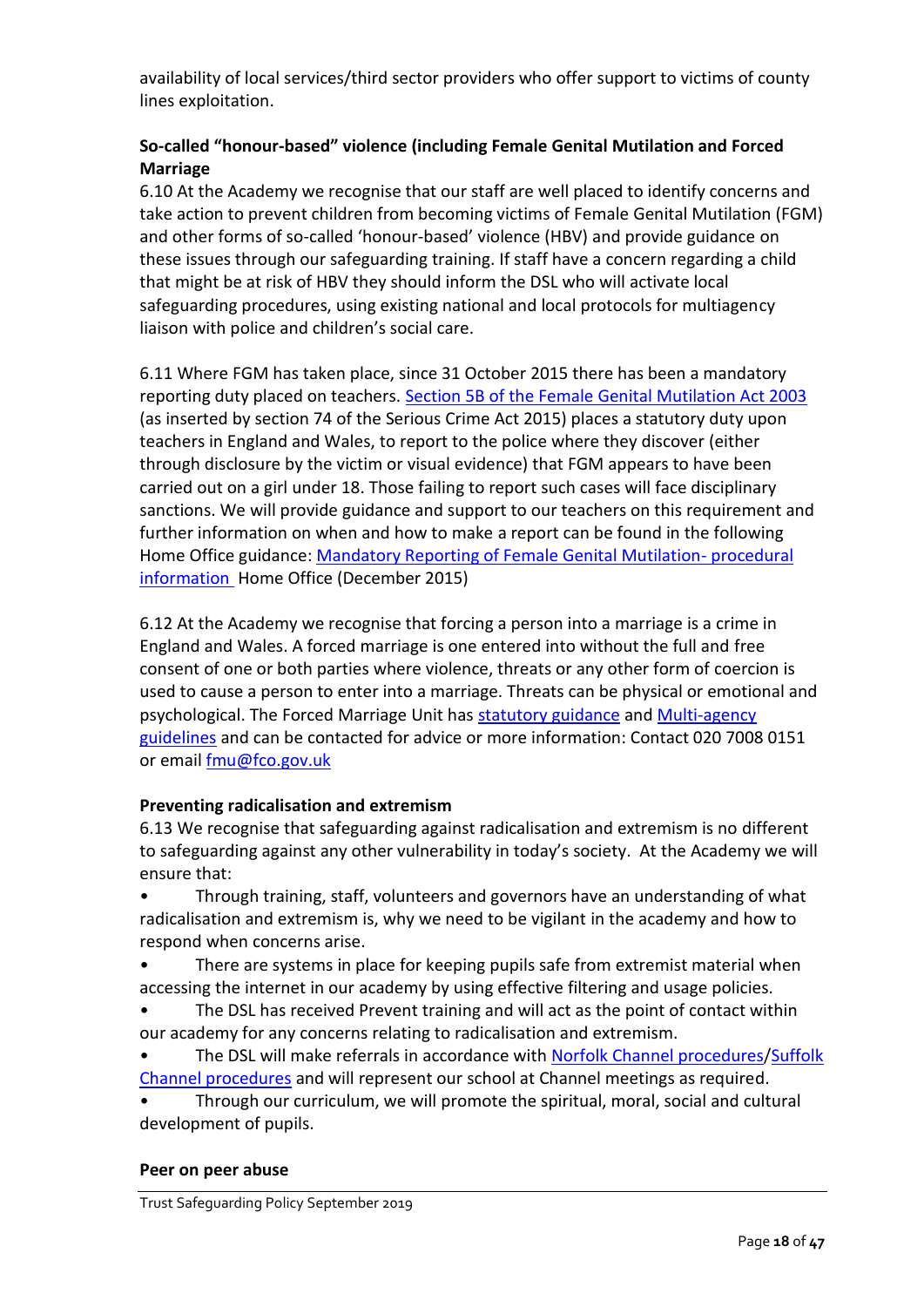6.14 At the Academy all staff are trained so that they are aware that safeguarding issues can manifest themselves via peer on peer abuse. This is most likely to include, but may not be limited to:

- bullying (including cyberbullying);
- physical abuse such as hitting, kicking, shaking, biting, hair pulling, or otherwise causing physical harm;
- sexual violence and sexual harassment;
- upskirting:
- sexting (also known as youth produced sexual imagery); and
- initiation/hazing type violence and rituals

6.15 We recognise that children are vulnerable to physical, sexual and emotional abuse by their peers or siblings. Abuse perpetrated by children can be just as harmful as that perpetrated by an adult, so it is important that all staff and volunteers to remember the impact on both the victim of the abuse as well as to focus on the support for the child or young person exhibiting the harmful behaviour. We understand that abuse can occur in intimate personal relationships between peers; and that consensual and non consensual sharing of nudes and semi nudes images and/or videos (also known as sexting or youth produced sexual imager) is a form of peer on peer abuse. (See UKCIS guidance [Sharing](https://www.gov.uk/government/publications/sharing-nudes-and-semi-nudes-advice-for-education-settings-working-with-children-and-young-people)  [nudes and semi nudes advice](https://www.gov.uk/government/publications/sharing-nudes-and-semi-nudes-advice-for-education-settings-working-with-children-and-young-people) for education settings)

6.16 We understand, that even if there are no reports in our setting it does not mean it is not happening, it may be the case it is not reported. We recognise that pupils ma not find it easy to tell staff about their abuse and can show signs or act in ways that they hope adults will notice and react. In some cases, the victim may not make a direct report, and this may come from a friend of a conversation that is overhead. Such abuse will always be taken as seriously as abuse perpetrated by an adult and the same safeguarding children procedures will apply in respect of any child who is suffering or like to suffer significant harm. Staff must never tolerate or dismiss concerns relating to peer on peer abuse; it must never be tolerated or passed off as 'banter', 'just having a laugh' or 'part of growing up'. Doing this can lead to a culture of unacceptable behaviours, an unsafe environment for children and in worst case scenarios a culture that normalises abuse leading to children accepting it as normal and not coming forward to report it.

6.17 At the Academy all staff will reassure victims that they are being taken seriously and that they will be supported and kept safe. Victims will never be given the impression that they are creating a problem by reporting abuse, sexual violence or sexual harassment. Nor will a victim ever be made to feel ashamed for making a report.

6.18 All staff will understand that they should follow our safeguarding procedures for reporting a concern if they are worried about peer on peer abuse. The DSL will respond to any concerns related to peer on peer abuse in line with guidance outlined in Part five of 'Keeping Children Safe in Education' and '[Sexual violence and sexual harassment between](https://assets.publishing.service.gov.uk/government/uploads/system/uploads/attachment_data/file/999239/SVSH_2021.pdf)  [children in schools and colleges' \(](https://assets.publishing.service.gov.uk/government/uploads/system/uploads/attachment_data/file/999239/SVSH_2021.pdf)September 2021). We will ensure that all concerns, discussions and decisions reached are clearly recorded and any identified actions are followed up.

6.19 We will work with other agencies including the police and Children's Social Care, as required to respond to concerns about sexual violence and harassment. We will seek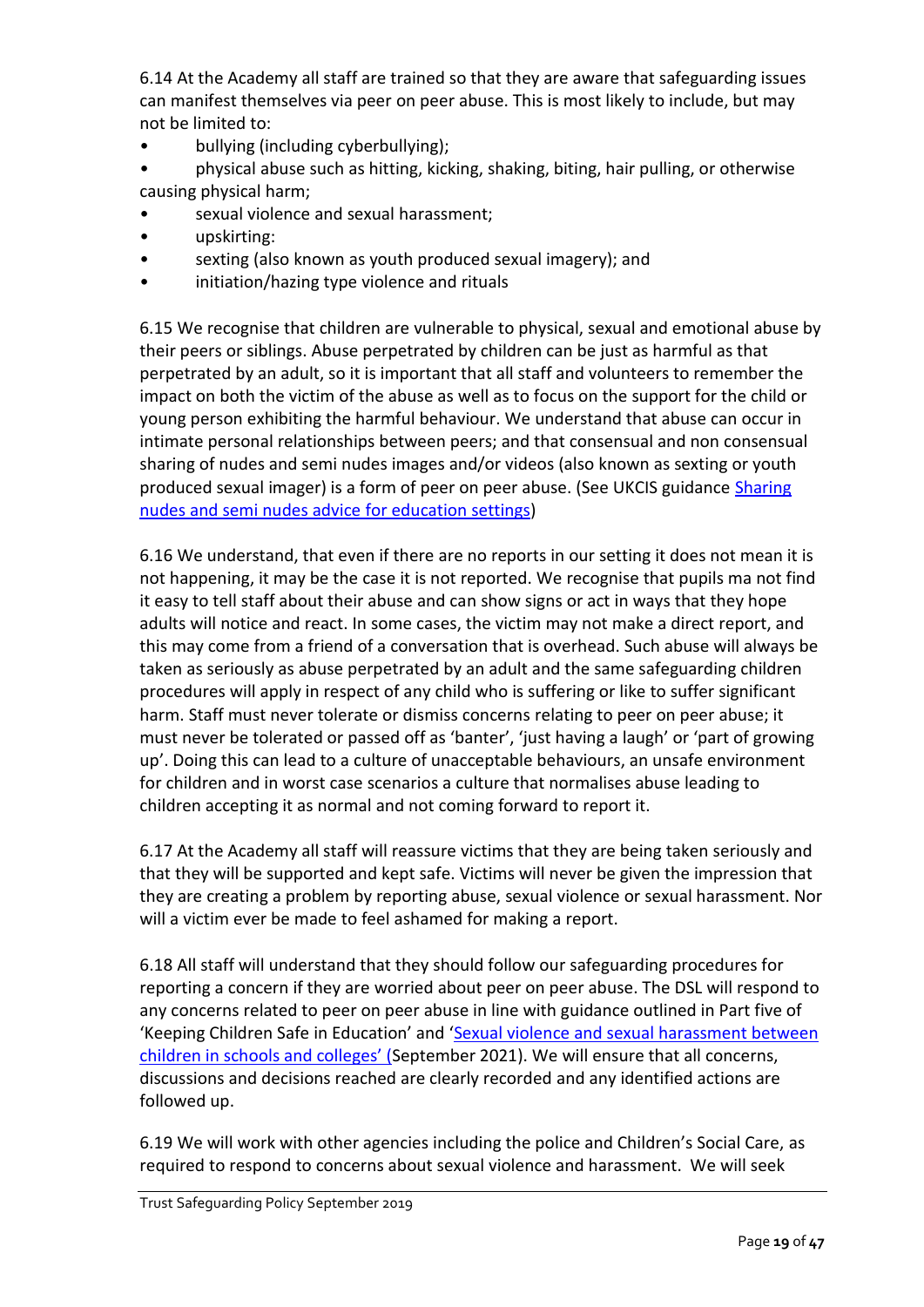consultations where there are concerns or worries about developmentally inappropriate or harmful sexual behaviour from the Harmful Sexual Behaviour (HSB) Team as required so that we ensure we are offering the right support to the child(ren).

6.20 Support will depend on the circumstances of each case and the needs of the child, it may include completion of risk assessments to support children to remain in school whilst safeguarding other children and the victim, delivery of early intervention in respect of HSB and/or referral to [The Harbour Centre Sexual Assault Referral Centre](http://www.theharbourcentre.co.uk/) (SARC) where a pupil discloses a rape, an attempted rape or a serious sexual assault whether this has happened recently or in the past. The assault does not have to have taken place in Norfolk but the victim must live in Norfolk to access support. The SARC also has a 24/7 helpline 01603 276381 if pupils or staff need to speak to a Crisis Worker for help & advice. Referral forms can be found on The Harbour Centre website.

#### **Modern Slavery**

6.21 At the Academy we understand that modern slavery encompasses human trafficking and slavery, servitude and forced or compulsory labour. Exploitation can take may forms, including sexual exploitation, forced labour, slavery, servitude, forced criminality and the removal of organs. We refer to the DfE guidance [Modern Slavery: how to identify and](https://www.gov.uk/government/publications/modern-slavery-how-to-identify-and-support-victims)  [support victims](https://www.gov.uk/government/publications/modern-slavery-how-to-identify-and-support-victims) for concerns of this nature.

#### **Safeguarding responses to children who go missing**

6.22 At the Academy all staff should be aware of the safeguarding responsibilities for children who are missing education, particularly on repeat occasions, to help identify the risk of abuse and neglect, including sexual abuse or exploitation, and to help prevent the risks of their going missing in future.

6.23 At the Academy we adhere to the following procedures and processes to ensure there is an appropriate safeguarding response to children who missing:

- An attendance register is taken at the start of the first session of each academy day and once during the second session;
- We make every effort to contact parents and carers and follow up with the emergency contacts held;
- We hold at least two emergency contact numbers for each of the pupils on our roll wherever possible.
- Staff will alert DSLs to any concerns raised regarding children who are absent from the academy;
- The DSLs will meet regularly with the Attendance Lead, SENCo and other members of the pastoral team to ensure that each response is thorough and takes into account all the relevant information about individual children;

We will follow the procedures outlined in our attendance policy including undertaking first day calling and monitoring data to ensure we intervene early in cases of poor attendance and/or unexplained absences.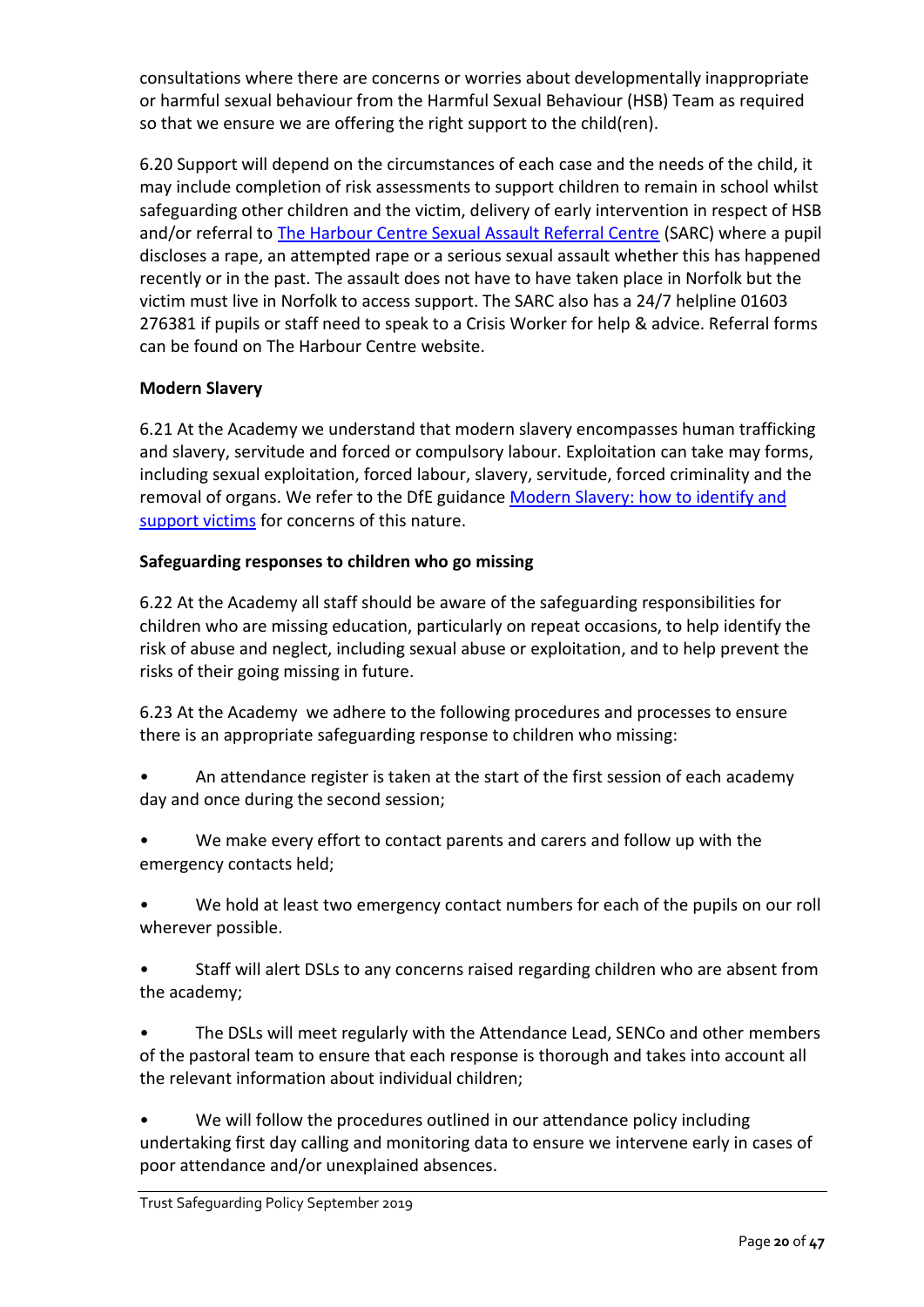• When removing a child from roll at the standard and non-standard transition points we will inform the Local Authority in accordance with statutory requirements and pass on all safeguarding files.

#### **Mental Health**

6.24 At the Academy all staff are made aware, through training, that mental health problems can, in some cases, be an indicator that a child has suffered or is at risk of suffering abuse, neglect or exploitation. Our staff are well placed to observe children dayto-day and identify those whose behaviour suggests that they may be experiencing a mental health problem or be at risk of developing one.

6.25 We understand that where children have suffered abuse and neglect, or other potentially traumatic adverse childhood experiences, this can have a lasting impact throughout childhood, adolescence and into adulthood. Therefore, through training, staff are aware of how children's experiences, can impact on their mental health, behaviour and education. All staff are aware that I if they have a mental health concern about a child that is also a safeguarding concern, they should take immediate action by passing the information on to a Designated Safeguarding Lead.

6.26 At the Academy we have a named Mental Health Lead. There are clear systems and processes in place for identifying possible mental health problems and work with other agencies as required to respond to these concerns. Designated Safeguarding Leads make reference to the [Mental Health and Behaviour in Schools'](https://www.gov.uk/government/publications/mental-health-and-behaviour-in-schools--2) DfE guidance for further support.

#### **Online safety**

6.27 At the Academy all school staff are aware that technology is a significant component in many safeguarding and wellbeing issues. Children are at risk of abuse online as well as face to face. We understand that in many cases abuse will take place concurrently via online channels and in daily life. We know that children can also abuse their peers online, this can take the form of abusive, harassing, and misogynistic messages, the nonconsensual sharing of indecent images, especially around chat groups, and the sharing of abusive images and pornography.

6.28 As part of the requirement for staff to undergo regular updated safeguarding training, online safety training is also delivered. We will ensure that online safety is a running and interrelated theme throughout the curriculum and is reflected in relevant policies, teacher training, the role and responsibilities of the designated safeguarding lead and any parental engagement.

6.29 More details can be found in our Trust e- safety and acceptable use of ICT policy (which follows good practice guidance from the **SWGfL**)

6.30 At the Academy we recognise that technology, and risks and harms related to the internet evolve and change rapidly. Therefore we carry out an annual review of our approach to online safety, supported by a risk assessment (on at least an annual basis) that considers and reflects the risks that children face in our setting. **Cybercrime**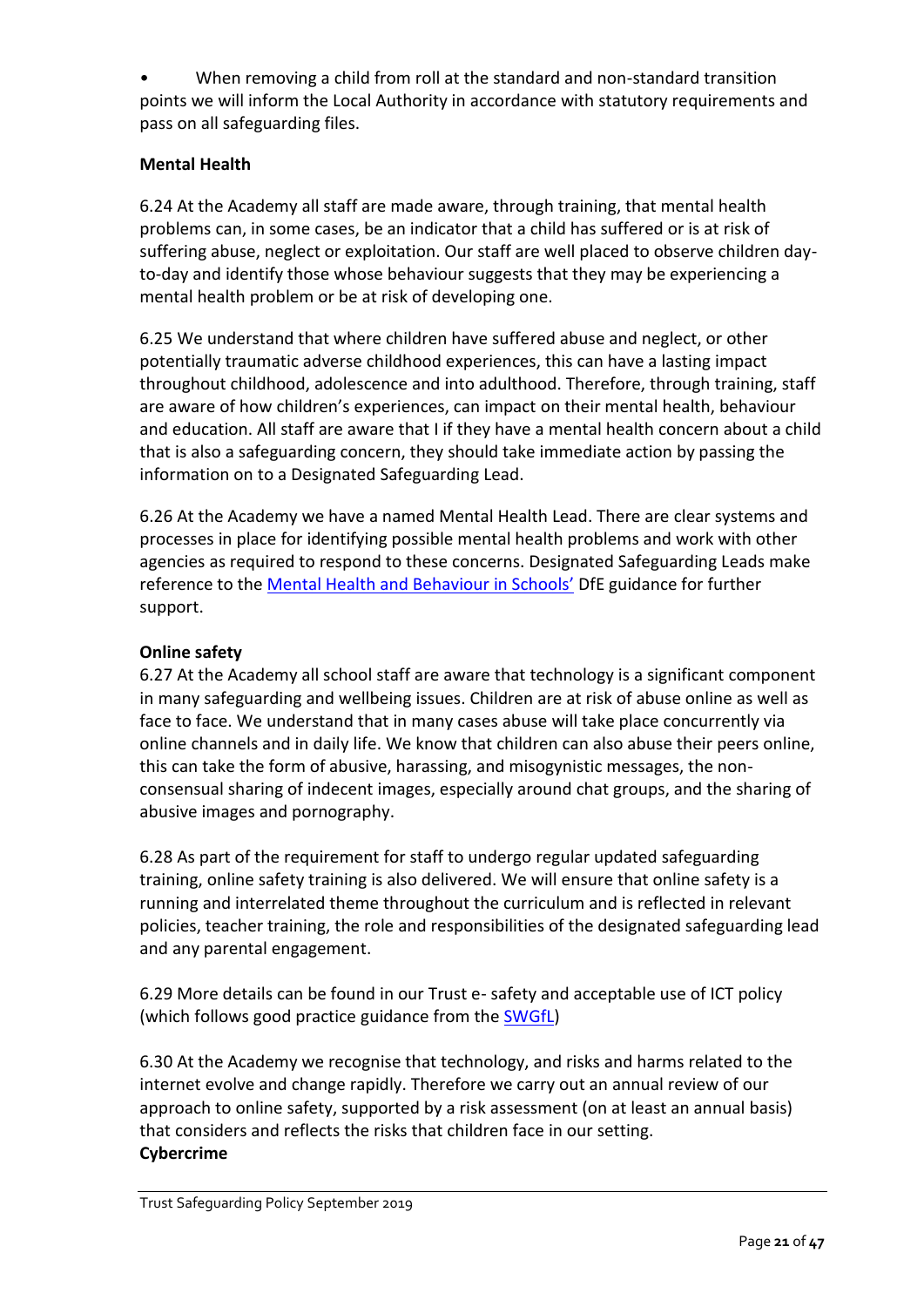6.31 We understand that cybercrime is criminal activity committed using computers and/or the internet. It is broadly categorised as either 'cyber-enabled' (crimes that can happen off-line but are enabled at scale and at speed on-line) or 'cyber dependent' (crimes that can be committed only by using a computer).

6.32 If there are concerns about a child in this area, the designated safeguarding lead will consider a referral to the Cyber Choices programme which aims to intervene where young people are at risk of committing, or being drawn into, low level cyber-dependent offences and divert them to a more positive use of their skills and interests. It aims to intervene where young people are at risk of committing, or being drawn into, low level cyberdependent offences and divert them to a more positive use of their skills and interests.

#### **Children with special educational needs and disabilities or physical health issues**

6.33 At the Academy we recognise that children with special educational needs or disabilities (SEND) or certain health conditions can face additional safeguarding challenges such as

- assumptions that indicators of possible abuse such as behaviour, mood and injury relate to the child's condition without further exploration;
- these children being more prone to peer group isolation or bullying (including prejudice-based bullying) than other children;
- the potential for children with SEND or certain medical conditions being disproportionally impacted by behaviours such as bullying, without outwardly showing any signs; and
- communication barriers and difficulties in managing or reporting these challenges. 6.34 We work to address these additional challenges and consider extra pastoral support and attention for these children, along with ensuring any appropriate support for communication is in place.

6.35 At the Academy we also recognise that pupils who attend Alternative Provision will often have complex needs and due to this we are aware of the additional risk of harm these children may be vulnerable to.

#### <span id="page-21-0"></span>**7. RECORDS AND INFORMATION SHARING**

7.1 If staff are concerned about the welfare or safety of any child at our academy, they will record their concern via the academy online safeguarding system. The Trust approved online reporting system used in this academy is TASC (CURA)

7.2 Any information recorded will be kept in a separate named file, in a secure cabinet and not with the child's academic file. These files will be the responsibility of the DSL. Child protection information will only be shared within school on the basis of 'need to know in the child's interests' and on the understanding that it remains strictly confidential.

7.3 Child protection information will be kept up to date. Each concern logged will include:

- A clear and comprehensive summary of the concern;
- Details of how the concern was followed up and resolved;
- A note of any action taken, decisions reached and the outcome.

Records of concern, copies of referrals, invitation to child protection conferences, core groups and reports will be stored on the child's file whether an electronic or paper system is used. All our safeguarding records will include a chronology, contents front cover if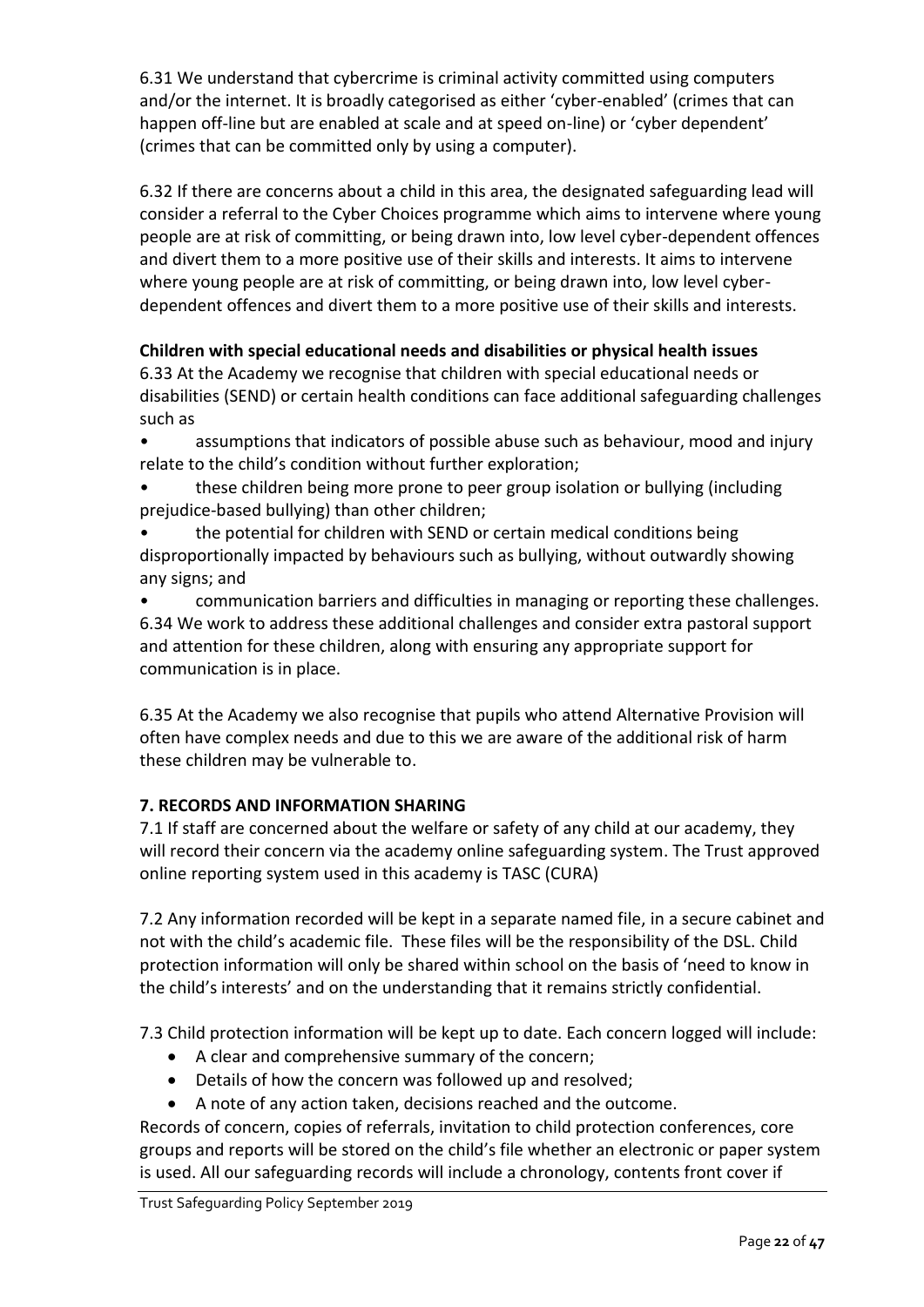paper record or electronic file contents information and record significant events in the child's life

7.4 When a child leaves our academy (including in year transfers) the DSL will contact the DSL at the new school and will ensure that the child protection file is forwarded to the receiving school. This will be within 5 days for an in-year transfer or within the first 5 days of the start of a new term. We recognise that not providing information as per the timescales can impact on the child's safety, welfare and educational outcomes.

7.5 We will retain evidence to demonstrate how the file has been transferred; this may be in the form of a written confirmation of receipt from the receiving school and/or evidence of recorded delivery or secure e-file transfer.

7.6 Prior to a child leaving we will consider if it would be appropriate to share any additional information with the new school or college in advance to help them put in place the right support to safeguard this child.

7.7 Where a parent elects to remove their child from the academy roll to home educate, the academy will make arrangements to pass any safeguarding concerns to the Services to Home Educators Team within Norfolk County Council

#### <span id="page-22-0"></span>**8. WORKING WITH PARENTS & CARERS**

8.1 Dickleburgh Primary Academy is committed to working in partnership with parents/carers to safeguard and promote the welfare of children and to support them to understand our statutory responsibilities in this area.

8.2 When new pupils join our academy, parents and carers will be informed that we have a safeguarding policy. A copy will be provided to parents on request and is available on the academy website. Parents and carers will be informed of our legal duty to assist our colleagues in other agencies with child protection enquiries and what happens should we have cause to make a referral to CADS.

8.3 We are committed to working with parents positively, openly and honestly. We ensure that all parents are treated with respect, dignity and courtesy. We respect parents' rights to privacy and confidentiality and will not share sensitive information unless we have permission, or it is necessary to do so in order to safeguard a child from harm.

8.4 We will seek to share with parents any concerns we may have about their child *unless* to do so may place a child at increased risk of harm. A lack of parental engagement or agreement regarding the concerns the school has about a child will not prevent the DSL making a referral to CADS in those circumstances where it is appropriate to do so.

8.5 In order to keep children safe and provide appropriate care for them, the school requires parents to provide accurate and up to date information regarding:

- Full names and contact details of all adults with whom the child normally lives;
- Full names and contact details of all persons with parental responsibility (if different from above);
- Emergency contact details (if different from above);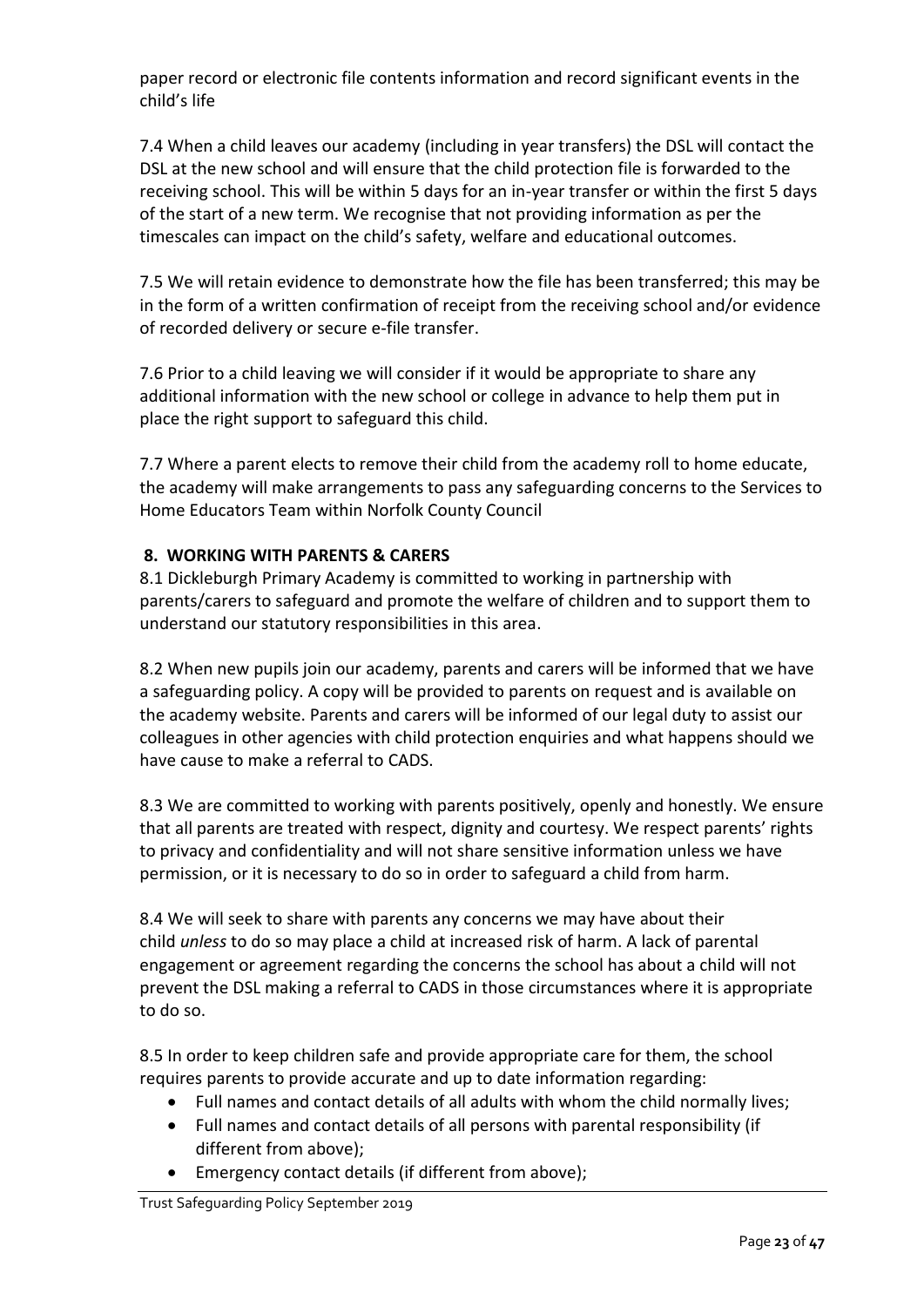• Full details of any other adult authorised by the parent to collect the child from the academy (if different from the above).

The Academy will retain this information on the pupil file. The academy will only share information about pupils with adults who have parental responsibility for a pupil or where a parent has given permission and the academy has been supplied with the adult's full details in writing.

#### <span id="page-23-0"></span>**9. CHILD PROTECTION CONFERENCES**

9.1 CADS will convene a Child Protection conference once a child protection enquiry under Section 47 of the Children Act 1989 has been undertaken and the child is judged to be at continuing risk of significant harm. A review conference will take place once a child has been made the subject of a Child Protection Plan in order to monitor the safety of the child and the required reduction in risk.

9.2 Staff members may be asked to attend a child protection conference or core group meetings on behalf of the academy in respect of individual children. Usually the person representing the academy at these meetings will be the Headteacher or DSL. In any event, the person attending will need to have as much relevant up to date information about the child as possible; any member of staff may be required to contribute to this process.

9.3 All reports for child protection conferences will be prepared in advance using the guidance and template report provided by the [NSCB/](https://www.norfolklscb.org/about/policies-procedures/3-6-initial-child-protection-conferences/)[SSCB.](http://www.suffolkscb.org.uk/working-with-children/child-protection-conferences/) The information contained in the report will be shared with parents before the conference as appropriate and will include information relating to the child's physical, emotional and intellectual development and the child's presentation at the academy. In order to complete such reports, all relevant information will be sought from staff working with the child in the academy.

9.4 Clearly child protection conferences can be upsetting for parents. We recognise that we are likely to have more contact with parents than other practitioners involved. We will work in an open and honest way with any parent whose child has been referred to CADS or whose child is subject to a child protection plan. Our responsibility is to promote the protection and welfare of all children and our aim is to achieve this in partnership with our parents.

#### <span id="page-23-1"></span>**10. SAFER RECRUITMENT**

10.1 We will ensure that the Headteacher and at least one member of the Local Governing Body have completed appropriate safer recruitment training. At all times the Headteacher and Governing Body will ensure that safer recruitment practices are followed in accordance with the requirements of *'Keeping Children Safe in Education'*, DfE (2021). At least one person involved in conducting an interview will have received safer recruitment training.

10.2 At the Academy we will use the recruitment and selection process to deter and prevent people who are unsuitable to work with children from applying for or securing employment, or volunteering opportunities.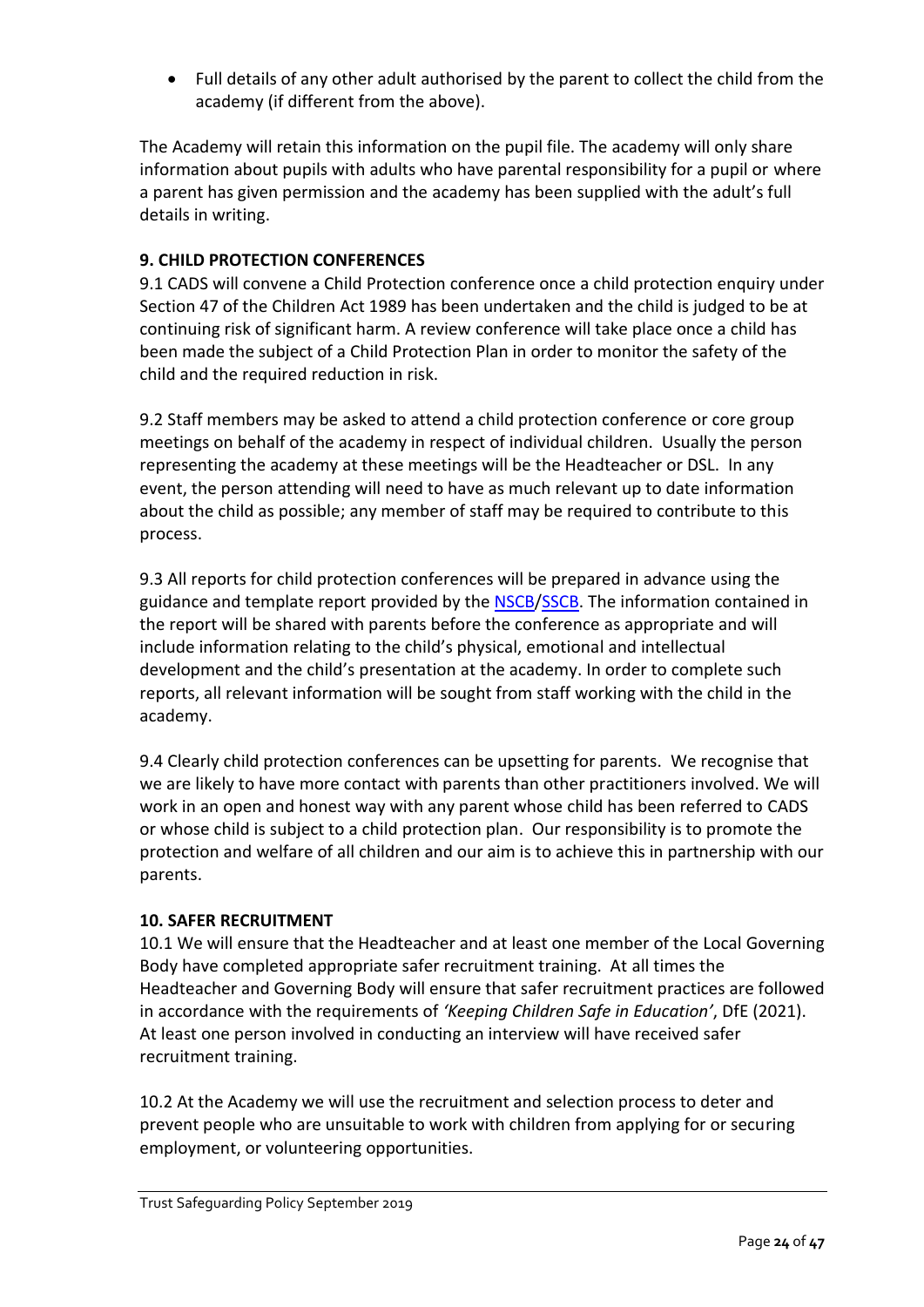10.3 We require details of a candidate's present (or last) employment and reason for leaving; full employment history, (since leaving school, including education, employment and voluntary work and evidence of original academic certificates. We do not accept testimonials and insist on taking up references prior to interview. We will question the contents of application forms if we are unclear about them, and shortlisted candidates will be asked to complete a self-declaration of their criminal record of information that would make them unsuitable to work with children.

Concerns relating to children and young adults at the academies sits with the Designated Safeguarding Lead and the relevant local authority. However, there are links around disclosures and the Single Central Record where Sue Brice (Bishop of Norwich Safeguarding Officer) will provide advice and support in partnership with the Trust's Safeguarding Lead. Where an academy has carried out a DBS check which results in disclosures of previous criminal convictions for both staff and volunteers, the academy must inform the Trust and where appropriate, this will be shared with the Bishops Safeguarding Officer.

10.4 At the Academy we use a range of selection techniques to identify the most suitable person for the post. Structured questions are agreed by the interview panel and any potential areas of concern are explored to determine the applicant's suitability to work with children.

10.5 We will undertake Disclosure and Barring Service checks and other pre employment checks as outlined in "Keeping Children Safe in Education " to ensure we are recruiting and selecting the most suitable people to work with our children.

10.6 As an academy we will undertake further checks to ensure the person is not prohibited from engagement in a "management role". This will include Trustees, Trust Appointed Governors and all members of the senior leadership team in our academy. All our governors will be subject to an enhanced DBS check (without the barred list check, unless they are additional in regulated activity) and a prohibition check has been undertaken for everyone in "teaching work" not just those with QTS.

10.7 We will maintain a Single Central Register (SCR)of all safer recruitment checks carried out in line with statutory requirements and to include information related to 10.3 and 10.6. This will be checked termly by the Safeguarding governor to ensure that it meets statutory requirements and by a member of the SLT/Trust. The Trust will maintain a SCR of all safer recruitment checks undertaken on the Trusts Central team, Trustees and Academy Improvement Associates.

#### <span id="page-24-0"></span>**11. SAFER WORKING PRACTICE**

11.1 All adults who come into contact with our children have a duty of care to safeguard and promote their welfare. There is a legal duty placed upon us to ensure that all adults who work with or on behalf of our children are competent, confident and safe to do so.

11.2 All staff will be provided with a copy of our academy's code of conduct at induction. They will be expected to know our academy's Code of Conduct and policy for positive handling and carry out their duties in accordance with this advice. There will be occasion when some form of physical contact is inevitable, for example if a child has an accident or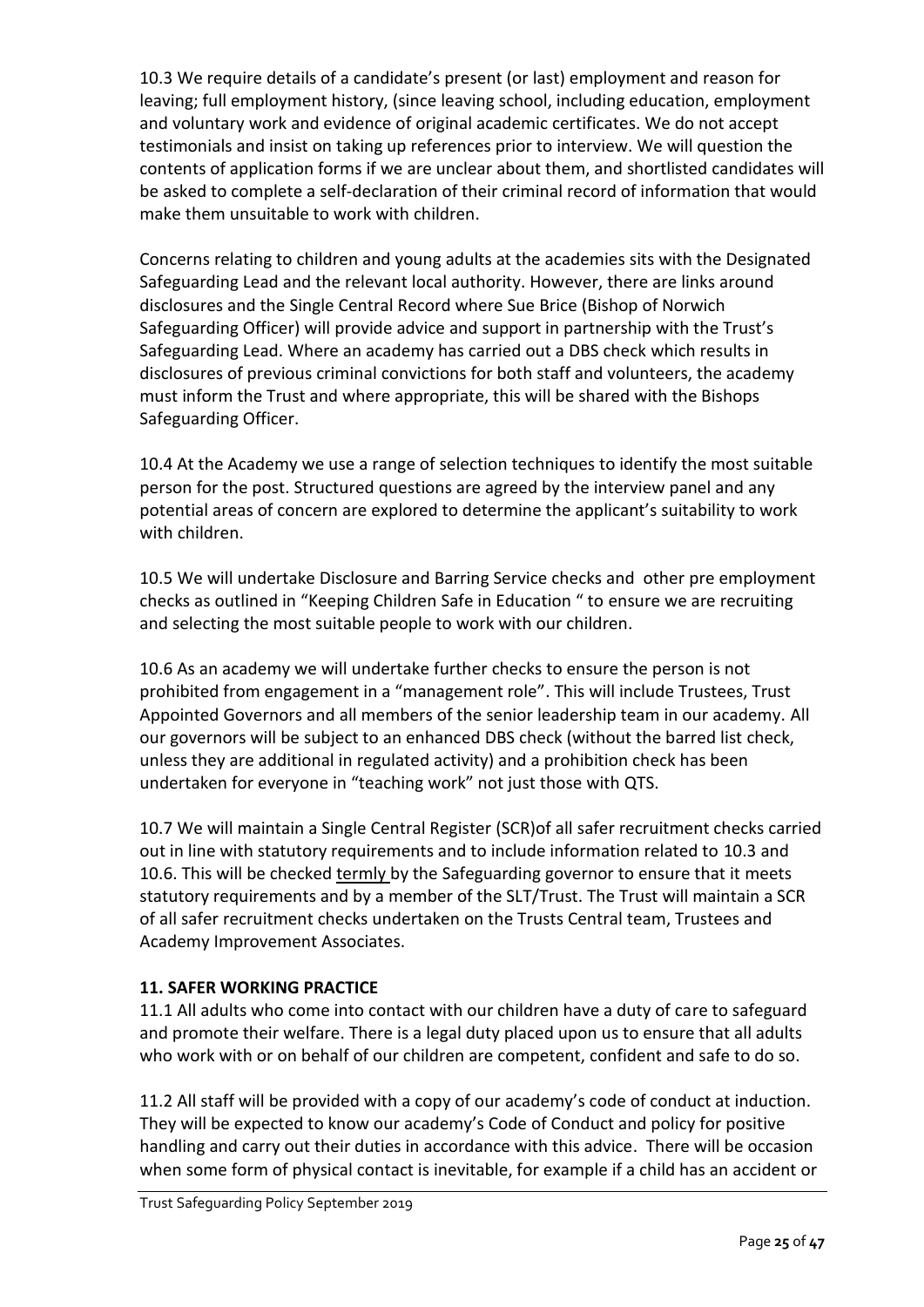is hurt or is in a situation of danger to themselves or others around them. However, at all times the agreed policy for safe restraint must be adhered to. A list of staff who have accessed Norfolk Steps (a BILD accredited programme) or Suffolk training will be kept by the Headteacher.

11.3 If staff, visitors, volunteers or parent helpers are working with children alone they will, wherever possible, be visible to other members of staff. They will be expected to inform another member of staff of their whereabouts in the academy, who they are with and for how long. Doors, ideally, should have a clear glass panel in them and be left open.

11.4 Guidance about acceptable conduct and safe practice will be given to all staff and volunteers during induction. These are sensible steps that every adult should take in their daily professional conduct with children. This advice can be found in '*Guidance for Safer Working Practices for Adults who work with Children and Young People in Education Settings', (New addendum April 2020*. All staff and volunteers are expected to carry out their work in accordance with this guidance and will be made aware that failure to do so could lead to disciplinary action.

#### <span id="page-25-0"></span>**12. MANAGING ALLEGATIONS AGAINST STAFF & VOLUNTEERS**

#### **Allegations that may meet the harms threshold**

12.1 Our aim is to provide a safe and supportive environment which secures the wellbeing and very best outcomes for the children at our academy. We do recognise that sometimes the behaviour of adults may lead to an allegation of abuse being made. We work to the thresholds for harm as set out in 'Working Together to Safeguard Children' (2018) and 'Keeping Children Safe in Education', DfE (2021) below. An allegation may relate to a person who works / volunteers with children who has:

- behaved in a way that has harmed a child, or may have harmed a child and/or;
- possibly committed a criminal offence against or related to a child and/or;
- behaved towards a child or children in a way that indicates he or she may pose a risk of harm to children; and/or
- behaved or may have behaved in a way that indicates they may not be suitable to work with children.

The 4th bullet point above recognises circumstances where a member of staff (including supply teachers) or volunteer is involved in an incident outside of school/college which did not involve children but could have an impact on their suitability to work with children; this is known as transferrable risk

12.2 Allegations sometimes arise from a differing understanding of the same event, but when they occur, they are distressing and difficult for all concerned. We also recognise that many allegations are genuine and there are some adults who deliberately seek to harm or abuse children. There may also have been circumstances, where a member of staff or volunteer is involved in an incident outside of the academy, which did not involve children but could have had an impact on their suitability to work with children. This is known as transferrable risk.

12.3 At the Academy we recognise our responsibility to report / refer allegations or behaviours of concern and / or harm to children by adults in positions of trust who are not employed by the academy to the LADO service directly at [lado@norfolk.gov.uk](mailto:lado@norfolk.gov.uk)/Suffolk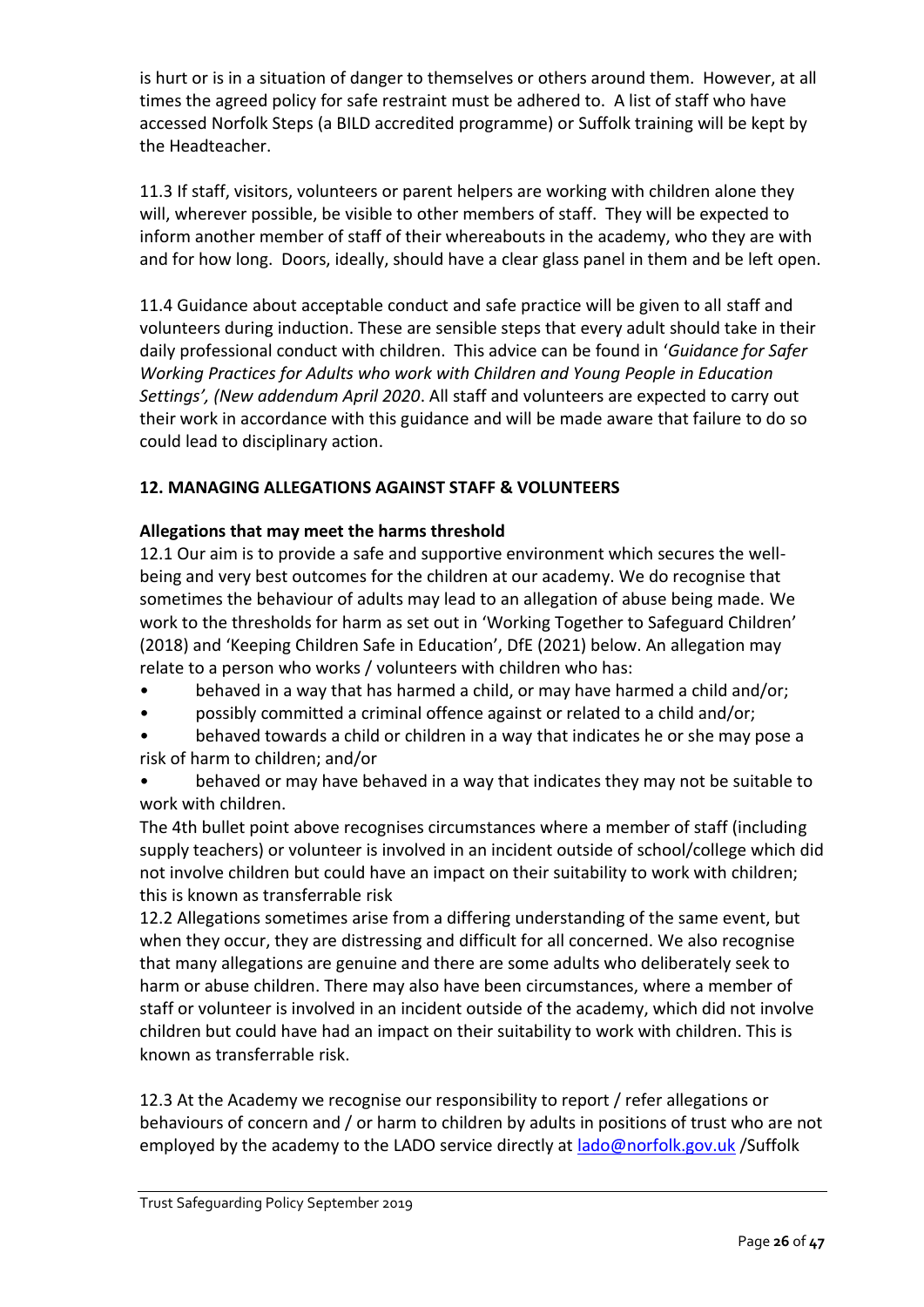LADO These are adults such as those in the voluntary sector, taxi drivers, escorts, and fosters carers.

12.4 We will take all possible steps to safeguard our children and to ensure that the adults in our academy are safe to work with children. We will always ensure that the procedures outlined in the local protocol *[: Allegations Against Persons who Work with](https://www.norfolklscb.org/about/policies-procedures/8-3-allegations-against-persons-who-work-with-children/)  [Children/](https://www.norfolklscb.org/about/policies-procedures/8-3-allegations-against-persons-who-work-with-children/)[Suffolk Managing Allegations](https://suffolksp.org.uk/assets/Working-with-Children-Adults/LADO/2019-12-10-Arrangements-for-Managing-Allegations-of-Abuse-v9.pdf)* and Part 4 of *['Keeping Children Safe in Education'](https://www.gov.uk/government/publications/keeping-children-safe-in-education--2)*, [DfE \(2021\)](https://www.gov.uk/government/publications/keeping-children-safe-in-education--2) are adhered to and will seek appropriate advice. The first point of contact for schools regarding Local Authority Designated Officer (LADO) issues in Norfolk is via the Local Authority Duty Desk on 01603 307797 to speak to the Duty Adviser who will give guidance on next steps. If the advice is to make a referral to the LADO service then the LADO referral form should be completed. The completed **LADO referral form** is then sent via e-mail to [LADO@norfolk.gov.uk](mailto:LADO@norfolk.gov.uk) .

12.5 If an allegation is made or information is received about *any* adult who works/volunteers in our setting which indicates that they may be unsuitable to work/volunteer with children, the member of staff receiving the information should inform the Headteacher immediately. This includes concerns relating to agency and supply staff and volunteers. Should an allegation be made against the Headteacher, this will be reported to the Trust Safeguarding Lead or the Chair of Governors. In the event that neither the Headteacher nor Trust Safeguarding Lead is not contactable on that day, the information must be passed to and dealt with by either the member of staff acting as Headteacher or the Vice Chair of Governors.

12.6 The Headteacher or Trust Safeguarding Lead will seek advice from the LADO within one working day. No member of staff or the governing body will undertake further investigations before receiving advice from the LADO.

12.7 When using a supply agency, we inform the agency of our process for managing allegations against staff and keep them up to date with any policy developments. Where concerns are raised about an individual and the academy is not their employer, we recognise that we still have responsibility to ensure allegations are dealt with properly. In order to achieve this, we will liaise with relevant parties including the LADO to determine a suitable outcome. Whilst the supply agency should be fully involved and co-operate with any enquiries from the LADO, police and/or children's services, we recognise that the academy will usually take the lead in conducting an investigation as we have direct access to any affected children and other academy staff to collect the facts.

12.8 Any member of staff or volunteer who does not feel confident to raise their concerns with the Headteacher or Trust Safeguarding Lead should contact the LADO directly via email to [lado@norfolk.gov.uk](mailto:lado@norfolk.gov.uk) .(Suffolk LADO 0300 123 2044)

12.9 Further information and guidance documents relating to the LADO process, forms, leaflets and the Allegations against Persons who Work/Volunteer with Children procedures are found on the Norfolk/Suffolk Safeguarding Children Partnership website. Further national guidance can be found at:

[Advice on whistleblowing](https://www.gov.uk/whistleblowing) The [NSPCC whistleblowing helpline](https://www.gov.uk/government/news/home-office-launches-child-abuse-whistleblowing-helpline) is also available for staff who do not feel able to raise concerns regarding child protection failures internally. Staff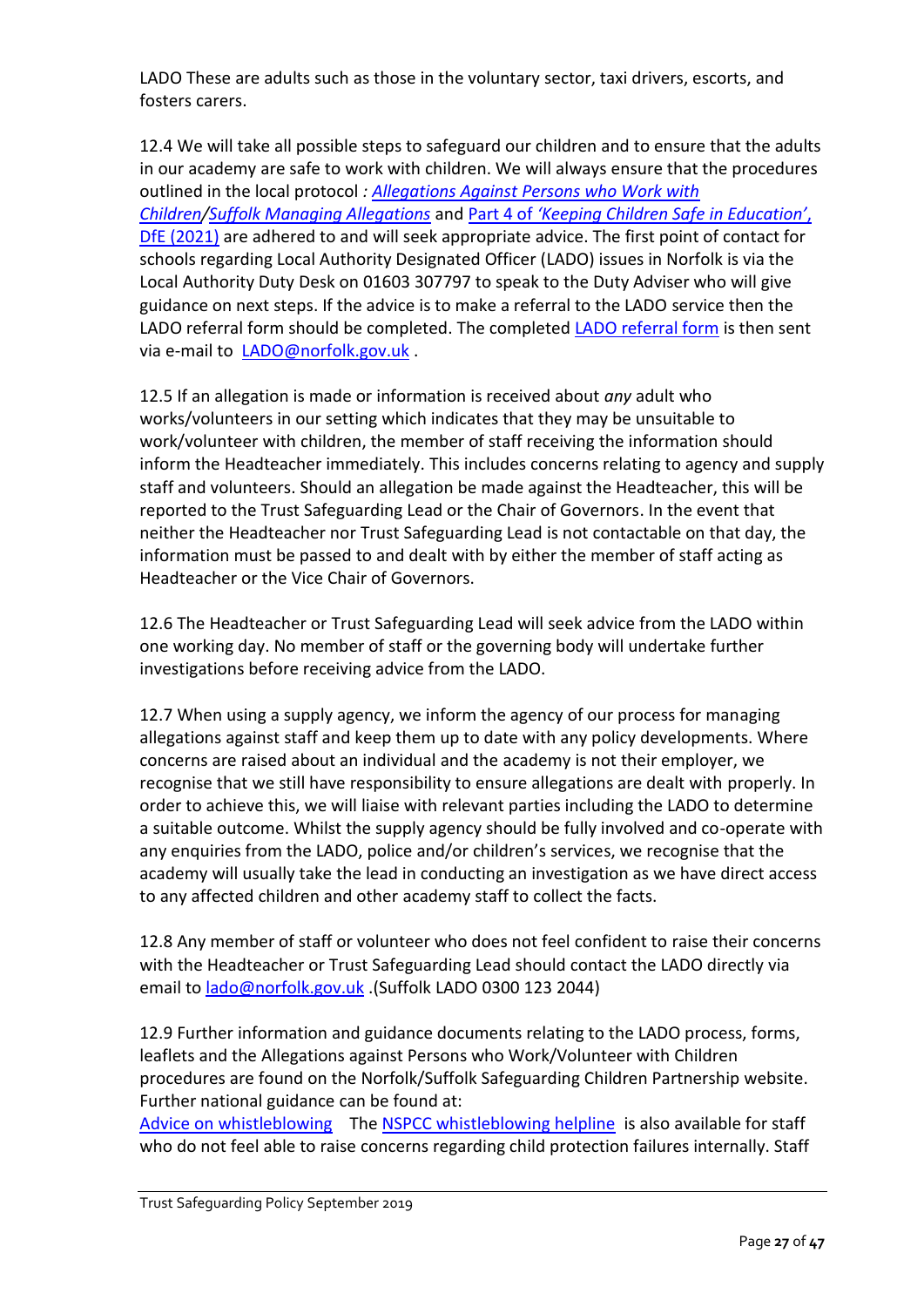can call: 0800 028 0285 – line is available from 8:00am to 8:00pm, Monday to Friday or via e-mail: [help@nspcc.org.uk.](mailto:help@nspcc.org.uk)

12.10 The Academy has a legal duty to refer to the Disclosure and Barring Service anyone who has harmed, or poses a risk of harm, to a child, or if there is reason to believe the member of staff has committed one of a number of listed offences, and who has been removed from working (paid or unpaid) in regulated activity, or would have been removed had they not left. The Trust Safeguarding Lead will report these cases on the behalf of the academy. The DBS will consider whether to bar the person. If these circumstances arise in relation to a member of staff at our school, a referral will be made as soon as possible after the resignation or removal of the individual in accordance with advice from the LADO and/or HR. The Academy must also consider whether to refer the case to the Secretary of State (via the Teacher Regulation Agency and the Trust Safeguarding Lead will report this on behalf of the academy, if a teacher is dismissed or the setting ceases to use the services of a teacher because of serious misconduct, or might have dismissed them or ceased to use their services had they not left first.

#### **Concerns that do not meet the harm threshold**

12.11 The term 'low-level' concern does not mean that it is insignificant, it means that the behaviour towards a child does not meet the thresholds as stated above. In Norfolk the 'low level' concern process is to consult with the Local Authority Education Duty Desk on 01603 307797. At the academy we recognise a low-level concern to be something which is:

- inconsistent with the staff code of conduct, including inappropriate conduct outside of work; and
- does not meet the allegations threshold or is otherwise not considered serious enough to consider a referral to the LADO.

12.12 At the academy we promote an open and transparent culture in which all concerns about all adults working in or on behalf of the academy (including supply teachers, volunteers, and contractors) are dealt with promptly and appropriately. Through training, staff are made aware of what low level concerns are and understand the importance of reporting these types of concerns in writing.

12.13 Staff are expected to report low level concerns following the procedures outline in paragraph 12.11 above. This includes when staff self-refer, where, for example, they have found themselves in a situation which could be misinterpreted, might appear compromising to others, and/or on reflection they believe they have behaved in such a way that they consider falls below the expected professional standards.

12.14 At the Academy we understand the importance of recording low-level concerns and the actions taken in light of these being reported. The records are kept confidential and stored securely. We will review the records we hold to identify potential patterns and take action. This could be through a disciplinary process but also by referring to the Local Authority Education Duty Desk on 01603 307797. Please note, where a child, parent/carer or staff member makes an allegation of harm, this will not be considered as a 'low level' concern without consultation with the Local Authority Education Duty Desk or the LADO service directly.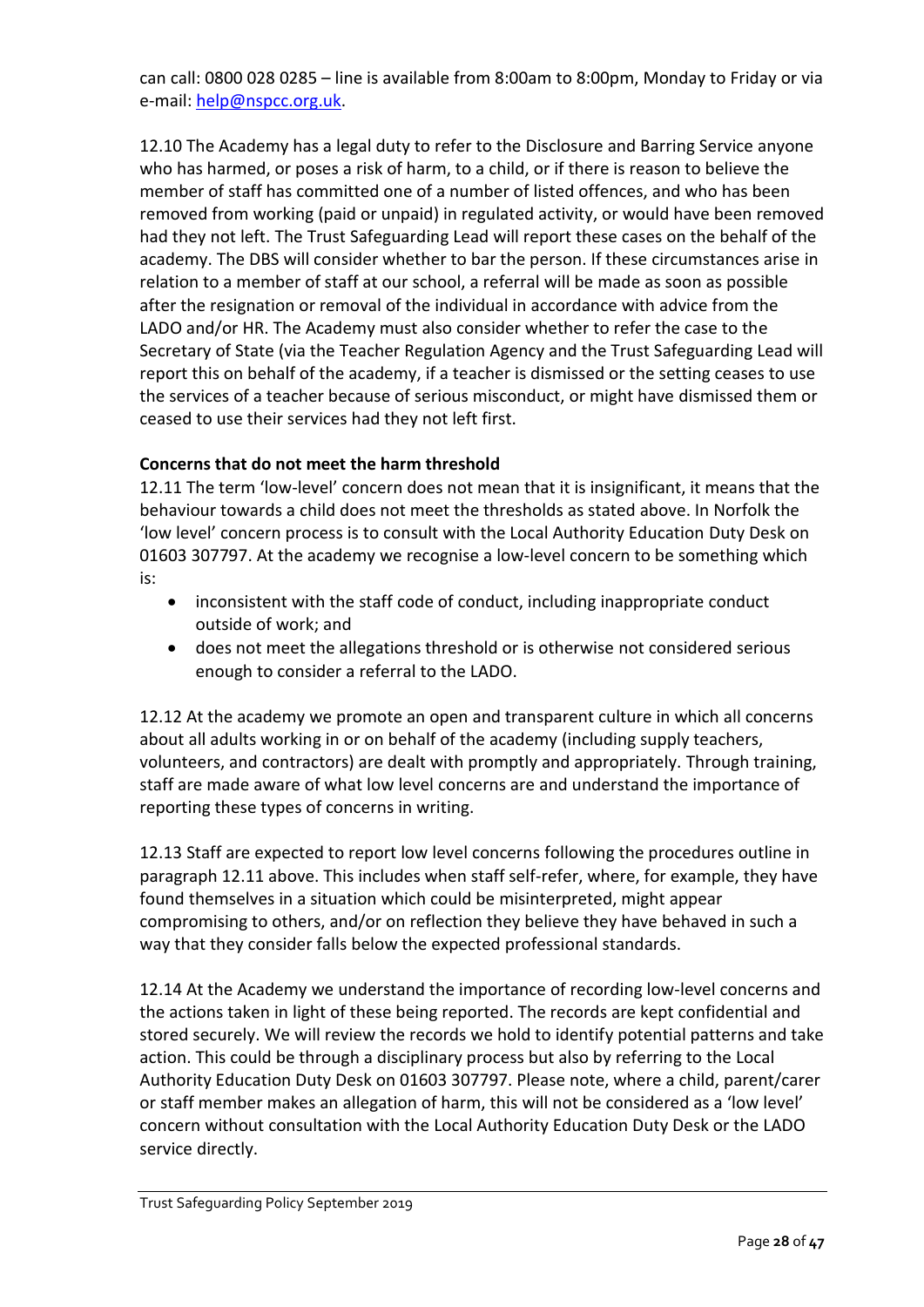12.15 We recognise that low level concerns should not be included in references unless they relate to issues which would normally be included in a reference, for example, misconduct or poor performance. However, where a low-level concern (or group of concerns) has met the threshold for referral to the LADO and found to be substantiated, it should be referred to in a reference.

#### <span id="page-28-0"></span>**13 USE OF PREMISES FOR NON-ACADEMY ACTIVITIES**

13.1 Where we hire or rent out our facilities/premises to organisations or individuals (for example to community groups, sports associations, and service providers to run community or extra-curricular activities) we ensure that appropriate arrangements are in place to keep children safe.

13.2 We will seek assurances that the body concerned has appropriate safeguarding and child protection policies and procedures in place (including inspecting these as needed). Safeguarding requirements are included in any transfer of control agreement (i.e. lease or hire agreement), as a condition of use and occupation of the premises; and that failure to comply with this would lead to termination of the agreement

#### <span id="page-28-1"></span>**14 RELEVANT POLICIES**

13.1 To underpin the values and ethos of our academy and our intent to ensure that pupils at our academy are appropriately safeguarded the following policies are also included under our safeguarding umbrella:

- Staff Code of Conduct
- Anti-Bullying
- Behaviour Policy
- Recruitment & Selection
- Whistle-blowing
- Attendance
- E-safety and Acceptable Use of ICT
- Health and Safety including site security
- Harassment and discrimination including racial abuse
- Meeting the needs of pupils with medical conditions
- Intimate Care
- First aid
- Educational visits including overnight stays
- Prevent Duty and Radicalisation
- Weapons and Knives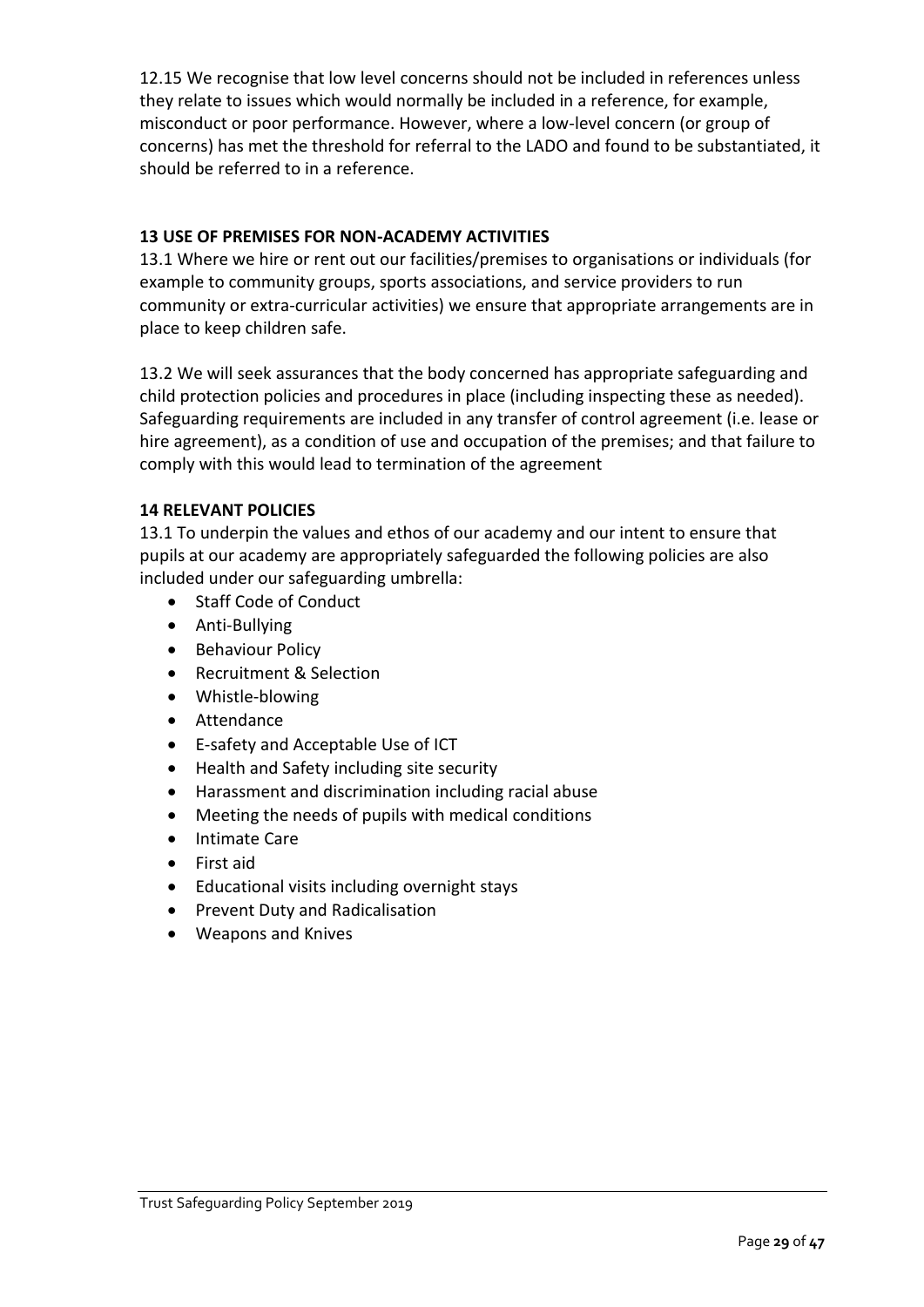#### <span id="page-29-0"></span>**15. STATUTORY FRAMEWORK**

This policy has been devised in accordance with the following legislation and guidance:

- *[Working Together to Safeguard Children DfE](https://www.gov.uk/government/publications/working-together-to-safeguard-children--2) (July 2018)*
- *[Keeping Children Safe in Education DfE](https://www.gov.uk/government/publications/keeping-children-safe-in-education--2) (2021)*
- *[Norfolk Safeguarding Children Partnership procedures](https://www.norfolklscb.org/about/policies-procedures/policies-and-procedures/)*
- *[Norfolk Safeguarding Children Partnership Protocol: Allegations Against Persons](https://www.norfolklscb.org/about/policies-procedures/8-3-allegations-against-persons-who-work-with-children/)  [Who Work with Children](https://www.norfolklscb.org/about/policies-procedures/8-3-allegations-against-persons-who-work-with-children/)*
- *Guidance for Safer Working Practices for Adults who work with Children and Young People in Education Settings (New addendum April 2020)*
- *[What to do if you're worried a child is being abused DfE](https://assets.publishing.service.gov.uk/government/uploads/system/uploads/attachment_data/file/419604/What_to_do_if_you_re_worried_a_child_is_being_abused.pdf) (March 2015)*
- *[Information sharing: advice for practitioners providing safeguarding services DfE](https://assets.publishing.service.gov.uk/government/uploads/system/uploads/attachment_data/file/721581/Information_sharing_advice_practitioners_safeguarding_services.pdf) (July 2018)*
- *[The Prevent duty: Departmental advice for schools and childcare providers DfE](https://assets.publishing.service.gov.uk/government/uploads/system/uploads/attachment_data/file/439598/prevent-duty-departmental-advice-v6.pdf) (June 2015)*
- *[Mandatory Reporting of Female Genital Mutilation-](https://www.gov.uk/government/publications/mandatory-reporting-of-female-genital-mutilation-procedural-information) procedural information Home Office (December 2015)*
- *[Sexual violence and sexual harassment between children in schools and colleges](https://assets.publishing.service.gov.uk/government/uploads/system/uploads/attachment_data/file/719902/Sexual_violence_and_sexual_harassment_between_children_in_schools_and_colleges.pdf)  [DfE \(July 2021\)](https://assets.publishing.service.gov.uk/government/uploads/system/uploads/attachment_data/file/719902/Sexual_violence_and_sexual_harassment_between_children_in_schools_and_colleges.pdf)*
- *[Child sexual exploitation: guide for practitioners DFE \(F](https://www.gov.uk/government/publications/child-sexual-exploitation-definition-and-guide-for-practitioners)ebruary 2017)*
- *[Teaching online safety in school DfE](https://www.gov.uk/government/publications/teaching-online-safety-in-schools) (June 2019)*
- *[Mental Health and Behaviour in Schools DfE](https://www.gov.uk/government/publications/mental-health-and-behaviour-in-schools--2) (November 2018)*
- *[Data protection: toolkit for schools DfE](https://www.gov.uk/government/publications/data-protection-toolkit-for-schools) (September 2018)*
- *[Suffolk Safeguarding Partnership Policies and Guidance](https://suffolksp.org.uk/)*
- *[Promoting the education of children with a social worker](https://www.gov.uk/government/publications/virtual-school-head-role-extension-to-children-with-a-social-worker) (June 2021) (June 2021)*
- *[Preventing youth violence and gang involvement](https://www.gov.uk/government/publications/advice-to-schools-and-colleges-on-gangs-and-youth-violence)*
- *[Criminal exploitation of children and vulnerable adults:](https://www.gov.uk/government/publications/criminal-exploitation-of-children-and-vulnerable-adults-county-lines) county lines*
- *[Relationships Education, Relationships and Sex Education \(RSE\) and Health](https://assets.publishing.service.gov.uk/government/uploads/system/uploads/attachment_data/file/908013/Relationships_Education__Relationships_and_Sex_Education__RSE__and_Health_Education.pdf)  [Education](https://assets.publishing.service.gov.uk/government/uploads/system/uploads/attachment_data/file/908013/Relationships_Education__Relationships_and_Sex_Education__RSE__and_Health_Education.pdf)*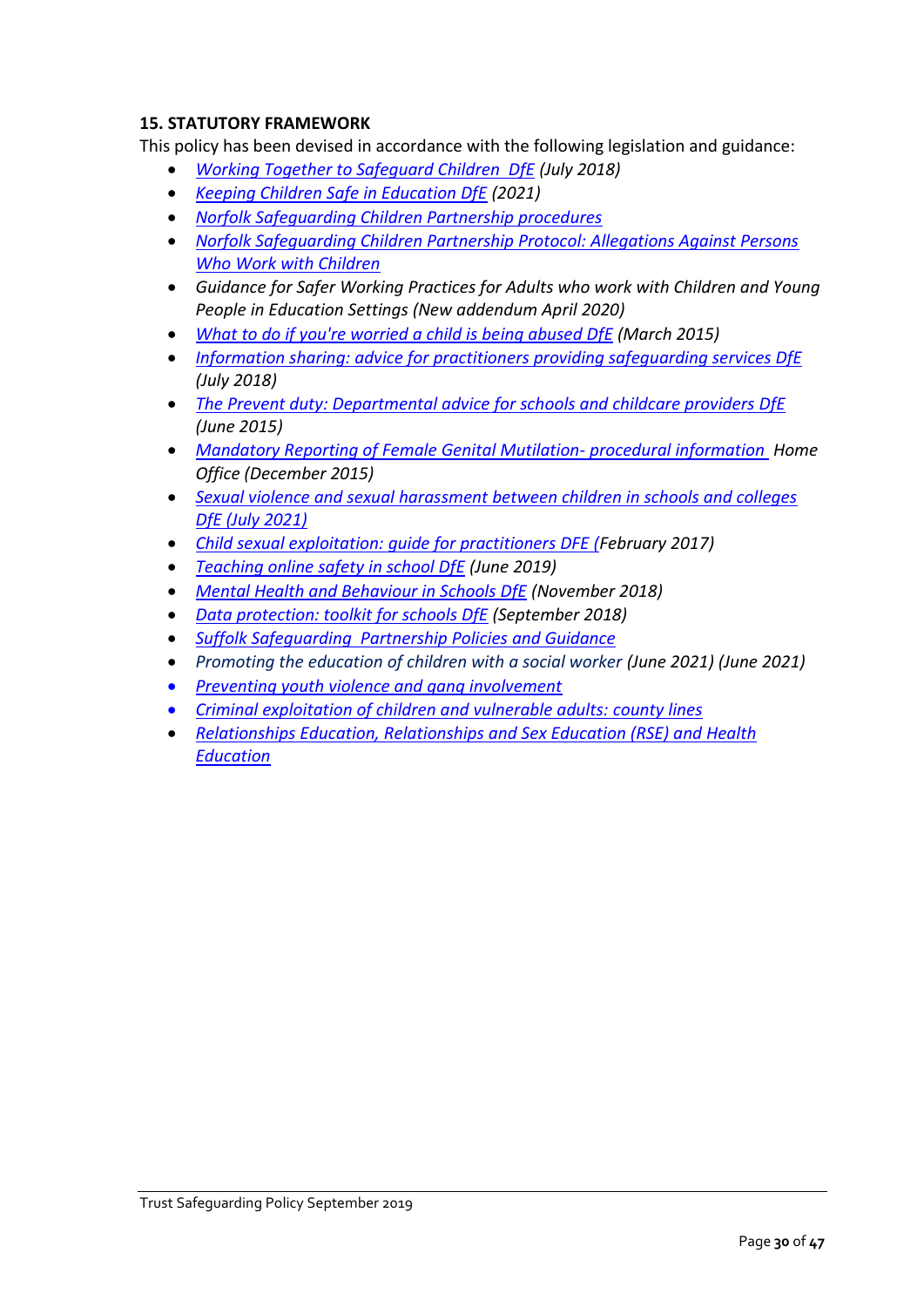#### <span id="page-30-0"></span>**Appendix 1 Flowchart for raising safeguarding concerns about a child FLOW CHART FOR RAISING SAFEGUARDING CONCERNS ABOUT A CHILD**

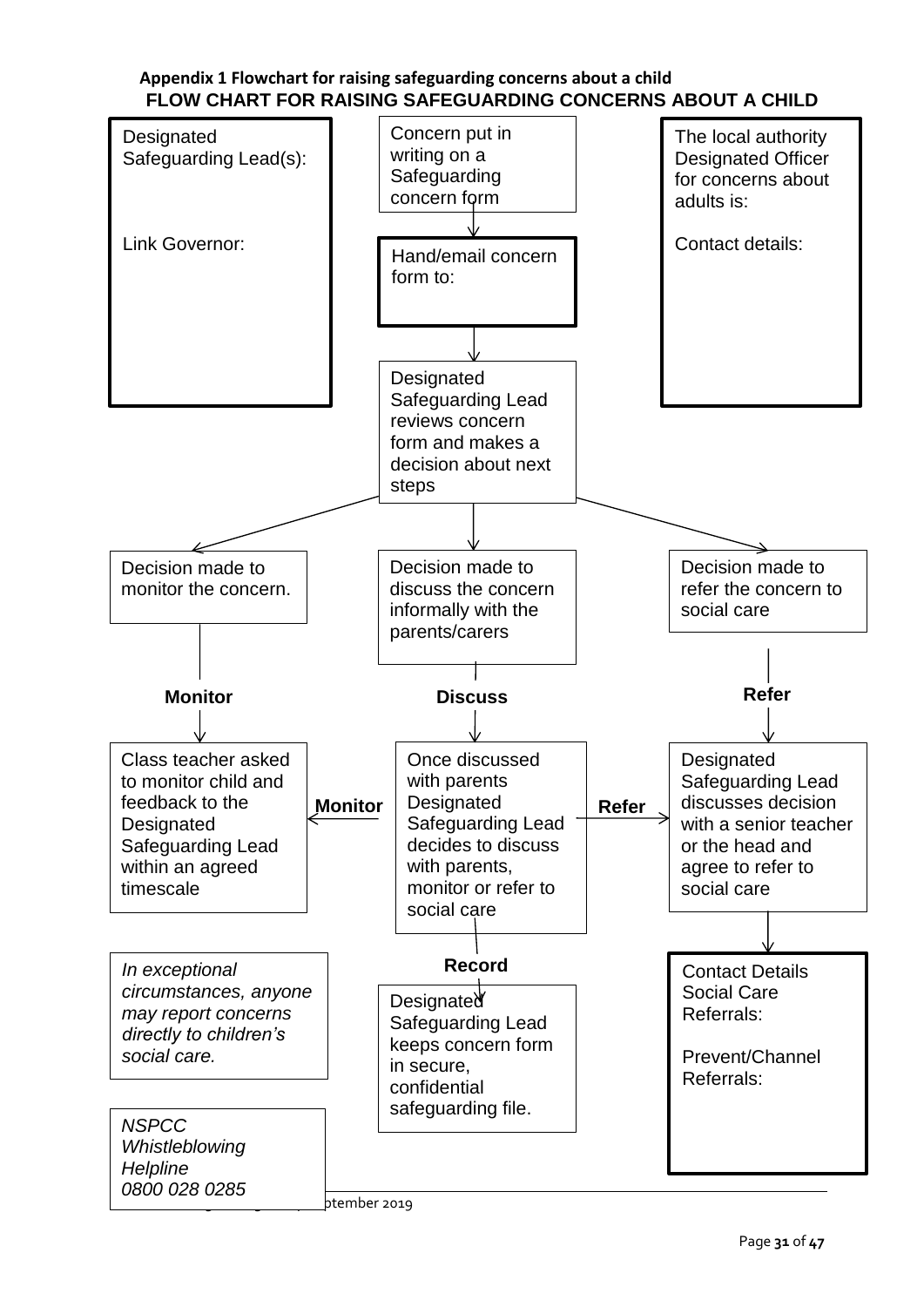#### <span id="page-31-0"></span>**Appendix 2: Safeguarding Induction Sheet for new or supply staff and regular visitors or volunteers.**

We all have a statutory duty to safeguard and promote the welfare of children, and at our academy we take this responsibility seriously. If you have any concerns about a child or young person in our academy, you must share this information immediately with our Designated Safeguarding Lead (DSL) or one of the alternate post holders**.** 

Do not think that your worry is insignificant if it is about hygiene, appearance or behaviour – we would rather you told us as we would rather know about something that appears small than miss a worrying situation. **If you think the matter is very serious and may be related to child protection, for example, physical, emotional, sexual abuse or neglect, you must find one of the designated practitioners detailed below and provide them with a written record of your concern. A copy of the form to complete is attached to this and others can be obtained from …………………………………… Please ensure you complete all sections as described.**

#### **If you are unable to locate them ask a member of the academy office staff to find them and to ask them to speak with you immediately about a confidential and urgent matter**.

Any allegation concerning a member of staff, a child's foster carer or a volunteer should be reported immediately to the Headteacher. If an allegation is made about the Headteacher you should pass this information to the Trust Designated Safeguarding Lead Sharon Money. Alternatively, you can contact the Local Authority Duty Desk on 01603 307797. NSPCC whistleblowing helpline is also available for staff who do not feel able to raise concerns regarding child protection failures internally. Staff can call: 0800 028 0285 – line is available from 8:00am to 8:00pm, Monday to Friday or via e-mail help@nspcc.org.uk**.**

The people you should talk to in the academy are: Designated Safeguarding Lead (DSL): Location of office: Contact Number:

Deputy Designated Lead: Location of office: Contact Number:

Trust Designated Safeguarding Lead: Sharon Money Location of Office: Diocesan House Easton Norwich Contact Numbers: 01603 882329/07471 033539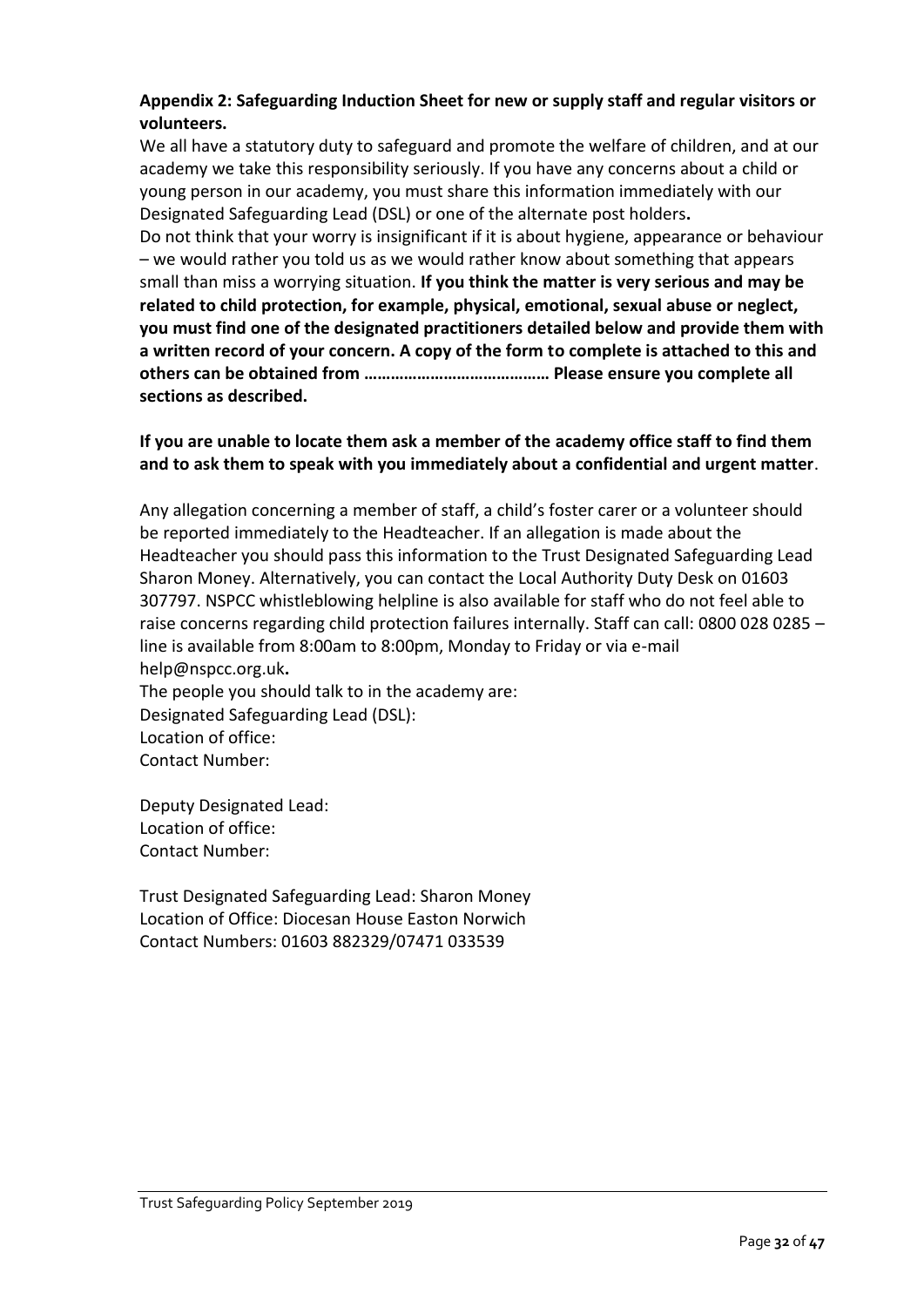#### <span id="page-32-0"></span>**Appendix 3: Local Safeguarding Procedures Children's Advice and Duty Service- CADS**

Before contacting CADS, please answer the following questions and follow the advice provided:



in this form and then contact CADS.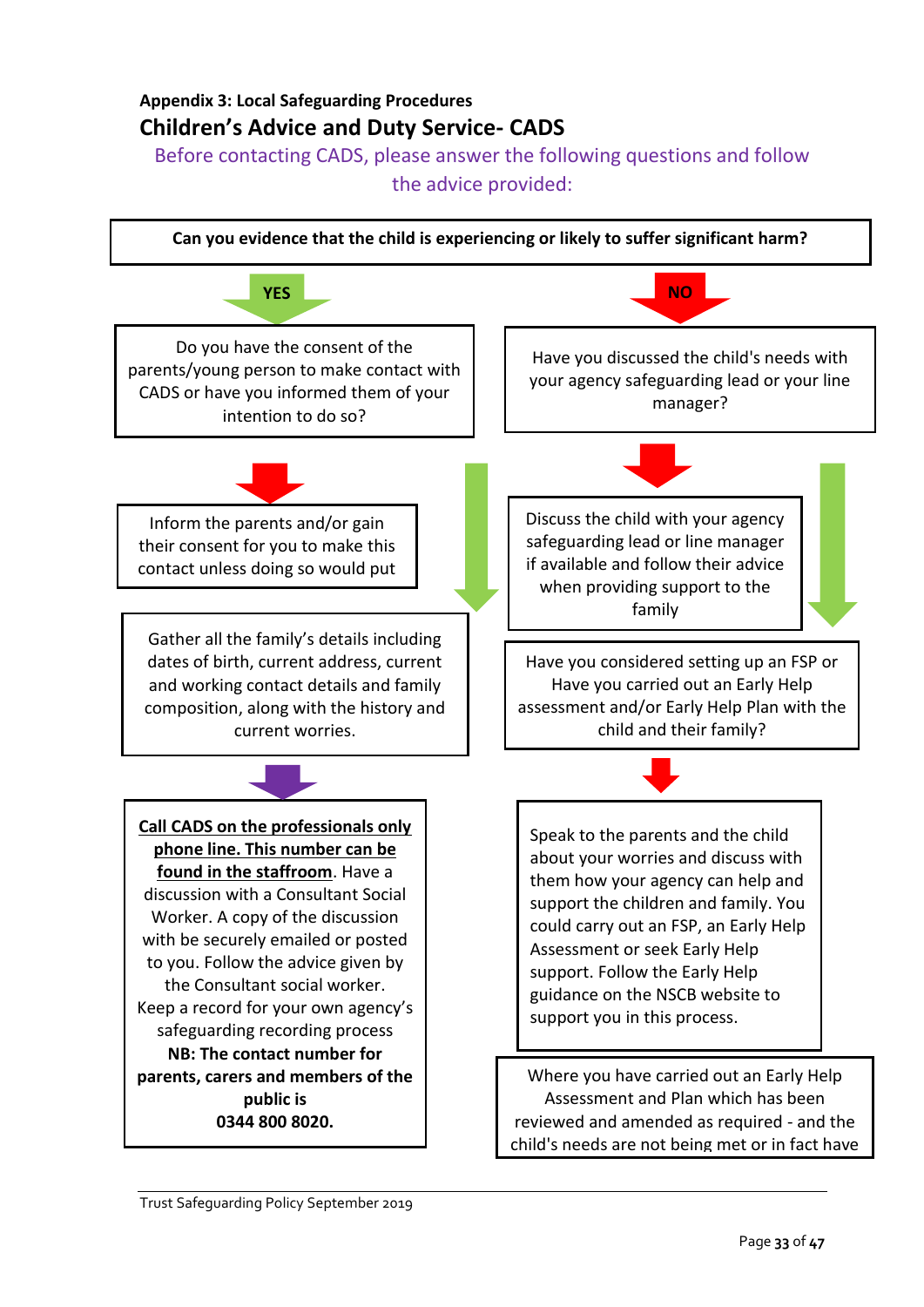#### <span id="page-33-0"></span>**Appendix 4 Investigating complaints submitted through Ofsted protocol**

The following protocol relates to the procedure agreed between Norfolk and Suffolk County Councils who have a statutory obligation to investigate complaints submitted through Ofsted about any TRUST academy.

Upon notification that a complaint has been made, the local authority will notify sharon.money@donesc.org (01603 882329) who has responsibility for safeguarding. Sharon will then alert the appropriate people within THE TRUST. A local decision will then be made about who will ring the academy head to alert them to the fact a complaint has been made. The call should be made within one hour of notification. If Sharon is unavailable, please ring either Sam Nixon (01603 881738) or Richard Cranmer (01603 881742) who will then action accordingly.

1. The Trust has approved that a designated member of the LA will then contact and visit the academy to investigate the complaint, report back directly to Ofsted and feedback (within the constraints of confidentiality) the result of the investigation to the above at the Trust.

The Trust is keen to have external and independent scrutiny and feedback to inform what further action it should be taken (if any) to secure best practice over time and agree that the LA can fulfil this role.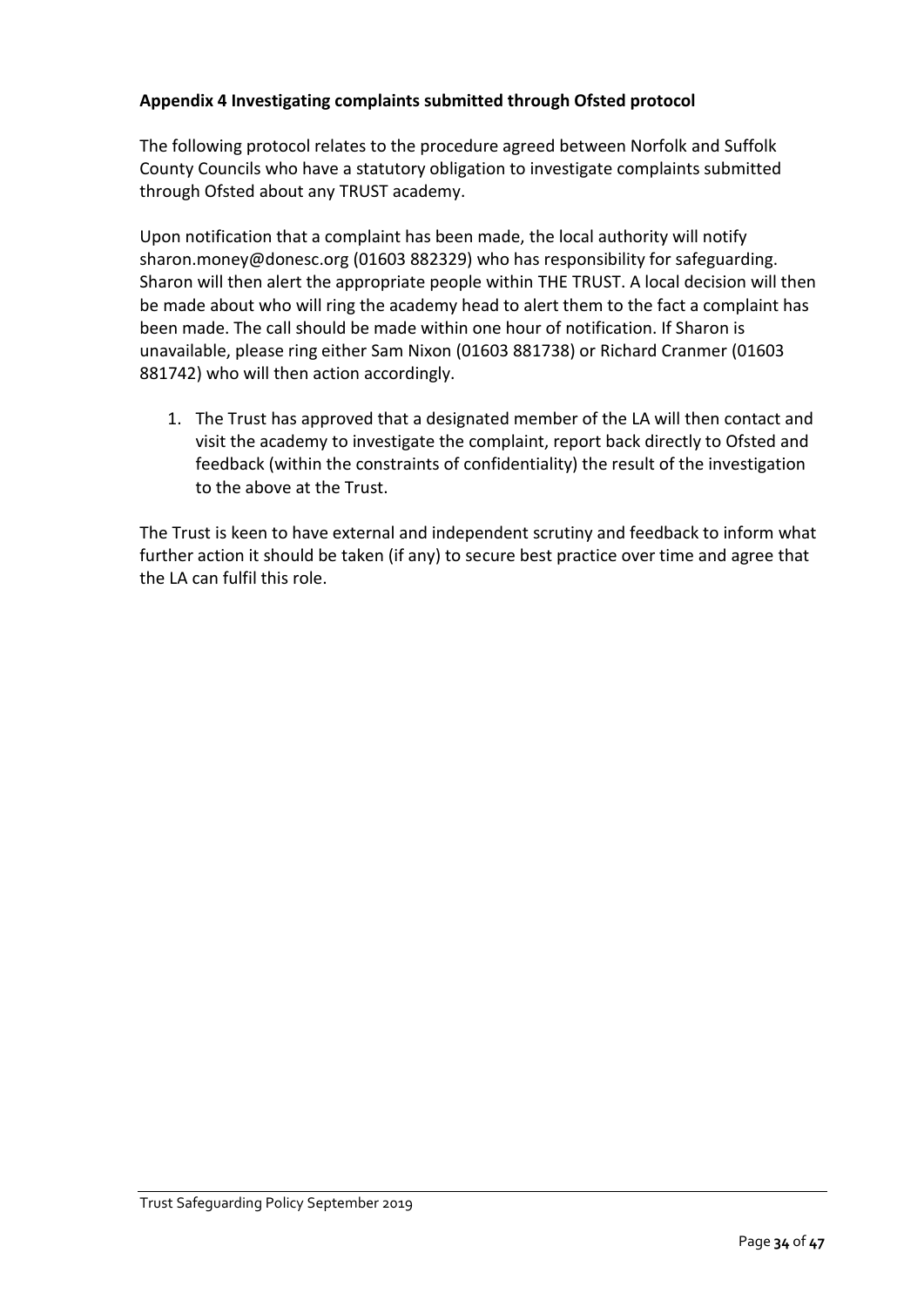#### <span id="page-34-0"></span>**Appendix 5 Designated Safeguarding Lead Monthly Calendar**

Designated Safeguarding Lead Monthly Calendar

| September | Induction training                                                                                                                                                                                 |
|-----------|----------------------------------------------------------------------------------------------------------------------------------------------------------------------------------------------------|
|           | Whole school training                                                                                                                                                                              |
|           | Reminder about professional reputation on social media.                                                                                                                                            |
|           | Ensure new pupil files are all in school and receipts have been sent out and<br>received                                                                                                           |
|           | Know where all previous vulnerable students have transferred to                                                                                                                                    |
| October   | Review the availability of information about safeguarding, for example,<br>posters, website; and for individual pupils to access the DSL, for example,<br>website button, email SHARP/TOOTOOT etc. |
|           |                                                                                                                                                                                                    |
|           | Review safeguarding recruitment procedures, reflecting on recent<br>appointments                                                                                                                   |
| November  | Review effectiveness of training                                                                                                                                                                   |
|           | Review NQT's understanding of safeguarding and child protection; and<br>review any referrals they have made                                                                                        |
| December  | Review alternative providers' quality of safeguarding                                                                                                                                              |
|           | Review safeguarding for pupils with SEND                                                                                                                                                           |
| January   | Review risks for pupils in this school, link with curriculum areas to ensure                                                                                                                       |
|           | coverage, include the Prevent Duty and British values.                                                                                                                                             |
|           | Review curriculum for safeguarding                                                                                                                                                                 |
|           | Review departmental safeguarding risks                                                                                                                                                             |
| February  | Review impact of safeguarding, consider surveys, face-to-face questions or<br>forums with pupils, parents, staff and governors                                                                     |
| March     | Audit records for consistency and timely actions                                                                                                                                                   |
| April     | Review policy for September and ensure the policy reflects practice and<br>any new guidance.                                                                                                       |
| May       | Plan for staff training for September and over the next year                                                                                                                                       |
|           | Review how could parents be kept informed                                                                                                                                                          |
| June      | Review the concern type by group, for example, year group, pupil<br>premium, looked after children.                                                                                                |
| June      | Ensure all new vulnerable pupils are known about, ready to be admitted to                                                                                                                          |
|           | the school and that plans have been put in place, review online issues and<br>online trends.                                                                                                       |
| July      | End of year report, data, case studies, trends                                                                                                                                                     |
|           | Ensure all child protection files are passed on to the new school/education<br>provider and that receipts are requested                                                                            |
|           |                                                                                                                                                                                                    |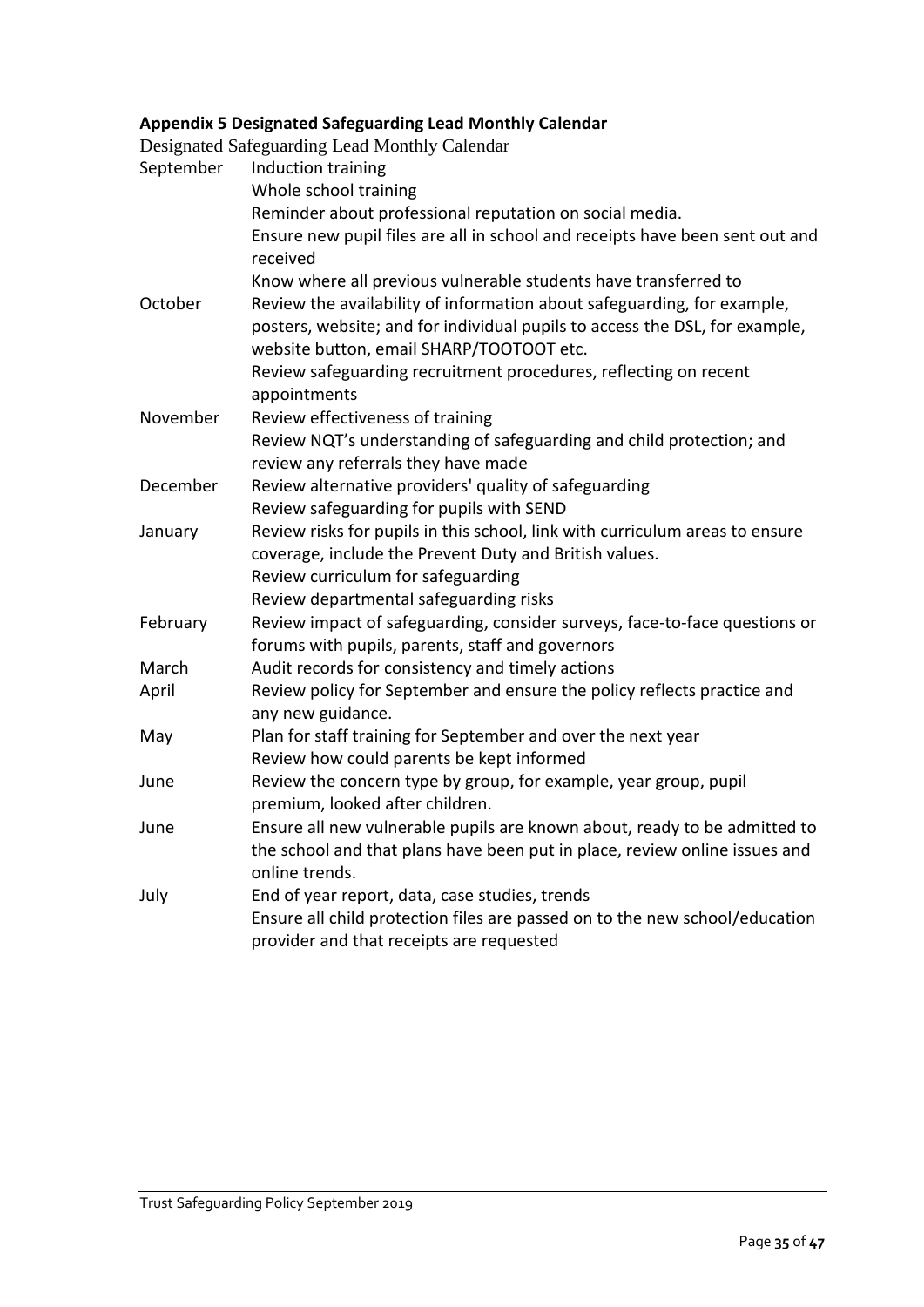#### <span id="page-35-0"></span>**Appendix 6 Job description and responsibilities of the Designated Safeguarding Lead**

The DSL should have the appropriate authority and be given the time, funding, training, resources and support to provide advice and support to other staff on child welfare and child protection matters, to take part in strategy discussions and inter-agency meetings – and/or support other staff to do so – and to contribute to the assessment of children.

The designated safeguarding lead should liaise with the local authority and work with other agencies in line with Working Together to Safeguard Children 2018.

#### **Managing referrals**

Refer all cases of suspected abuse to the local authority children's social care and to:

- The local authority Designated Officer (DO) for child protection concerns (all cases which concern a staff member);
- Disclosure and Barring Service (cases where a person is dismissed or left due to risk/harm to a child); and/or
- Police (cases where a crime may have been committed).
- Liaise with the headteacher or principal to inform him or her of issues especially ongoing enquiries under section 47 of the Children Act 1989 and police investigations
- Act as a source of support, advice and expertise to staff on matters of safety and safeguarding and when deciding whether to make a referral by liaising with relevant agencies

#### **Training**

The designated safeguarding lead should receive appropriate training carried out every two years and updated at least annually in order to:

- Understand the assessment process for providing early help and intervention, for example through locally agreed common and shared assessment processes such as early help assessments
- Have a working knowledge of how local authorities conduct a child protection case conference and a child protection review conference and be able to attend and contribute to these effectively when required to do so
- Ensure each member of staff has access to and understands the school's or college's child protection policy and procedures, especially new and part time staff
- Be alert to the specific needs of children in need, those with special educational needs and young carers
- Be able to keep detailed, accurate, secure written records of concerns and referrals
- Obtain access to resources and attend any relevant or refresher training courses
- Encourage a culture of listening to children and taking account of their wishes and feelings, among all staff, in any measures the school or college may put in place to protect them
- Be aware of pupils who have a social worker

#### **Raising Awareness**

The designated safeguarding lead should ensure the school or college's policies are known and used appropriately: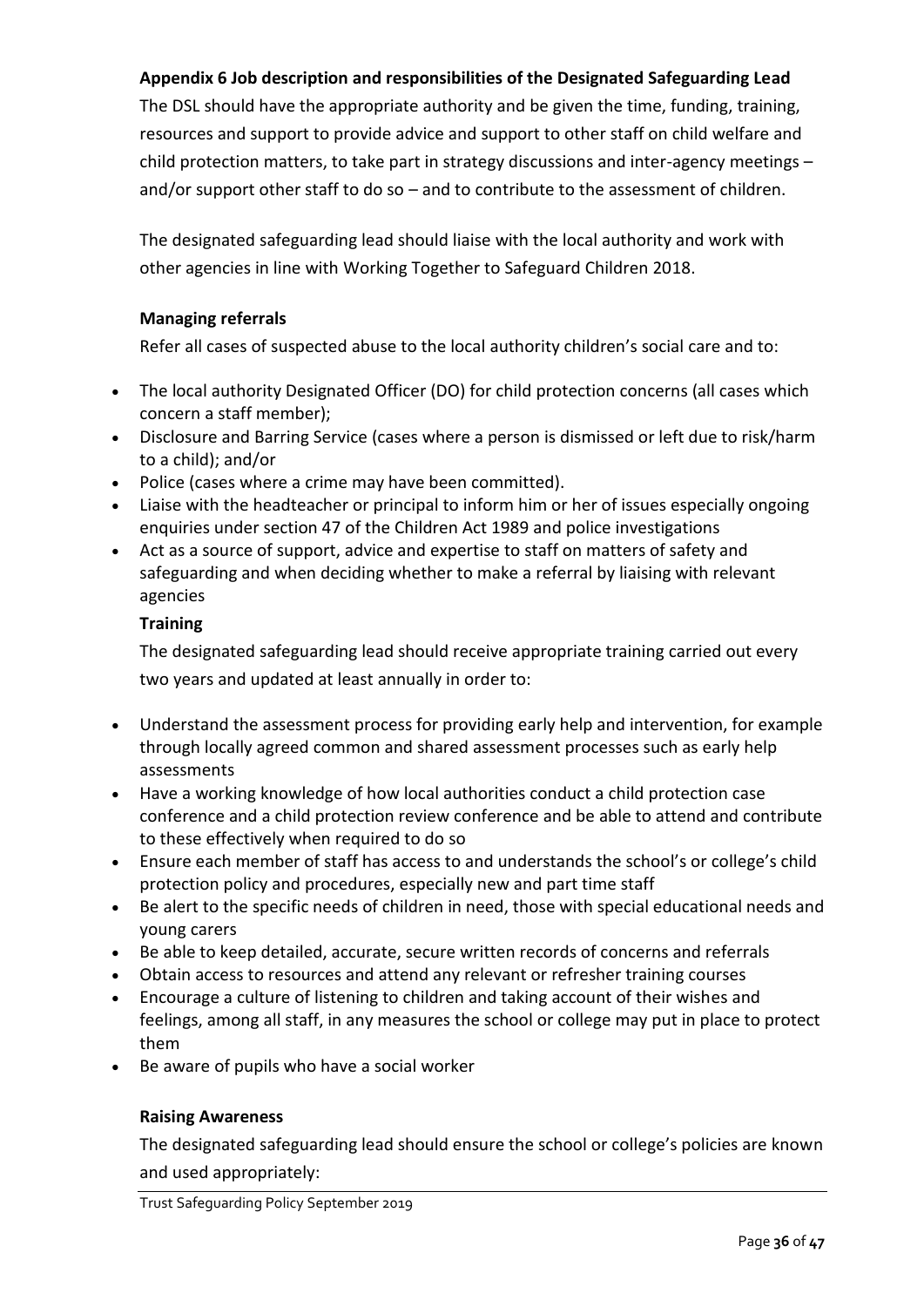- Ensure the school or college's child protection policy is reviewed annually and the procedures and implementation are updated and reviewed regularly, and work with governing bodies or proprietors regarding this
- Ensure the child protection policy is available publicly and parents are aware of the fact that referrals about suspected abuse or neglect may be made and the role of the school or college in this
- Link with the local Safeguarding Partnerships to make sure staff are aware of training opportunities and the latest local policies on safeguarding
- Where children leave the school or college ensure their child protection file is copied for any new school or college as soon as possible but transferred separately from the main pupil file. A receipt should be obtained from the new school to confirm that they have received the file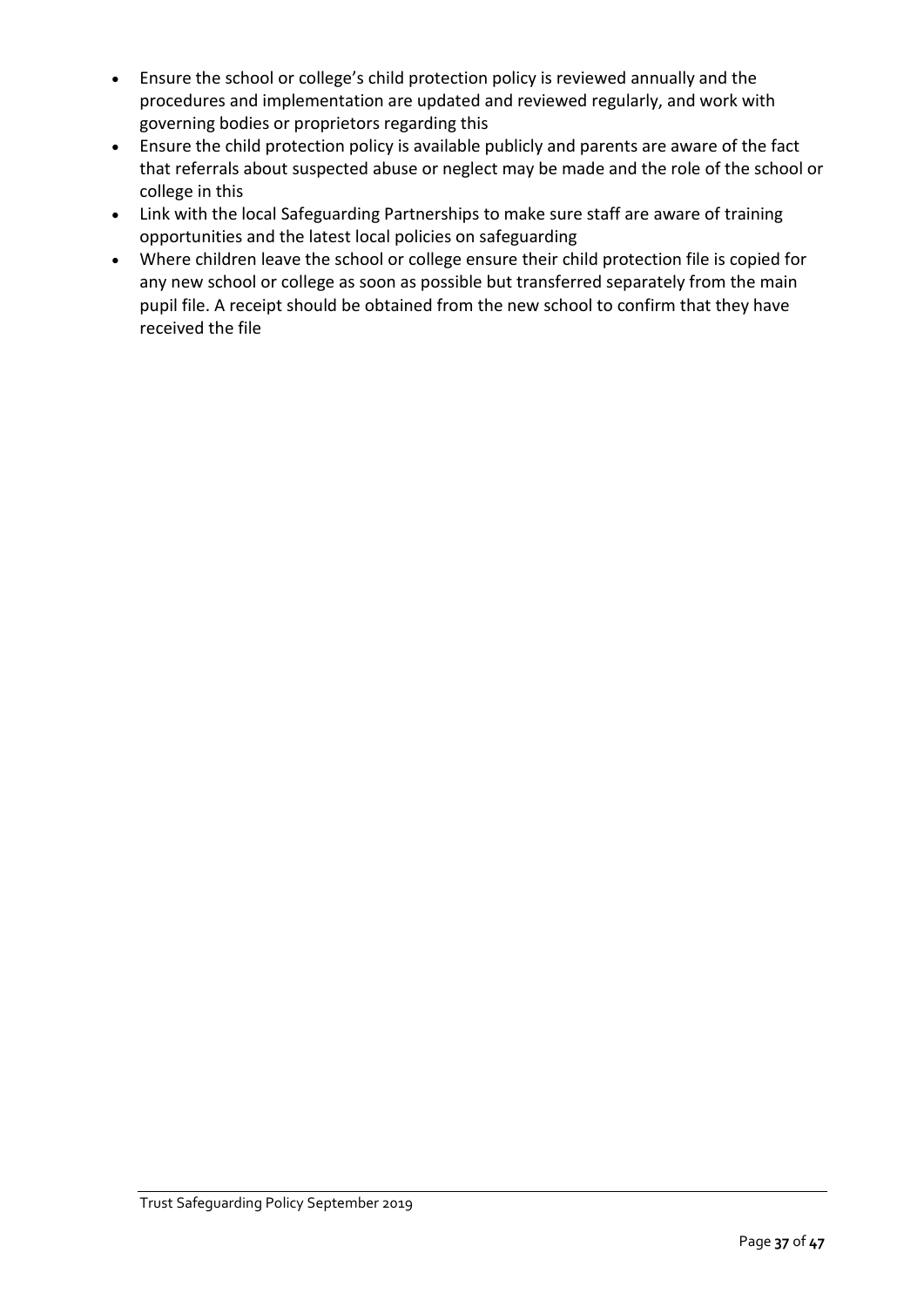#### <span id="page-37-0"></span>**Appendix 7 Risk Assessment for Volunteers Risk Assessment for Volunteers**

This risk assessment should be completed when considering whether a person working as a volunteer at the school should be asked to apply for an enhanced DBS certificate.

Name of Person.........................................................................................................

Is the volunteer in 'Regulated' Activity? Yes  $\Box$  No  $\Box$ If 'yes', an enhanced DBS with Barred list check is required.

Is the volunteer not in 'Regulated' Activity? Yes  $\Box$  No  $\Box$ If 'no', an enhanced DBS without a Barred list check *may* be obtained

#### **Areas to consider**

| What is the age group of the pupils that<br>the volunteer will work with?                                                                                                           |  |
|-------------------------------------------------------------------------------------------------------------------------------------------------------------------------------------|--|
| Are these pupils regarded as<br>particularly vulnerable?                                                                                                                            |  |
| How frequently will the volunteer be in<br>school?                                                                                                                                  |  |
| What is the connection of the volunteer<br>to the school?                                                                                                                           |  |
| What motivates the volunteer to want to<br>work in the school?                                                                                                                      |  |
| Is the volunteer in paid employment or<br>do they work in a voluntary capacity<br>elsewhere with children?                                                                          |  |
| Can the volunteer provide at least one<br>reference from someone other than a<br>family member, including a senior<br>person at the employment or voluntary<br>service named above? |  |
| What information does the school<br>already know about the person?                                                                                                                  |  |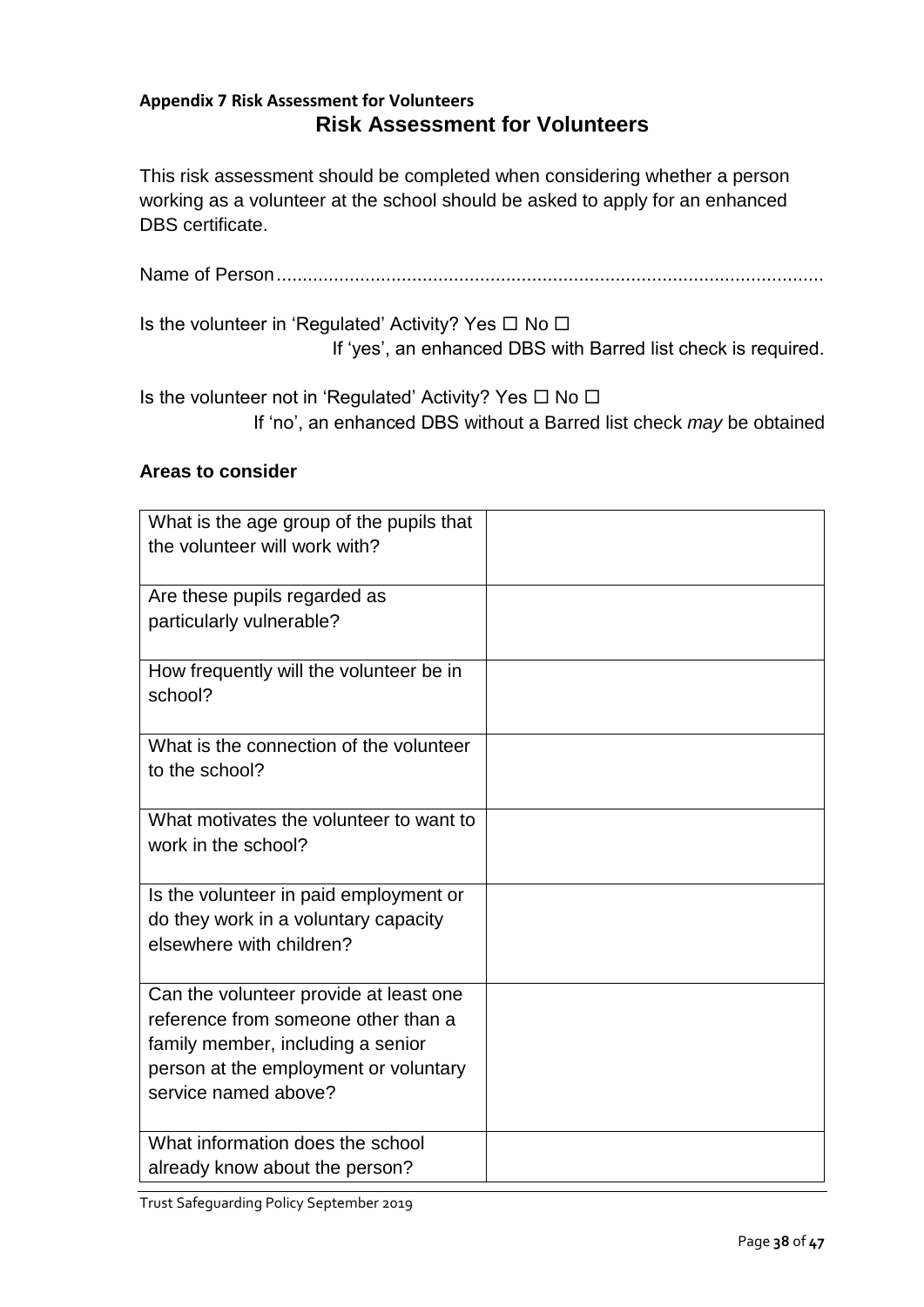| Has the person's identity been verified?                                                     |  |
|----------------------------------------------------------------------------------------------|--|
| Is the person signed up to the DBS<br><b>Update Service?</b>                                 |  |
| Has a check been completed on the<br><b>DBS Update Service?</b>                              |  |
| Is the person aware of any reason why<br>they should not volunteer to work with<br>children? |  |
| Is the school aware of any reason that<br>the person should not work with<br>children?       |  |

#### **Decision**

- $\Box$  **High Risk** the person has no previous connection with the school AND can not provide references from elsewhere. There is no statutory reason why this person needs to apply for an enhanced DBS Certificate. However, the school should consider whether the person's uncorroborated background would raise an unacceptable risk.
- **Medium Risk** The person can provide suitable references for other work with children (either paid or unpaid), they have a connection to the school, and no issues have come to light that would mean they would be unsuitable. There is no statutory reason why this person needs to apply for an enhanced DBS Certificate. However, the school may wish to do so, as no enhanced DBS has be seen.
- **Low Risk** The person is signed up to the DBS Update Service and the checks reveal no negative information OR The person is employed or volunteers elsewhere and has a recent enhanced DBS and can provide references OR the school knows the person well (eg. may be a former employee)

There is no statutory reason why this person needs to apply for an enhanced DBS Certificate. However, unless the person uses the DBS Update service, the school may decide to obtain a new enhanced DBS.

Trust Safeguarding Policy September 2019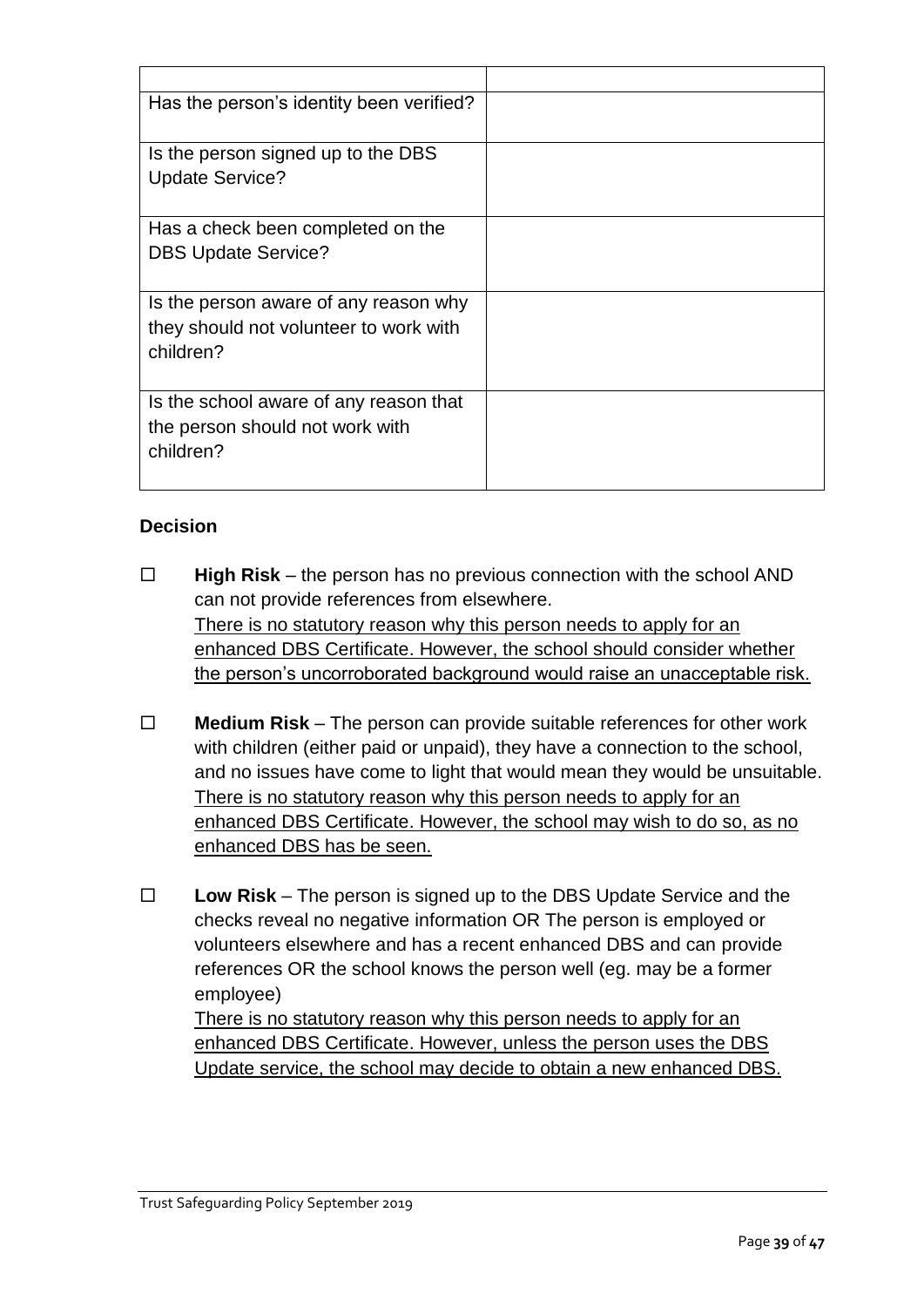#### **Decison**

Application for enhanced DBS check is not needed. State reason(s) below:

Application for an enhanced DBS check is needed. State reason(s) below:

 Application for an enhanced DBS check and a Barred List check is needed because the person is in Regulated Activity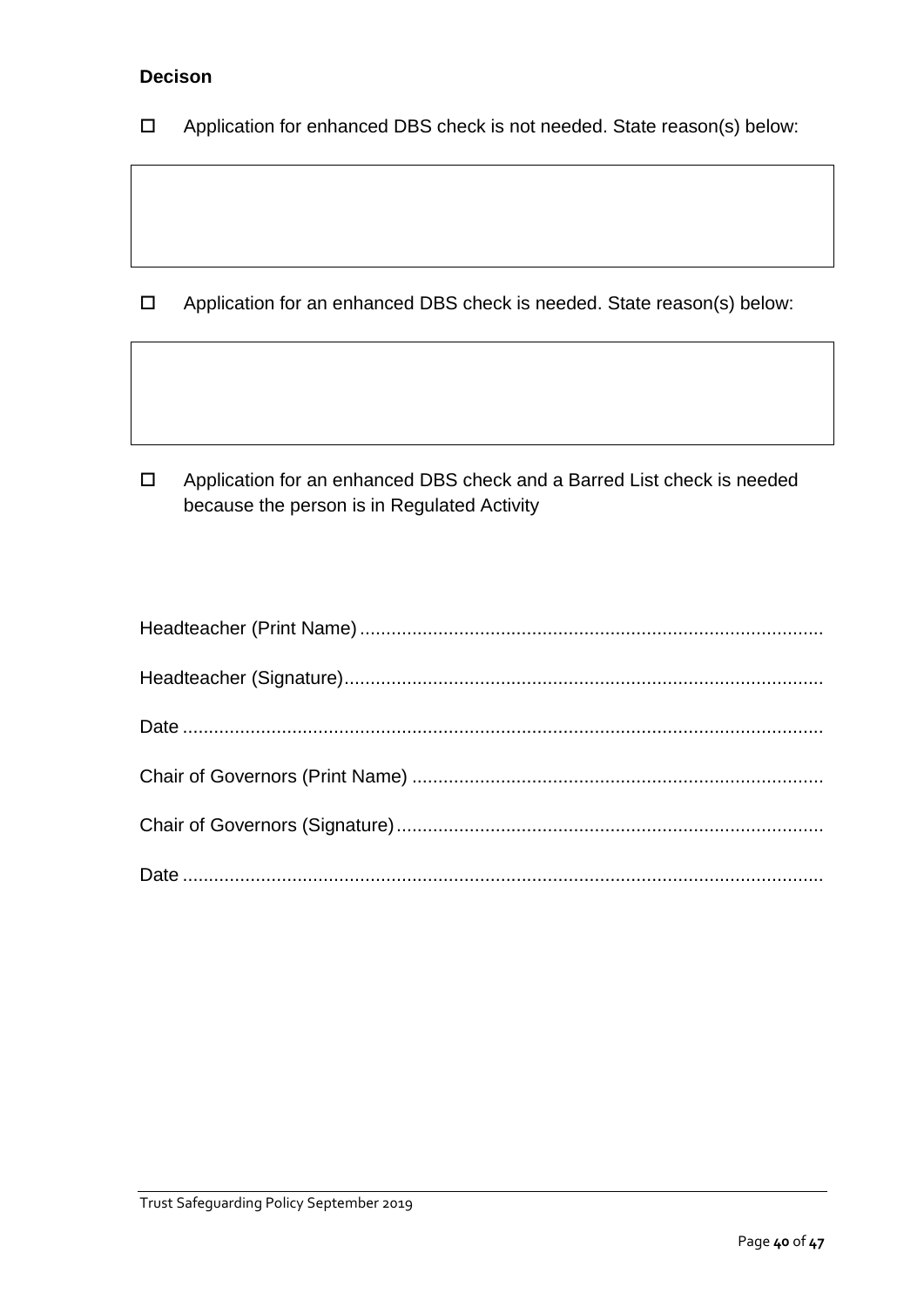<span id="page-40-0"></span>**Appendix 8: Advice for schools, colleges and alternative education providers where there are concerns about an adult who works within the setting.**

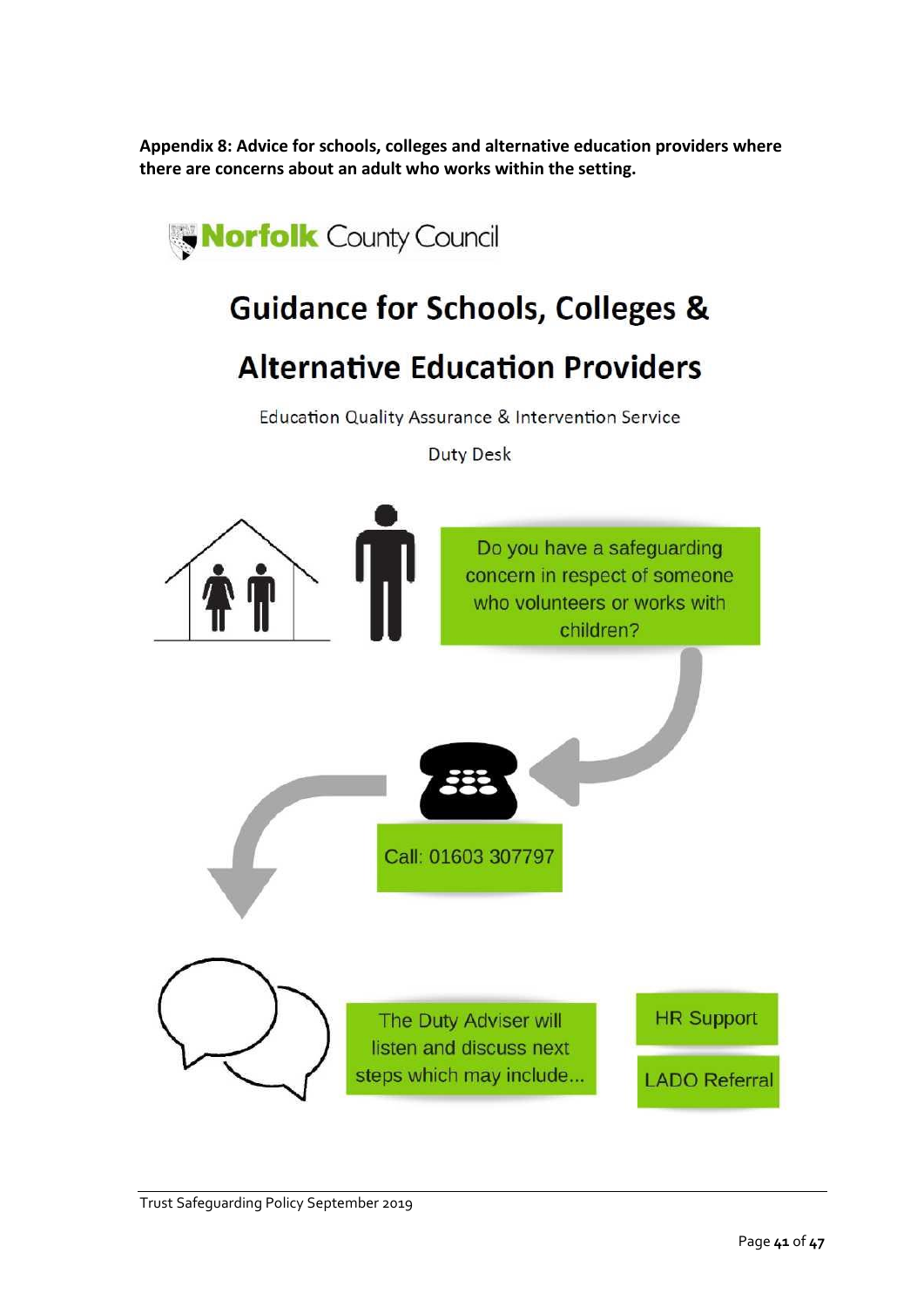#### <span id="page-41-0"></span>**Appendix 9: Arrangements for Safeguarding and Child Protection during COVID- 19 at Dickleburgh C of E Primary Academy**

This addendum to our Safeguarding and Child Protection Policy contains additional information about our safeguarding arrangements in the following areas:

- 9.1 Context
- 9.2 Key Contact Information
- 9.3 Vulnerable children
- 9.4 Attendance monitoring
- 9.5 Designated Safeguarding Lead
- 9.6 Reporting a concern
- 9.7 Staff Safeguarding Training and induction
- 9.8 Safer recruitment/volunteers and movement of staff
- 9.9 Children Moving Schools
- 9.10 Online safety
- 9.11 Mental Health

#### **9.1 Context**

From April 2021 the DfE's expectation was for schools to welcome back children in all year groups.

It is crucial that all staff and volunteers understand the continued importance of acting immediately on any safeguarding concerns that arise. The key principles of our approach to safeguarding and promoting the welfare of children and young people at our school remain the same. This guidance has been developed to give clear direction to staff, volunteers, visitors and parents about our safeguarding procedures in light of the current national and local situation. This appendix should be read in conjunction with the whole school safeguarding policy and not as a standalone document. Unless otherwise stated within this guidance, our normal safeguarding procedures should be adhered to.

| Role                                | <b>Name</b>           | Contact details incl. those when |
|-------------------------------------|-----------------------|----------------------------------|
|                                     |                       | working remotely:                |
| <b>Designated Safeguarding Lead</b> | <b>Moira Croskell</b> | 01379 740080                     |
| (DSL)                               |                       |                                  |
| <b>Other Alternate DSLs</b>         | <b>Pippa Delaine</b>  | 01379 740080                     |
|                                     | <b>Alec Sanders</b>   | 01379 740080                     |
| Headteacher                         | <b>Moira Croskell</b> | 01379 740080                     |
| <b>Named Safeguarding Governor</b>  | <b>Tanja Cox</b>      |                                  |
| <b>Chair of Governors</b>           | <b>Nick Drax</b>      |                                  |
| <b>Trust Safeguarding Lead</b>      | <b>Sharon Money</b>   | 01741033539/01603 882329         |
|                                     |                       | sharon.money@donesc.org          |

#### **9.2 Key Contact Information:**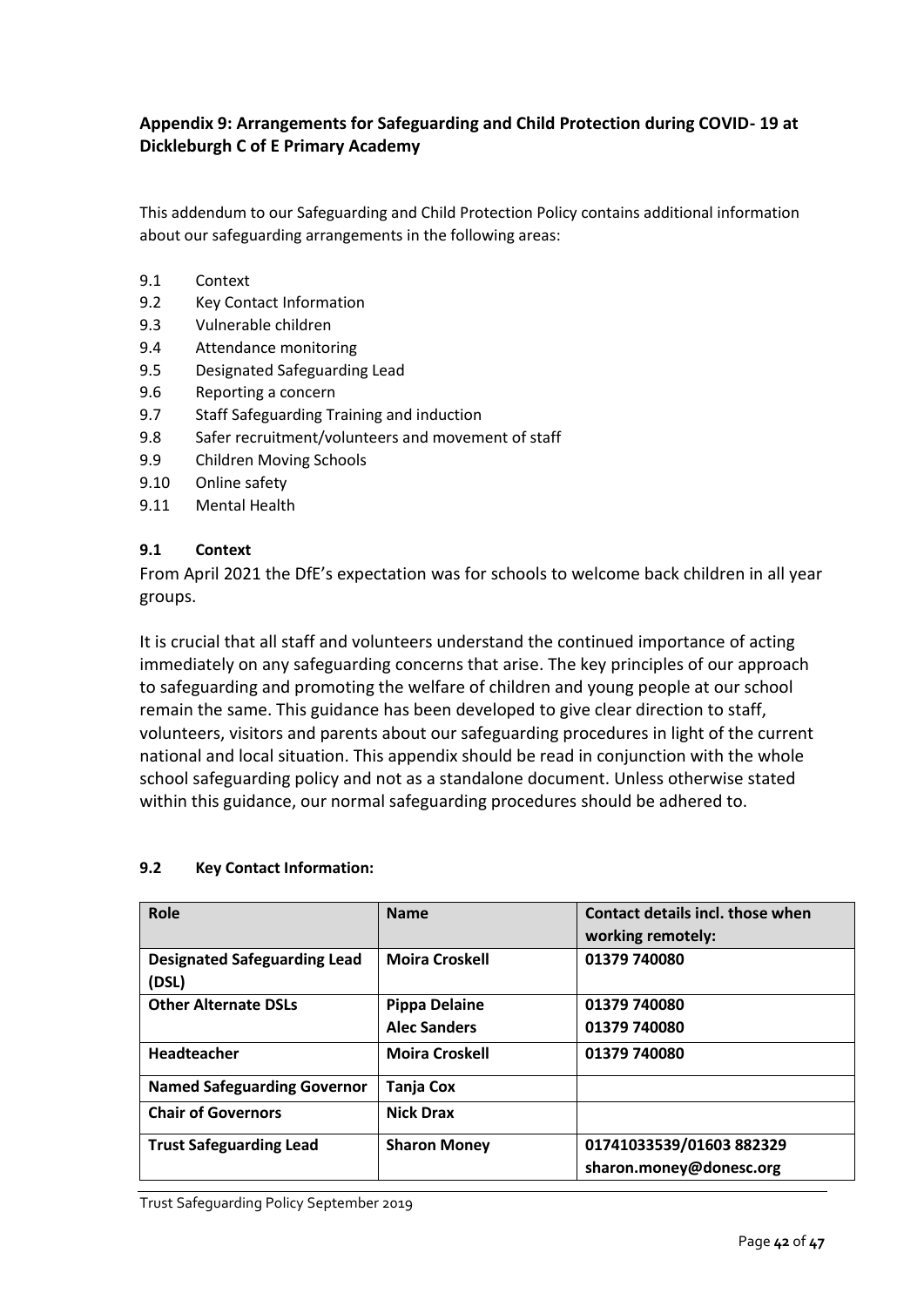#### **9.3 Providing School places for Vulnerable Children**

For the purposes of this guidance, vulnerable children include those who have a social worker and those children and young people up to the age of 25 with EHC plans, in line with the [DfE guidance.](https://www.gov.uk/government/publications/coronavirus-covid-19-guidance-on-vulnerable-children-and-young-people/coronavirus-covid-19-guidance-on-vulnerable-children-and-young-people)

At Dickleburgh C of E Primary Academy we will risk assess the needs of all pupils with an EHC plan in consultation with the Local Authority and parents, to decide whether they need to continue to be offered a school or college place in order to meet their needs, or whether they can safely have their needs met at home. This could include, if necessary, carers, therapists or clinicians visiting the home to provide any essential services. In line with Government guidance, we appreciate that many children and young people with EHC plans can safely remain at home.

At Dickleburgh C of E Primary Academy our Designated Safeguarding Leads and other Senior Leaders will continue to work with and support children's social workers to help protect vulnerable children. This includes working with and supporting children's social workers and the local authority virtual school head (VSH) for looked-after and previously looked-after children.

There is an expectation that vulnerable children who have a social worker will attend an education setting, so long as they do not have underlying health conditions that put them at increased risk. In circumstances where a parent does not want to bring their child to an education setting, and their child is considered vulnerable, the social worker and school staff will explore the reasons for this directly with the parent. Where parents are concerned about the risk of the child contracting COVID-19, school staff and/or the child's allocated social worker will talk through these anxieties with the parent/carer following the advice set out by Public Health England.

Our Designated Safeguarding Leads know who our most vulnerable children are. As a school, we have the flexibility to offer a place to other pupils we identify as being vulnerable who may be on the edge of receiving children's social care support.

#### **9.4 Attendance monitoring**

In line with the current DfE guidance [School Attendance Guidance for Schools](https://www.gov.uk/government/publications/school-attendance) we will resume taking an attendance register using the appropriate codes to record attendance and absence in the attendance register.

At Dickleburgh C of E Primary Academy our DSLs will liaise with allocated social workers and will agree with parents/carers whether children in need should be attending school. School staff will then follow up on any pupil that we were expecting to attend, who does not. We will also follow up with any parent or carer who has arranged care for their child(ren) and the child(ren) subsequently do not attend.

All follow up phone calls, emails or discussions with parents will be recorded on the secure Google Sheets school page.

In all circumstances where a vulnerable child does not take up their place at school, or fails to attend as expected, school staff will notify the child's allocated social worker and agree a plan to contact the family.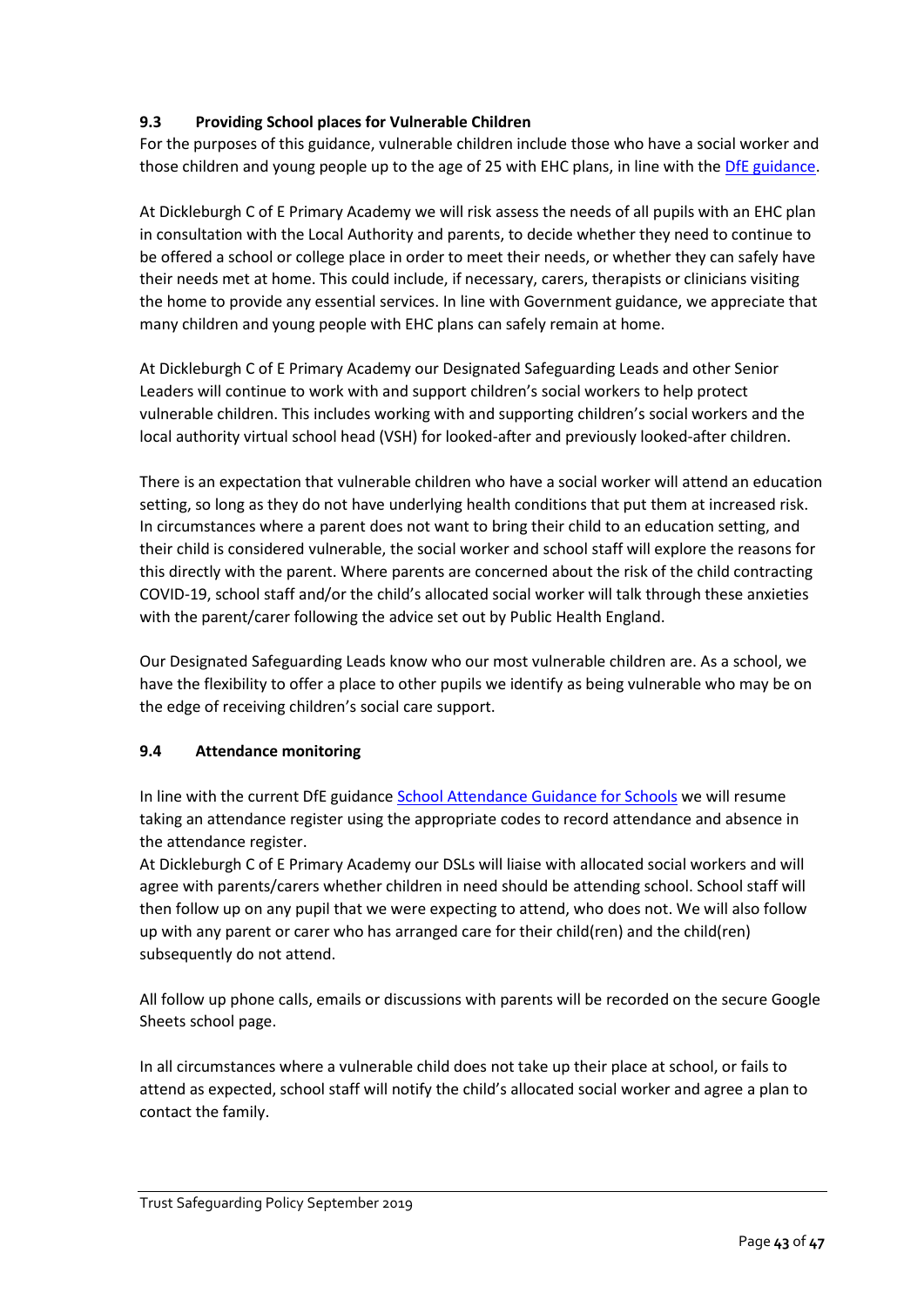To enable us to effectively support the attendance of vulnerable children, we will ask parents/carers to confirm that emergency contact numbers are correct and ask for any additional emergency contact numbers where they are available.

#### **9.5 The Designated Safeguarding Lead**

We have identified key designated contacts for safeguarding at our school in section 4.2. of this guidance.

At Dickleburgh C of E Primary Academy we aim to have a trained DSL (or deputy) available on site whenever possible. We recognise however that this may not be possible, and where this is the case, we will endeavour to ensure that a trained DSL or deputy from the school or college can be available to be contacted via phone or online when they are working remotely from home. In some circumstances we might also work with other settings to share trained DSLs or deputies with other schools or colleges (who should be available to be contacted via phone or online video).

Where a trained DSL or deputy is not on site, a senior leader will take responsibility for coordinating safeguarding arrangements in place on-site. This might include updating and managing access to child protection/ our online safeguarding management information system, liaising with the off-site DSL (and/or deputy) and, as necessary, liaising with children's social workers where they require access to children in need and/or to carry out statutory assessments at the school or college.

We will ensure that all staff and volunteers know how to contact and have access to advice from a trained DSL (or deputy). Each day, staff will be made aware of who that person is and how to contact them.

We will continue to work in partnership with children, parents and other agencies to safeguard and promote the welfare of children. Our DSLs will keep up to date with the latest Norfolk [Safeguarding Children Partnership advice](https://www.norfolklscb.org/people-working-with-children/covid-19-update/) and guidance from the LA as well as guidance from our Academy Trust. Our DSLs will continue to engage with social workers, and attend all multi-agency meetings, which can be done remotely in line with the NSCP guidance on attending and contributing t[o child protection conferences](https://www.norfolklscb.org/wp-content/uploads/2020/03/Covid19-temporary-quick-guide-CP-Conferences.docx) and [Developing Child Protection Plans.](https://www.norfolklscb.org/wp-content/uploads/2020/03/Developing-CP-Plans-V3.docx)

In line with the Department for Education guidance, for the period COVID-19 measures are in place, a DSL (or deputy) who has been trained will continue to be classed as a trained DSL (or deputy) even if they miss their refresher training.

#### **9.6 Procedures for Reporting Concerns**

The principles for responding to safeguarding concerns as outlined in Section 5 of the main body of the safeguarding policy still apply. When concerned about the welfare of a child, staff members should always act in the interests of the child and have a responsibility to take action as outline in this policy. Staff should continue to use the online safeguarding reporting format eg CURA to record any Safeguarding concerns. If staff are unable to access this remotely, they should immediately contact the DSL or named DSL for that day. Alternatively contact the Trust DSL Sharon Money on 07471 033539.

It is important that all staff who interact with children, including online, continue to look out for signs a child may be at risk including at risk from peer on peer abuse and exploitation. Any such concerns should be dealt with as per the child protection policy and where appropriate referrals should still be made to children's social care and as required the police.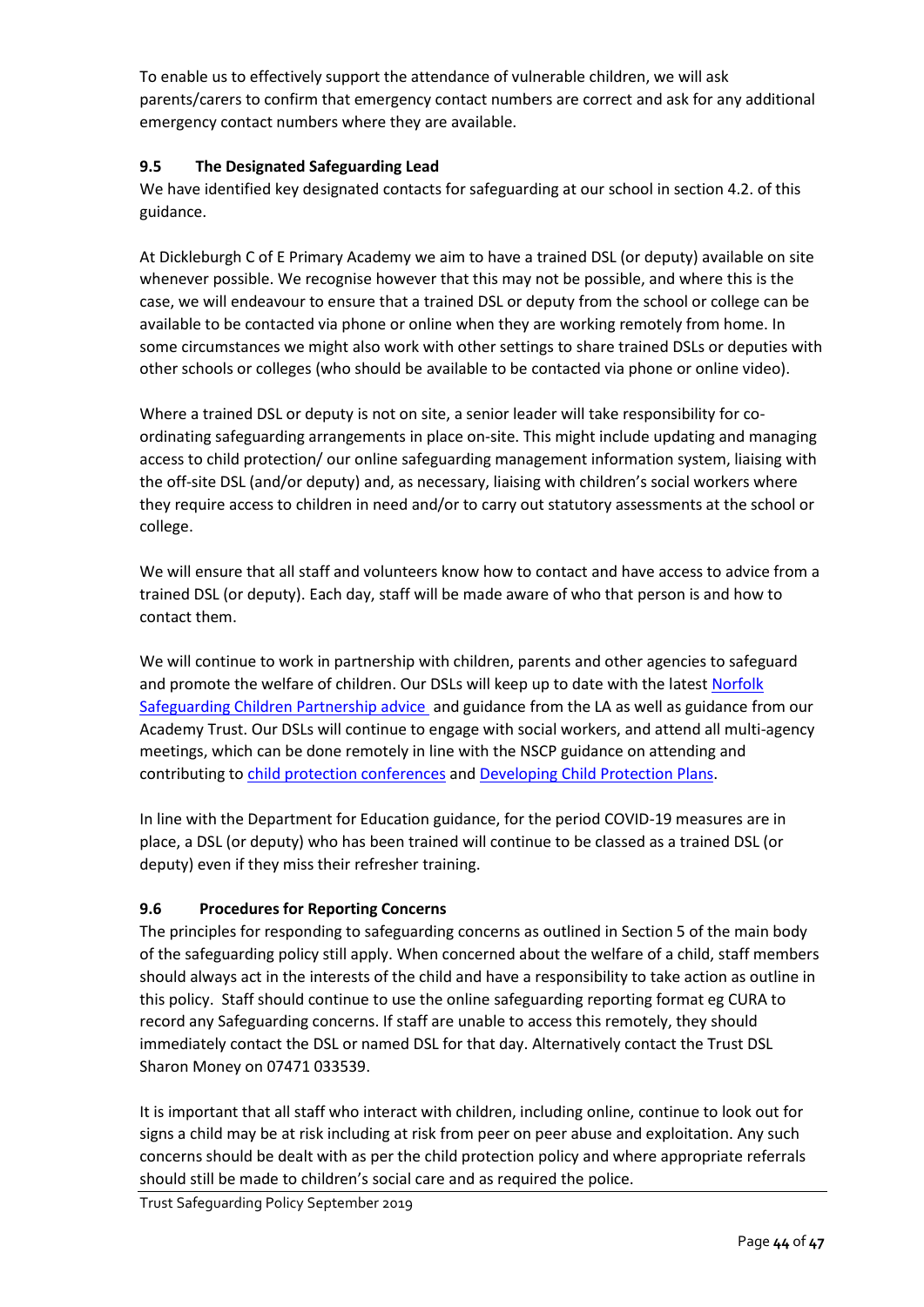Staff will be trained using the online CURA Safeguarding system. The Academy Safeguarding policy is on the website, the staff safeguarding board and will be emailed to all staff.

#### **9.7 Staff Training and induction**

All existing staff and volunteers have received a safeguarding induction and training. They have read part 1 of Keeping Children Safe in Education (2021) and are expected to continue to follow this guidance. The DSL will ensure that all existing staff receive this addendum to the safeguarding policy and will communicate any new local arrangements, so they know what to do if they are worried about a child.

Where new staff are recruited, or new volunteers join our school, they will continue to be provided with a safeguarding induction as outlined in Section 4 of the main policy.

If staff are deployed from another education or children's workforce setting to work in our school, we will take into account the DfE supplementary guidance on safeguarding children during the COVID-19 pandemic. This means that on arrival to our school, we will verify that they have received safeguarding training and they will be given a copy of our safeguarding policy and information about our procedures including information about our DSL arrangements.

#### **9.8 Safer recruitment of staff & volunteers and movement of staff**

It remains essential that people who are unsuitable are not allowed to enter the children's workforce or gain access to children. When recruiting new staff, we will continue to follow our safer recruitment and selection policy, the procedures outlined in Section 10 of the safeguarding policy and Part 3 of Keeping Children Safe in Education (2021).

In those circumstances where we continue to use volunteers in our school, we will continue to follow the checking and risk assessment processes as set out in paragraphs 287 to 294 of KCSIE and our own safer recruitment and selection policy. Under no circumstances will a volunteer who has not been checked be left unsupervised or allowed to work in regulated activity.

If staff are deployed from another education or children's workforce setting to work in our school, we will take into account the DfE supplementary guidance on safeguarding children during the COVID-19 pandemic. This means that we will risk assess the movement of staff and seek written assurances from the current employer that the individual has undergone all the safer recruitment required checks as set out in Part 3 of KCSIE and there are no concerns about their suitability to work with children.

At Dickleburgh C of E Primary Academy we will continue to follow the legal duty to refer to the DBS anyone who has harmed or poses a risk of harm to a child or vulnerable adult in accordance with 'Keeping Children Safe in Education' (2021). We will also continue to make referrals to the Teaching Regulation Agency (TRA) in line with statutory guidance and understand that during the COVID-19 period all referrals should be made by emailin[g Misconduct.Teacher@education.gov.uk](mailto:Misconduct.Teacher@education.gov.uk)

Whilst acknowledging the challenge of the current environment, we understand that it is essential from a safeguarding perspective that, on any given day, we are aware of which staff/volunteers will be in the school, and that appropriate checks have been carried out. We will continue to keep the single central record (SCR) up to date and use this as a means to log everyone that will be working or volunteering in our school or college on any given day, including any staff who may be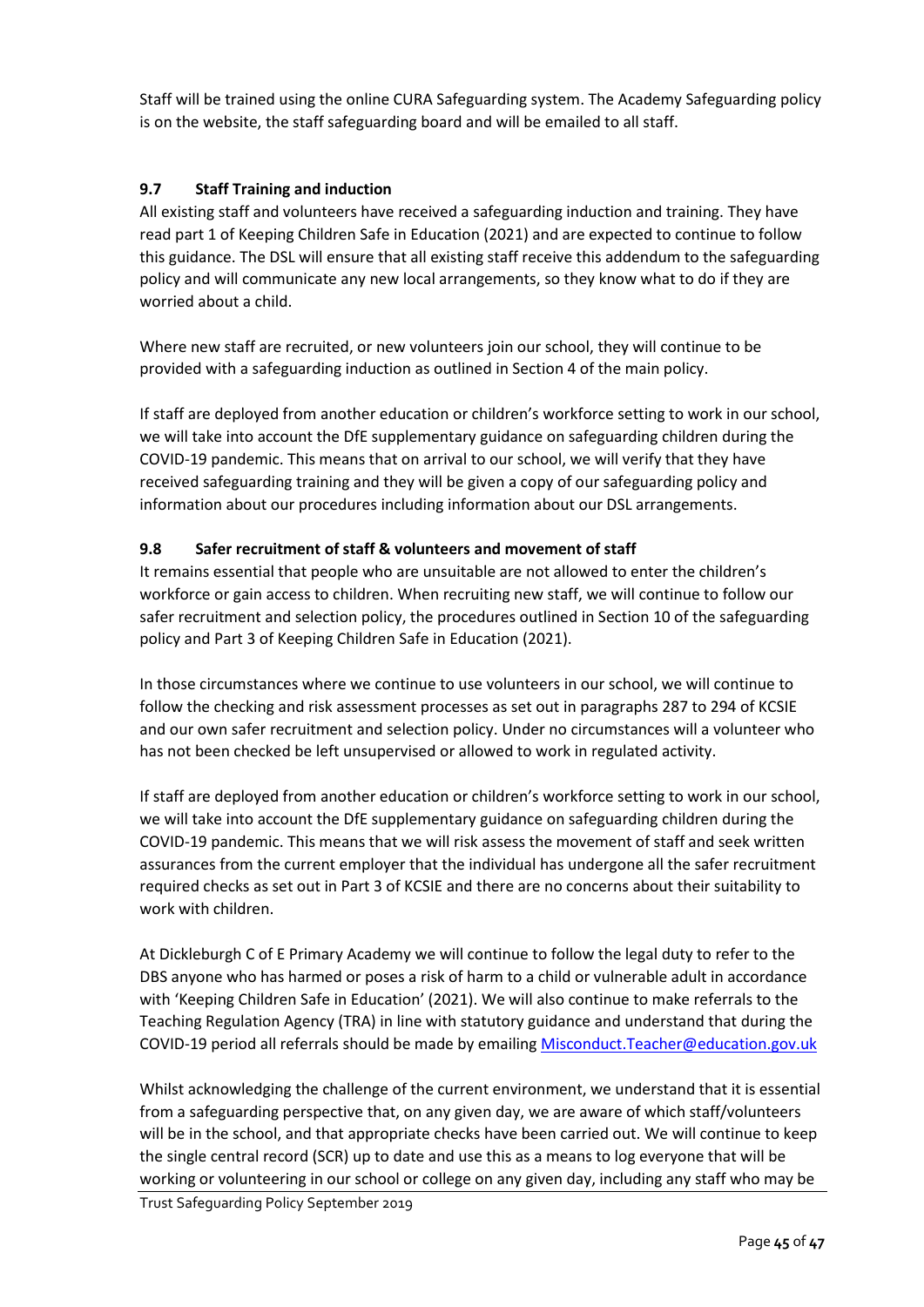on loan from other institutions. The SCR will also be used to log details of any risk assessments carried out on volunteers and staff on loan from elsewhere.

#### **9.9 Children moving schools and colleges**

Whilst we will endeavour to keep our school open, in some circumstances our pupils may need to attend another setting. In order to support children attending another setting during this time, the DSL will endeavour to contact the DSL at the receiving school to provide any relevant welfare and child protection information including any arrangements in place to support them. We will continue to pay regard to data protection and GDPR but these do not prevent the sharing of information for the purposes of keeping children safe.

As a minimum, we will ensure that the receiving setting has access to a vulnerable child's EHC plan, child in need plan, child protection plan or, for looked-after children, their personal education plan and know who the child's social worker (and, for looked-after children, who the responsible VSH is). This will ideally happen before a child arrives and, where that is not possible as soon as reasonably practicable. Where it is not possible for this exchange of information to occur between DSLs the identified senior leaders will take responsibility for this.

#### **9.10 Online Safety**

At Dickleburgh C of E Primary Academy we recognise that it is more important than ever that we provide a safe environment for pupils including online. We will continue to ensure that appropriate filters and monitoring systems are in place to protect children when they are online via our IT systems and/or recommended resources.

The safety of pupils when they are asked to work online is of paramount importance. The same principles as set out our staff code of conduct must be applied to all online teaching. All staff should ensure that they have read the staff code of conduct and associated [safer working practice](https://www.saferrecruitmentconsortium.org/)  [guidance](https://www.saferrecruitmentconsortium.org/) and are clear about the acceptable use of technologies, staff pupil/student relationships and communication including the use of social media.

We will ensure any use of online learning tools and systems is in line with privacy and data protection/GDPR requirements.

We will ensure that children who are being asked to work online have very clear reporting routes in place so they can raise any concerns whilst online. As well as reporting routes to key school staff, we will also signpost children to age appropriate practical support from external organisations such as:

- [Childline](https://www.childline.org.uk/?utm_source=google&utm_medium=cpc&utm_campaign=UK_GO_S_B_BND_Grant_Childline_Information&utm_term=role_of_childline&gclsrc=aw.ds&&gclid=EAIaIQobChMIlfLRh-ez6AIVRrDtCh1N9QR2EAAYASAAEgLc-vD_BwE&gclsrc=aw.ds) for support
- UK [Safer Internet Centre](https://reportharmfulcontent.com/) to report and remove harmful online content
- [CEOP](https://www.ceop.police.uk/safety-centre/) for advice on making a report about online abuse

We will also communicate with parents to reinforce the importance of children being safe online. We will ensure that parents and carers are aware of what their children are being asked to do online, including the sites they will asked to access as well as who from the school or college (if anyone) their child is going to be interacting with online.

Where parents and carers choose to supplement the school's online offer with support from online companies and in some cases individual tutors, we will emphasise the importance of